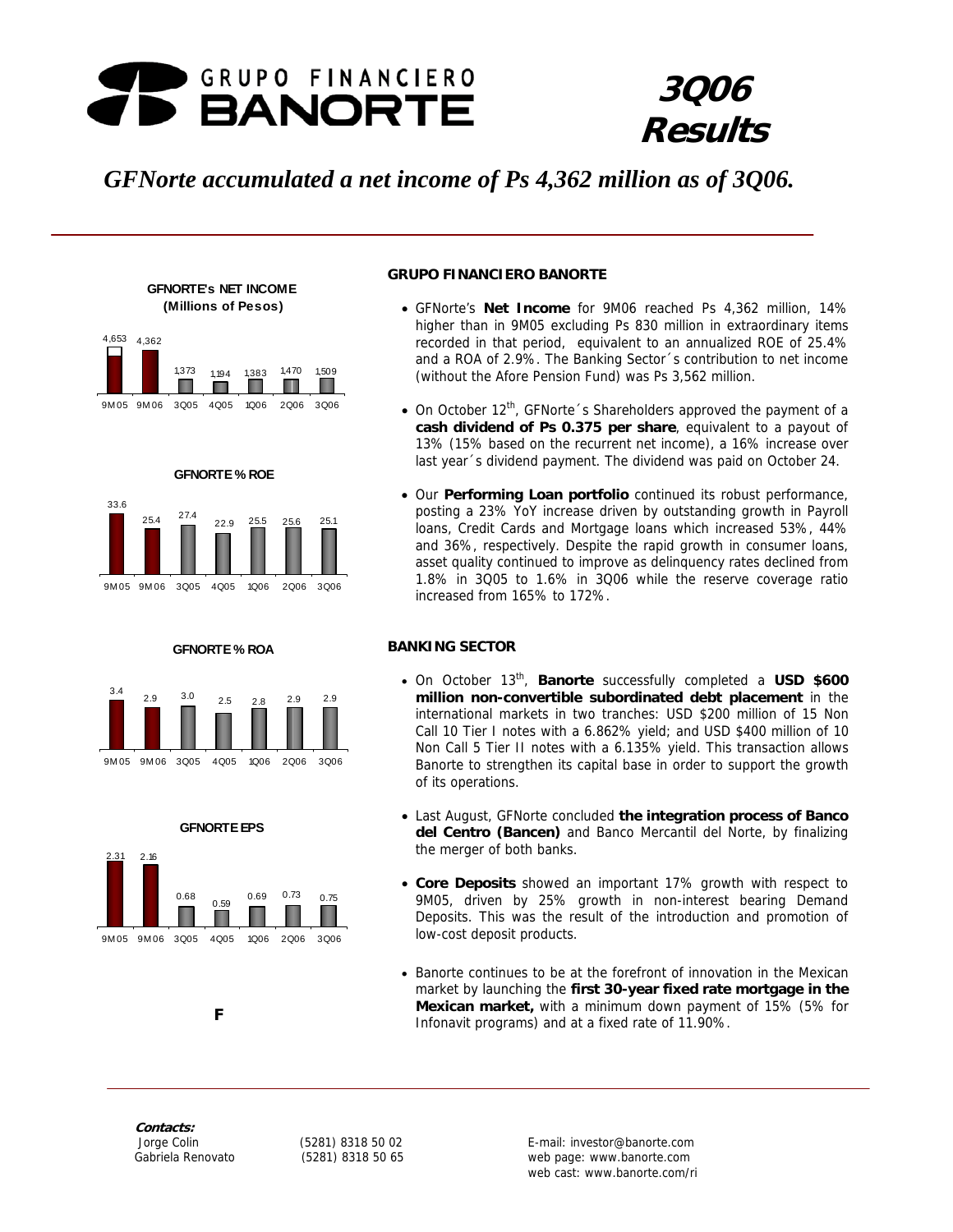

# **Highlights**

#### **Grupo Financiero Banorte Net Income**

GFNorte's net income for 9M06 reached Ps 4,362 million, 14% higher than the level achieved in 9M05 (excluding Ps 830 million in extraordinary items recorded in 2Q05), driven mainly by 7% growth in Net Interest Income and a 15% increase in Non Interest Income.

#### **Net Interest Margin**

In spite of a 221 bp contraction in the average 28-day TIIE rate, Net Interest Margin remained sturdy, declining only 20 bp from 8.0% in 9M05 to 7.8% in 9M06. The good performance was mainly due to the growth, an improvement in the mix of the credit portfolio and a lower cost of funding.

### **Non Interest Income**

Non Interest Income for 9M06 grew 15% YoY driven by strong growth in Forex, Trading and Recovery Banking, of 59%, 25% and 24% respectively.

### **Non Interest Expense**

Non Interest Expense during 9M06 increased 6% when compared to 9M05 due to higher business volume; higher personnel expenses resulting from the transfer of employees from non-consolidatd subsidiary Sólida Administradora de Portafolios to Banorte, and to expenses related to the branch investment program.

### **Capitalization**

The Banking Sector's capitalization ratio declined from 18.3% in 9M05 to 14.9% in 9M06. The decline can be mainly attributed to: i) an important growth of risk assets; and ii) the impact of the new rules for capital requirements issued by Mexico's Ministry of Finance that came into effect in 1Q06. Nevertheless, the level of capitalization has been kept at adequate levels.

### **Loan Portfolio**

At the close of 9M06, the performing loan portfolio, excluding the one managed by the Recovery unit, reached a balance of Ps 129 billion, an increase of 23% vs. 3Q05. This robust growth is mainly due to the strong performance of consumer and commercial performing loans, which grew 33% and 23%, respectively.

### **Asset Quality**

Despite the rapid growth in the loan portfolio, especially consumer loans, asset quality continued to improve as delinquency rates declined from 1.8% in 3Q05 to 1.6% in 3Q06 while the reserve coverage ratio increased from 165% to 172%.



Figures are presented in constant pesos set at the close of September, 2006 2

# **NON INTEREST EXPENSE (Millions of Pesos)**

9M 05 9M 06 3Q05 4Q05 1Q06 2Q06 3Q06







**PAST DUE LOAN RATIO**

1.6% 1.6% 1.6% 1.6% 1.8% 1.6% 1.8%

9M 05 9M 06 3Q05 4Q05 1Q06 2Q06 3Q06



**NIM**

**NOT INTEREST INCOME (Millions of Pesos)**

5,734

4,987

1,773 1,320 2,091 1,858 1,785

n a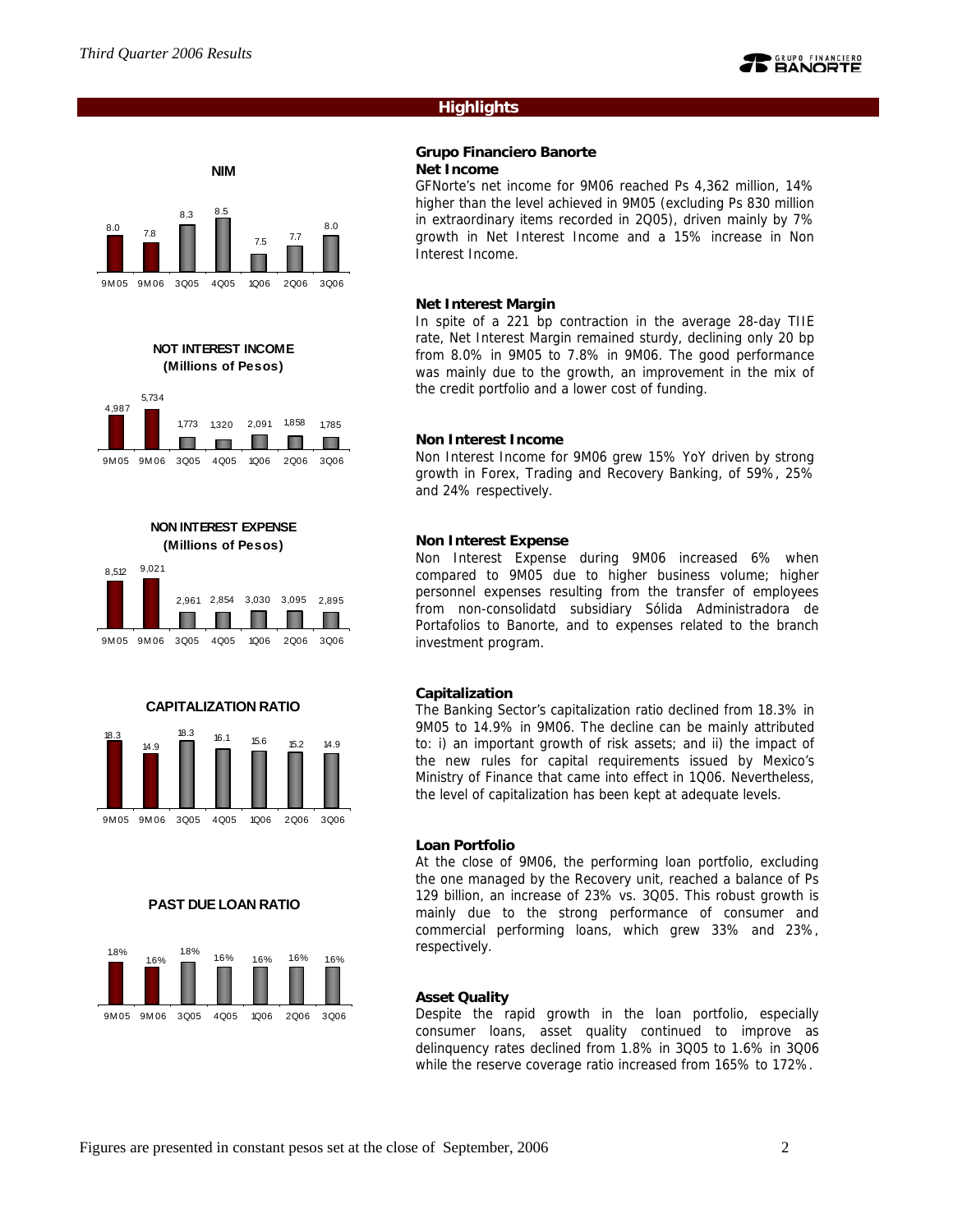### **Executive Summary**

**Grupo Financiero Banorte** reported results for the nine month period ending September 30, 2006. Net Income reached Ps 4.4 billion, a 14% increase vs. 9M05 (excluding Ps 830 million in extraordinary items in 9M05). GFNorte´s annualized Return on Equity for the year stood at 25.4%, while the ROA was 2.9%.

The Banking Sector contributed with 82% of GFNorte's Net Income, equivalent to Ps 3.6 billion, a 9% increase vs. 9M05 (excluding extraordinary items for that period). This sustained growth in recurring operations in the traditional banking business is explained by solid growth and mix improvement in the loan portfolio, as well as higher service fee income.

GFNorte´s Net Interest Margin declined to 7.8% in 9M06 from 8.0% in 9M05, as a result of a 221 bps contraction in the average 28 days TIIE rate during 9M06 vs. 9M05, which was almost offset by lower funding costs and loan growth and mix improvement.

Trading income increased 25% vs. the prior year. Despite greater market volatility and its impact on the valuation of long-term instruments GFNorte realized important profits in the sale of proprietary fixed income positions during the year.

Non Interest Expense increased 6% when compared to 9M05. This increase is explained by higher personnel expenses resulting from the transfer of employees from Sólida Administradora de Portafolios to Banorte; expenses related with higher business volumes, which in turn increased revenues; and expenses related to the branch investment program. The efficiency ratio improved from 57% in 9M05 to 55% in 9M06.

Total deposits, excluding off-balance sheet deposits, were Ps 146 billion at the end of 3T06, increasing 11% versus 3Q05. Demand deposits increased 18%, while time deposits grew 16%. In contrast, money market deposits declined 13% due to the growth in low cost deposits and also to lower funding needs, stemming from IPAB pre-payments and amortizations during the past year eliminating the balance of IPAB notes held by the bank.

The loan portfolio – excluding the one managed by the Recovery Bank – continued to show robust growth trends. At the end of 3Q06, performing loans increased 23% vs. 3Q05, reaching a balance of Ps 129 billion. Commercial loans grew 23% over the last twelve months to Ps 46 billion, Corporate loans grew 23% to Ps 22 billion, while Government loans declined 7% to Ps 13 billion.

Consumer loans continue posting strong growth during the period, and they now make up 37% of total performing loans. The Credit Card loan book increased 44% from 3Q05, reaching Ps 8 billion, as a result of the continued success of the "Ya Bájale" balance transfer program program and the incorporation of attractive attributes to credit card products. Payroll loans grew 53%, reaching Ps 5 billion. Auto loans resumed growth and ended with a balance of Ps 6 billion, while mortgages kept their dynamic pace growing 36%, to reach a balance of Ps 29 billion.

Non-performing loans only grew 7% versus 3Q05, even though the loan portfolio has grown significantly in the past twelve months. GFNorte reported Ps 2.1 billion in delinquencies, resulting in a non-peforming loan ratio of 1.6%; a 20 bps decline versus 3Q05. The loan loss reserves coverage ratio stood at 172%, comparing favorably with the 165% ratio reported in 3Q05.

The Long-term Savings Sector, which includes the Pension Fund Afore, the Insurance and Annuities companies, contributed with Ps 497 million to the Group´s net income during 9M06, an increase of 28% compared to 9M05.

The Auxiliary Organizations Sector contributed with Ps 183 million to the Group's net income in 9M06, a 29% increase vs. 9M05, while the Brokerage Sector´s contribution reached Ps 107 million during the same period, 89% above the 9M05 figure.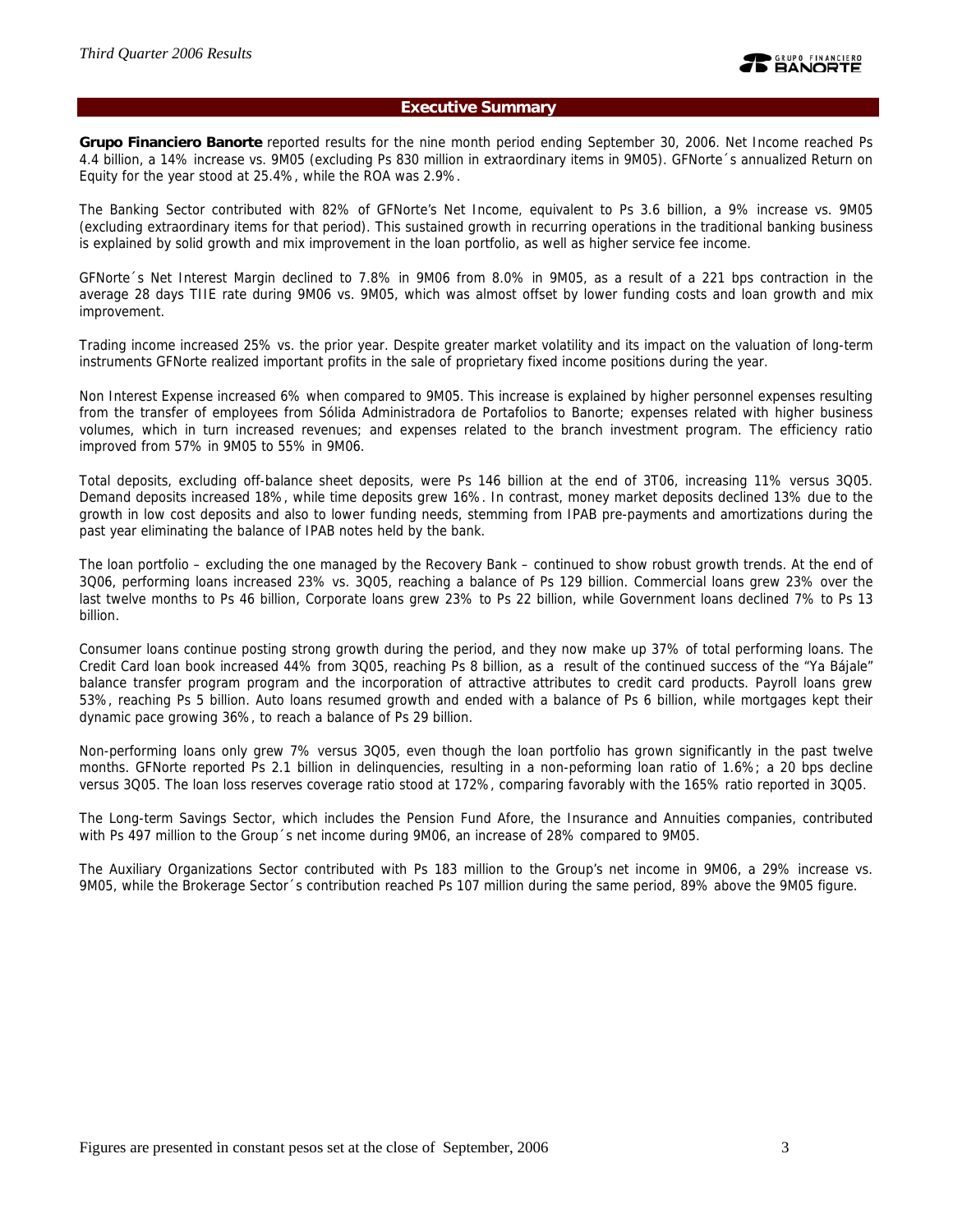### **Grupo Financiero Banorte**

| <b>Subsidiaries Earnings</b>         |                | <b>QUARTER</b> |                |             | % CHANGE    |             | <b>ACCUMULATED</b> |             |
|--------------------------------------|----------------|----------------|----------------|-------------|-------------|-------------|--------------------|-------------|
| (Millions of Pesos)                  | 3Q05           | 2006           | 3Q06           | 3Q05        | 2006        | <b>9M05</b> | <b>9M06</b>        | % CH        |
| Banco Mercantil del Norte (1)        | 921            | 810            | 1,231          | 34%         | 52%         | 3,481       | 2,708              | (22%)       |
| Banco del Centro                     | 252            | 306            | 72             | (71%)       | (76%)       | 602         | 853                | 42%         |
| <b>Banking Sector</b>                | 1,173          | 1,116          | 1,303          | 11%         | 17%         | 4,083       | 3,562              | (13%)       |
|                                      |                |                |                |             |             |             |                    |             |
| Brokerage Sector (Brokerad<br>House) | 13             | 36             | 32             | 148%        | (11%)       | 57          | 107                | 89%         |
| Afore                                | 57             |                | 19             | (66%)       | N.A.        | 137         | 63                 | (54%)       |
| Insurance                            | 66             | 38             | 20             | (70%)       | (48%)       | 202         | 115                | (43%)       |
| Annuities                            | 23             | 208            | 69             | 207%        | (67%)       | 48          | 319                | 560%        |
| Long - Term Saving Sector            | 145            | 245            | 108            | (25%)       | (56%)       | 387         | 497                | 28%         |
|                                      | 19             | 32             | 29             | 51%         | (9%)        | 61          | 89                 | 45%         |
| Leasing<br>Factoring                 | 14             | 26             | 17             | 22%         | (33%)       | 55          | 66                 | 19%         |
| Warehousing                          | $\overline{2}$ | 3              | $\overline{2}$ | 9%          | (47%)       | 9           | 7                  | (21%)       |
| <b>Bonding</b>                       | 8              | 7              | 9              | 21%         | 29%         | 16          | 21                 | 28%         |
| <b>Auxiliary Organization Sector</b> | 43             | 68             | 57             | 35%         | (16%)       | 142         | 183                | 29%         |
| <b>Créditos Pronegocio</b>           | $\overline{2}$ | 5              | 9              | 368%        | 90%         | (10)        | 18                 | <b>N.A.</b> |
| G. F. Banorte [holding]              | (2)            | (1)            | (1)            | <b>N.A.</b> | <b>N.A.</b> | (5)         | (5)                | <b>N.A.</b> |
| Total                                | 1.373          | 1.470          | 1.509          | 10%         | 3%          | 4.653       | 4.362              | (6%)        |

**Total 1,373 1,470 1,509 10% 3% 4,653 4,362 (6%)**<br>1) 96.11% owned by GFNorte as of 2006. Since 3006 97.06% owned by GFNorte. On August of 2006 Banorte merged Bancen. N.C. = Not Comparable

### **Group's Balance Sheet Highlights**

| (Millions of Pesos)                 | 3Q05    | 2006    | 3006    | %<br>QUART.<br><b>CHANGE</b> | %<br>ACCUM.<br><b>CHANGE</b> |
|-------------------------------------|---------|---------|---------|------------------------------|------------------------------|
| Performing loans excluding IPAB (1) | 106.649 | 125.876 | 130.112 | 22%                          | 3%                           |
| <b>IPAB</b> loans                   | 2.633   | N.A.    | N.A.    | N.A.                         | N.A.                         |
| Past Due Loans                      | 1.928   | 1.992   | 2.063   | 7%                           | 4%                           |
| <b>Total Loans</b>                  | 111.210 | 127.867 | 132.175 | 19%                          | 3%                           |
| Loan Loss Reserves                  | 3.186   | 3.466   | 3.539   | 11%                          | 2%                           |
| <b>Total Assets</b>                 | 184.934 | 206.861 | 204.968 | 11%                          | (1%)                         |
| Total Deposits (3)                  | 131.260 | 145.763 | 146.062 | 11%                          | $-$ %                        |
| Equity                              | 21.893  | 24.473  | 25.935  | 19%                          | 6%                           |
| Assets under Management (2)         | 415.947 | 455.689 | 477.155 | 15%                          | 5%                           |

1) Excludes Fobaproa-IPAB notes and loans to IPAB that are accounted in the Loans to Government Entities line.

2) Includes Deposits, On behalf of Third Parties Deposits and Mutual Funds of the Banking Sector, Assets under management of the Brokerage Sector and those of the Afore.<br>3) The checking accounts were excluded from IPAB whe

| <b>GFNorte Share Data</b>                   |         |         |                          |             |         |
|---------------------------------------------|---------|---------|--------------------------|-------------|---------|
|                                             | 3Q05    | 2006    | 3006                     | <b>9M05</b> | 9M06    |
| Net Income per Share (2) (Pesos)            | 0.68    | 0.73    | 0.75                     | 2.31        | 2.16    |
| Dividends per Share (2) (Pesos)             |         |         |                          |             |         |
| Dividend Payout                             |         |         | $\overline{\phantom{0}}$ |             |         |
| Book Value per Share (1 (2)) (Pesos)        | 10.26   | 11.59   | 12.28                    | 10.26       | 12.28   |
| Shares Outstanding (2) (Millions of Shares) | 2.018.3 | 2.018.3 | 2.018.3                  | 2.018.3     | 2.018.3 |
| Price (Pesos)                               | 24.04   | 26.25   | 34.66                    | 24.04       | 34.66   |
| P/BV (Times)                                | 2.43    | 2.26    | 2.82                     | 2.43        | 2.82    |
| Market Cap (Billions)                       | 4.505   | 4.660   | 6,364                    | 4.505       | 6.364   |

1) Excluding Minority holdings. 2) The shares outstanding increased from 504.6 millions to 2,018.6 millions at 4Q05.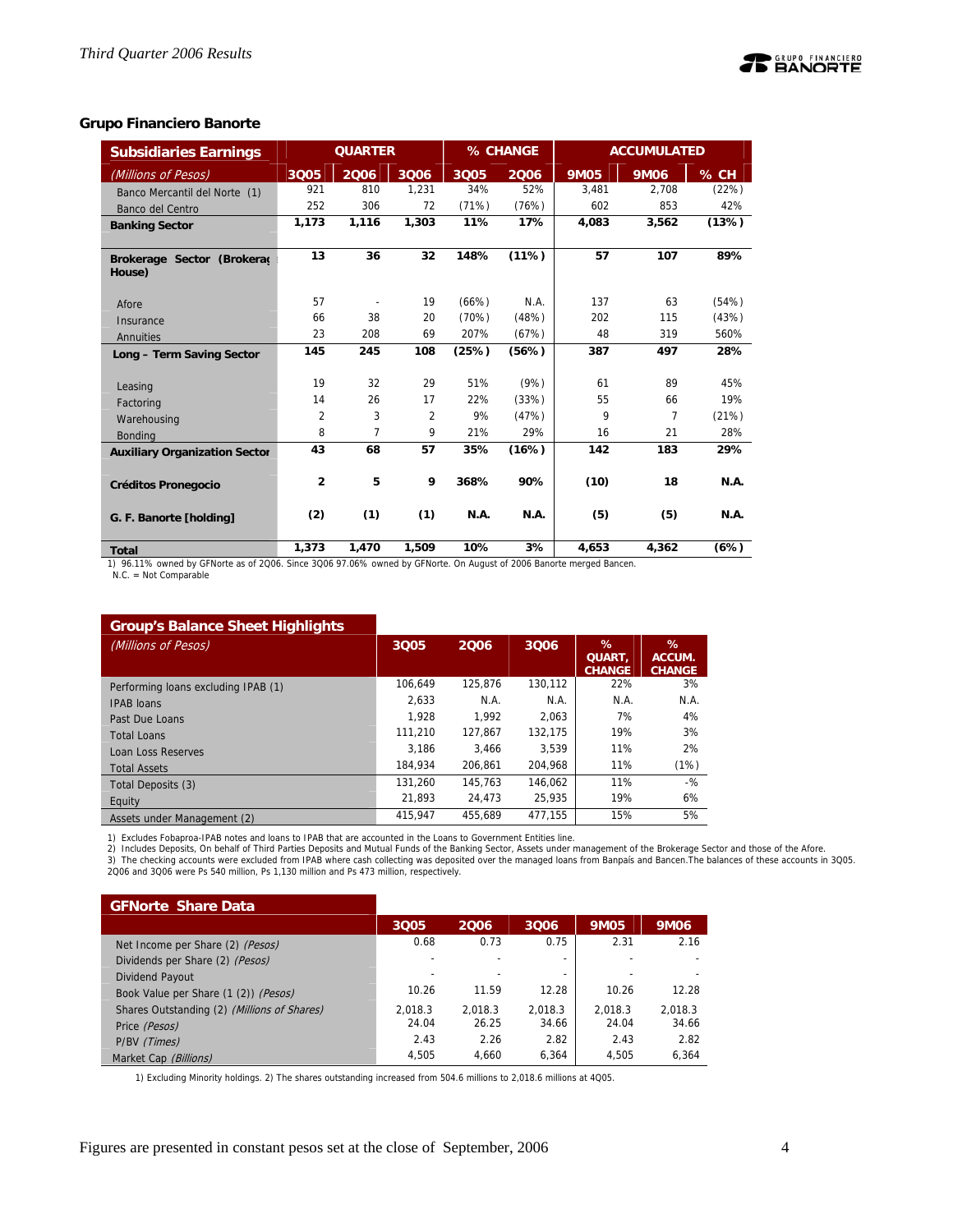

| <b>Group's Financial Ratios</b>          |        |             |        | <b>ACCUMULATED</b> |        |             |        |
|------------------------------------------|--------|-------------|--------|--------------------|--------|-------------|--------|
|                                          | 3Q05   | <b>4Q05</b> | 1006   | 2006               | 3006   | <b>9M05</b> | 9M06   |
| Profitability                            |        |             |        |                    |        |             |        |
| NIM before Repomo (1)                    | 8.3%   | 8.5%        | 7.5%   | 7.7%               | 8.0%   | 8.0%        | 7.8%   |
| NIM adjusted by Loan Loss Provisions (2) | 7.1%   | 7.6%        | 6.5%   | 6.7%               | 7.0%   | 7.0%        | 6.8%   |
| ROA (3)                                  | 3.0%   | 2.5%        | 2.8%   | 2.9%               | 2.9%   | 3.4%        | 2.9%   |
| ROE(4)                                   | 27.4%  | 22.9%       | 25.5%  | 25.6%              | 25.1%  | 33.6%       | 25.4%  |
| ROE without extraordinaries              | 27.4%  | 22.9%       | 25.5%  | 25.6%              | 25.1%  | 27.6%       | 25.4%  |
| <b>Operation</b>                         |        |             |        |                    |        |             |        |
| Efficiency Ratio (5)                     | 56.5%  | 57.2%       | 55.2%  | 57.4%              | 52.2%  | 56.7%       | 54.9%  |
| Operative Efficiency Ratio (6)           | 6.3%   | 6.0%        | 6.1%   | 6.0%               | 5.6%   | 6.1%        | 5.9%   |
| Liquidity Ratio (7)                      | 56.5%  | 56.9%       | 71.5%  | 63.3%              | 60.5%  | 56.5%       | 60.5%  |
| <b>Asset Quality</b>                     |        |             |        |                    |        |             |        |
| % Past Due Loans w/o Fobaproa            | 1.8%   | 1.6%        | 1.6%   | 1.6%               | 1.6%   | 1.8%        | 1.6%   |
| Loan Loss Reserves to past Due Loans     | 165.3% | 165.8%      | 171.3% | 174.0%             | 171.6% | 165.3%      | 171.6% |

1) NIM= Annualized Net Interest Margin before REPOMO / Average Earnings Assets.

2) NIM= Annualized Net Interest Margin adjusted by Loan Loss Provisions / Average Earnings Assets.

3) Annualized earnings as a percentage of the average of quarterly assets over the period.

4) Annualized earnings as a percentage of the average of quarterly equity over the period

5) Non Interest Expense / (Total Operating Income – Repomo Margin + Loan Loss Provisions)

6) Annualized Administrative and Promotion Expenses / Average Total Assets.

7) Liquid Assets / Liquid Liabilities (Liquid Assets = Cash and due from Banks + Negotiable Instruments + Securities held for sale, Liquid Liabilities = Demand Deposits + Liquid Due to banks liabilities + short term loans from banks.

| <b>GFNorte Income Statement</b>                                       | <b>QUARTER</b> |       |       |       | % CHANGE | <b>ACCUMULATED</b> |        |                |
|-----------------------------------------------------------------------|----------------|-------|-------|-------|----------|--------------------|--------|----------------|
| (Millions of Pesos)                                                   | 3Q05           | 2006  | 3006  | 3Q05  | 2006     | <b>9M05</b>        | 9M06   | %<br><b>CH</b> |
| Net Interest Income after Repomo                                      | 3,425          | 3,558 | 3,648 | 7%    | 3%       | 9,942              | 10,534 | 6%             |
| - Loan Loss and Loss Sharing Provisions                               | 477            | 442   | 363   | (24%) | (18%)    | 1,139              | 1,180  | 4%             |
| • Service                                                             | 1.199          | 1.237 | 1,299 | 8%    | 5%       | 3,449              | 3,751  | 9%             |
| Recovery<br>$\bullet$                                                 | 330            | 191   | 150   | (55%) | (22%)    | 581                | 722    | 24%            |
| Foreign Exchange                                                      | 95             | 96    | 85    | (10%) | (11%)    | 188                | 300    | 59%            |
| Trading (Securities- Realized and unrealized<br>qains)                | 149            | 335   | 251   | 69%   | (25%)    | 768                | 960    | 25%            |
| + Non Interest Income                                                 | 1,773          | 1,858 | 1,785 | 1%    | (4%)     | 4,987              | 5,734  | 15%            |
| $=$ Total Operating Income                                            | 4,721          | 4,974 | 5,071 | 7%    | 2%       | 13,790             | 15,088 | 9%             |
| - Non Interest Expense                                                | 2,961          | 3,095 | 2,895 | (2%)  | (7%)     | 8,512              | 9,021  | 6%             |
| $=$ Net Operating Income                                              | 1,760          | 1,879 | 2,176 | 24%   | 16%      | 5,278              | 6,067  | 15%            |
| - Non Operating Income (Expense) Net                                  | 59             | 53    | 149   | 153%  | 182%     | 1,068              | 207    | (81%)          |
| $=$ Pre-Tax Income                                                    | 1,819          | 1,932 | 2,325 | 28%   | 20%      | 6,346              | 6,274  | (1%)           |
| - Income Tax & profit sharing                                         | 477            | 722   | 931   | 95%   | 29%      | 1,749              | 2,364  | 35%            |
| $=$ Net Income before Subsidiaries                                    | 1,342          | 1,210 | 1,395 | 4%    | 15%      | 4,597              | 3,910  | (15%)          |
| + Undistrib. Earnings of Subsid, Extraord. Items<br>& Minority Income | 31             | 260   | 115   | 271%  | (56%)    | 56                 |        | 452            |
| $=$ Net Income                                                        | 1.373          | 1,470 | 1,509 | 10%   | 3%       | 4,653              | 4,362  | (6%)           |

N.C. = Not Comparable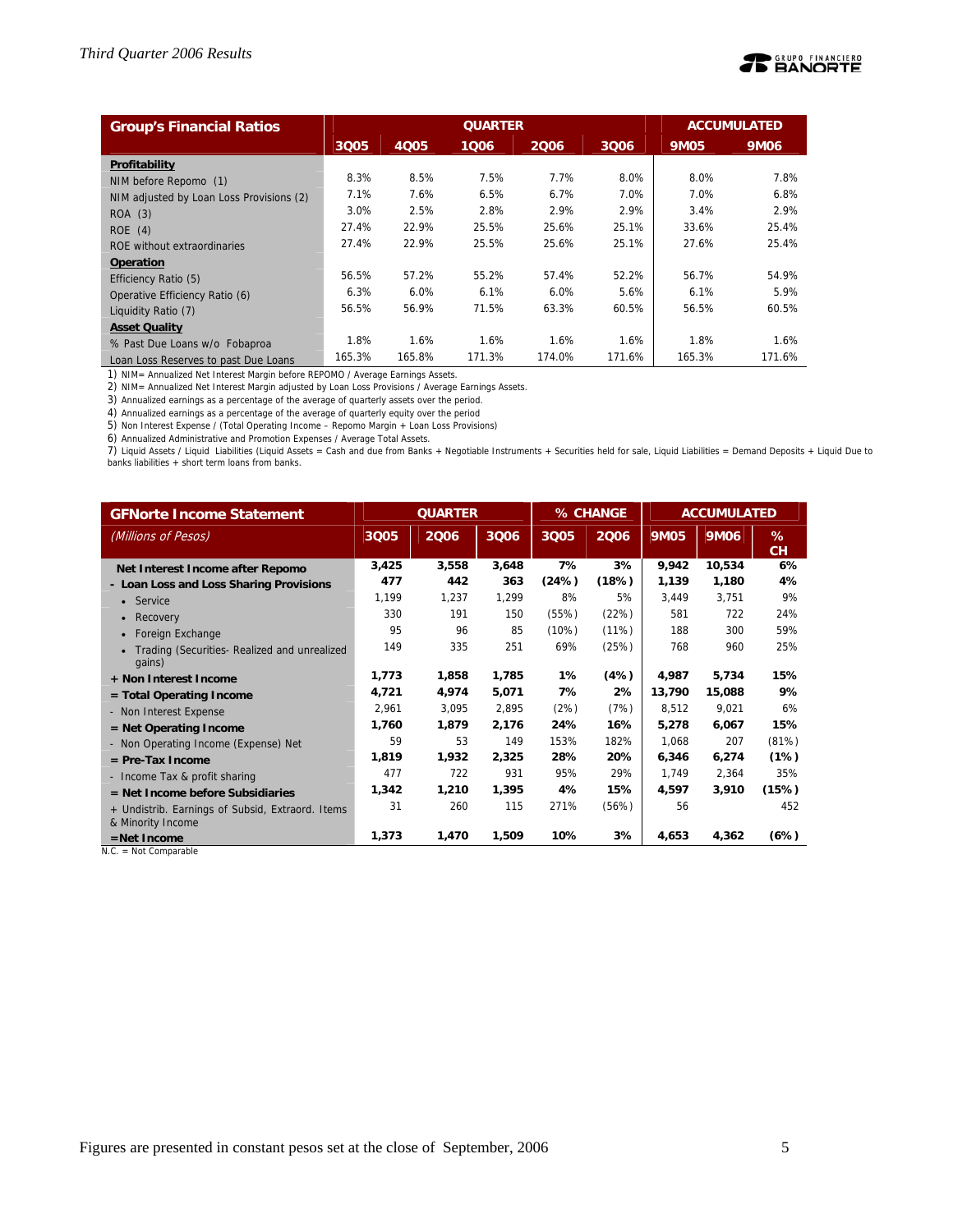### **Net Interest Income**

| Net Interest Income               |         | <b>QUARTER</b> |         |       | % CHANGE |             | <b>ACCUMULATED</b> |         |  |  |
|-----------------------------------|---------|----------------|---------|-------|----------|-------------|--------------------|---------|--|--|
| Millions of Pesos)                | 3Q05    | 2006           | 3006    | 3005  | 2006     | <b>9M05</b> | 9M06               | %<br>CН |  |  |
| Interest Income                   | 9.502   | 8.238          | 8.363   | (12%) | 2%       | 26.111      | 25,300             | (3%)    |  |  |
| Interest Expense                  | 6.156   | 4.856          | 4.740   | (23%) | (2%)     | 16,382      | 15,005             | (8%)    |  |  |
| Loan Fees                         | 153     | 194            | 183     | 20%   | (6%)     | 387         | 527                | 36%     |  |  |
| Fees Paid                         | 35      | 38             | 45      | 30%   | 20%      | 88          | 123                | 39%     |  |  |
| Net Interest Income before Repomo | 3.464   | 3,539          | 3.760   | 9%    | 6%       | 10.028      | 10.699             | 7%      |  |  |
| <b>Average Earning Assets</b>     | 166.828 | 184.748        | 186.918 | 12%   | 1%       | 166.690     | 184.025            | 10%     |  |  |
| NIM before REPOMO (1)             | 8.3%    | 7.7%           | 8.0%    |       |          | 8.0%        | 7.8%               |         |  |  |

1) NIM= Annualized Net Interest Margin before REPOMO / Average Earnings Assets

During 9M06, Net Interest Income before Repomo increased 7% versus the same year ago period, resulting in a NIM of 7.8% vs. 8.0% during 9M05. Changes in NIM are explained by the following factors:

#### **Increase due to:**

- Annual growth of 23% in performing loans, excluding both IPAB and loans managed by the Recovery unit.
- Better loan mix, specially in the consumer portfolio.
- Better deposit mix as a result of a 17% increase in core deposits.
- Increase of 36% in Loan fees.

# **Decrease due to:**

- Lower interest rates. The average 28-day Cetes rates decreased from 9.39% in 9M05 to 7.25% in 9M06, and the TIIE from 9.78% to 7.57%, in the same period.
- The negative effect of currency valuation of Ps 45 million.

Net interest income before Repomo in 3Q06 was 9% higher than that of 3Q05; reducing the NIM to 8.0% from 8.3% in 3Q05, as a result of the following factors:

### **Increase due to:**

- The annual growth of 23% in performing loans, excluding both IPAB and the Recovery Unit.
- Better loan mix, specially in the consumer portfolio.
- Increase of 20% in loan fees.
- Depreciation of the Mexican peso vs. USD. The average exchange rate went from 10.73 Mexican pesos per USD in 3Q05 to 10.94 Mexican pesos per USD in 3Q06.

### **Decrease due to:**

• A decrease in market interest rates, as the average 28-days Cetes rate dropped from 9.49% in 3Q05 to 7.04% in 3Q06 and the TIIE rate decreased from 9.89% to 7.31% in the same period.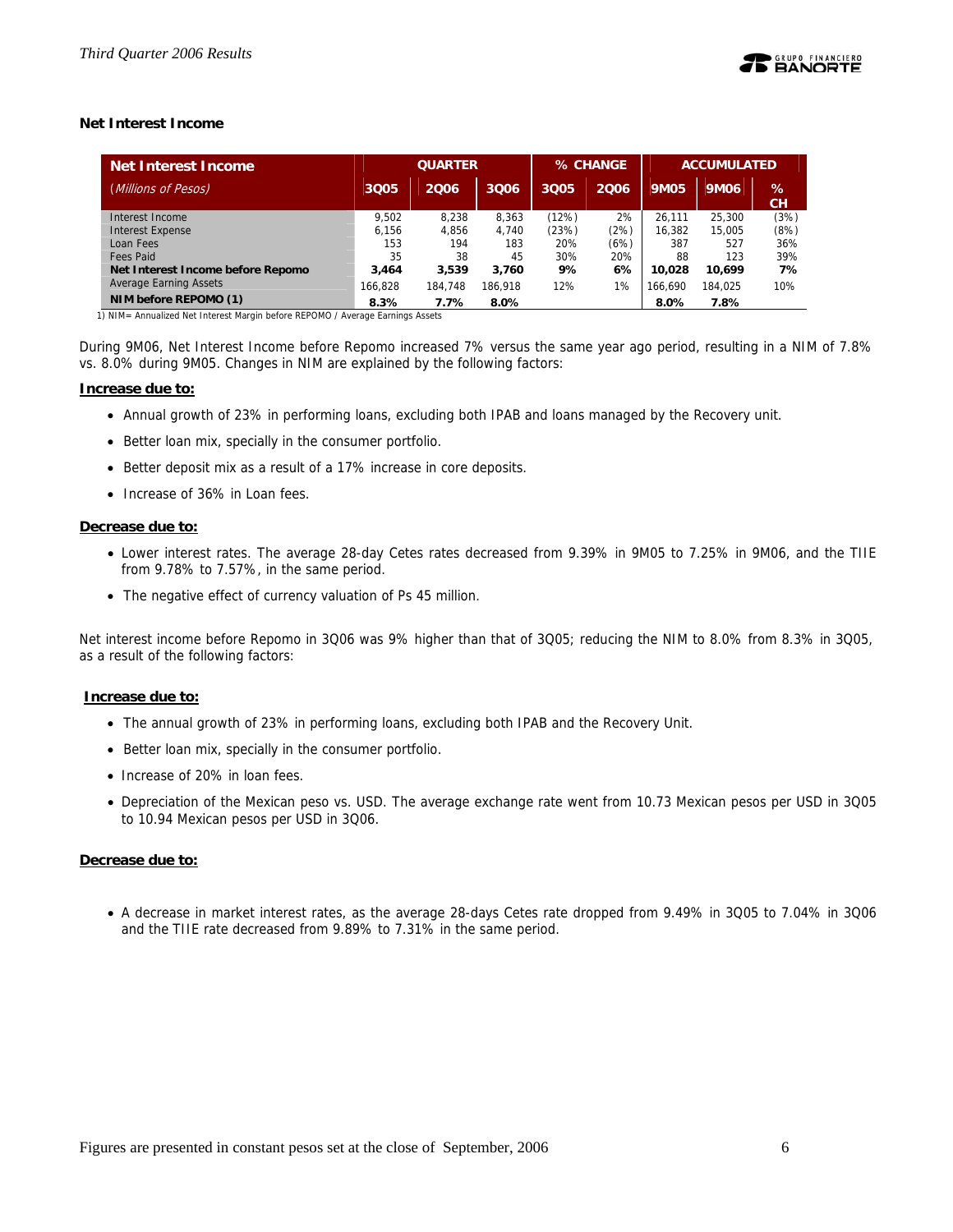### **Non Interest Income**

| <b>Non Interest Income</b>              | <b>QUARTER</b> |       |       | % CHANGE |       |             | <b>ACCUMULATED</b> |        |
|-----------------------------------------|----------------|-------|-------|----------|-------|-------------|--------------------|--------|
| (Millions of Pesos)                     | 3Q05           | 2006  | 3006  | 3Q05     | 2006  | <b>9M05</b> | <b>9M06</b>        | % CH   |
| + Fund Transfers                        | 51             | 58    | 58    | 16%      | 1%    | 137         | 169                | 23%    |
| + Account Management Fees               | 248            | 234   | 239   | (4%)     | 2%    | 757         | 701                | (7%)   |
| + Fiduciary                             | 55             | 64    | 67    | 21%      | 4%    | 158         | 187                | 18%    |
| + Income From loan portf. acquired      | 730            | 426   | 322   | (56%)    | (24%) | 1,178       | 1,362              | 16%    |
| + Electronic Banking Services           | 164            | 195   | 204   | 25%      | 4%    | 475         | 577                | 22%    |
| + Credit Card                           | 284            | 357   | 365   | 29%      | 2%    | 805         | 1.052              | 31%    |
| $+$ From IPAB (2)                       | (6)            | 7     |       | 213%     | 10%   | 139         | 23                 | (84%)  |
| + Afore                                 | 325            | 198   | 302   | (7%)     | 53%   | 828         | 806                | (3%)   |
| + Other Fees (3)                        | 213            | 306   | 237   | 11%      | (23%) | 662         | 778                | 18%    |
| Fees on purchased services:             | 2,063          | 1,845 | 1,802 | (13%)    | (2%)  | 5,140       | 5,655              | 10%    |
| + Fund Transfers                        | 3              | 4     | 4     | 40%      | (6%)  | 7           | 11                 | 51%    |
| + Other Fees (1)                        | 138            | 173   | 170   | 24%      | (1%)  | 393         | 507                | 29%    |
| + Expense From loan portf. acquired (1) | 394            | 242   | 179   | (54%)    | (26%) | 710         | 663                | (7%)   |
| <b>Fees Paid:</b>                       | 534            | 418   | 353   | (34%)    | (16%) | 1,110       | 1,181              | 6%     |
| $=$ Net Fees                            | 1,529          | 1,427 | 1,449 | (5%)     | 2%    | 4,030       | 4,474              | 11%    |
| + Foreign Exchange                      | 95             | 96    | 85    | (10%)    | (11%) | 188         | 300                | 59%    |
| + Securities- Realized gains            | 134            | 178   | 250   | 87%      | 40%   | 755         | 974                | 29%    |
| + Securities- Unrealized gains          | 15             | 156   | 2     | (90%)    | (99%) | 13          | (13)               | (204%) |
| <b>Trading Income</b>                   | 244            | 431   | 337   | 38%      | (22%) | 957         | 1,260              | 32%    |
| $=$ Non Interest Income                 | 1,773          | 1,858 | 1,785 | 1%       | (4%)  | 4,987       | 5,734              | 15%    |

1) The Income from the Serfin loan collecting, which used to be grouped as Trustee, in now included in the Acquired Loans Income concept.

2) Includes Fees received by Recovery Banking and by the Bank. 3) It includes fees from letters of credit, from pension funds, warehousing services, financial advisoty and for Brokerage House services, among other.

The following talbe sets forth a breakdown of Non Interest Income:

| Non Interest Income                                             | <b>QUARTER</b> |       |       | % CHANGE |       | <b>ACCUMULATED</b> |             |        |
|-----------------------------------------------------------------|----------------|-------|-------|----------|-------|--------------------|-------------|--------|
| (Millions of Pesos)                                             | 3Q05           | 2006  | 3006  | 3Q05     | 2006  | <b>9M05</b>        | <b>9M06</b> | $%$ CH |
| Service                                                         | 1.199          | 1,237 | 1.299 | 8%       | 5%    | 3.449              | 3.751       | 9%     |
| Recovery                                                        | 330            | 191   | 150   | (55%)    | (22%) | 581                | 722         | 24%    |
| Foreign Exchange                                                | 95             | 96    | 85    | (10%)    | (11%) | 188                | 300         | 59%    |
| Trading<br>(Securities-<br>Realized<br>and<br>unrealized gains) | 149            | 335   | 251   | 69%      | (25%) | 768                | 960         | 25%    |
| $=$ Non Interest Income                                         | 1.773          | .858  | 1,785 | 1%       | (4%)  | 4.987              | 5.734       | 15%    |

Non Interest Income in 9M06 went up in 15% vs. 9M05. The increase is explained by the following factors:

### **Service fees:**

In 9M06, service fees grew 9% in comparison to 9M05 with increases in almost all items due to growth in transaction volume: Credit Cards fees grew 31%, E-banking increased 22%, and Funds Transfers 23%. Fees from the Afore declined 3% as a result of a reduction in fee rates. Credit card fees showed good growth despite declines in service and interbank fees during 9M06. During the quarter, Service fees grew 8% compared to 3Q05, driven by increases in most lines except Account Management Fees which dropped 4% and Afore fees which decreased 7%, due to fee reductions.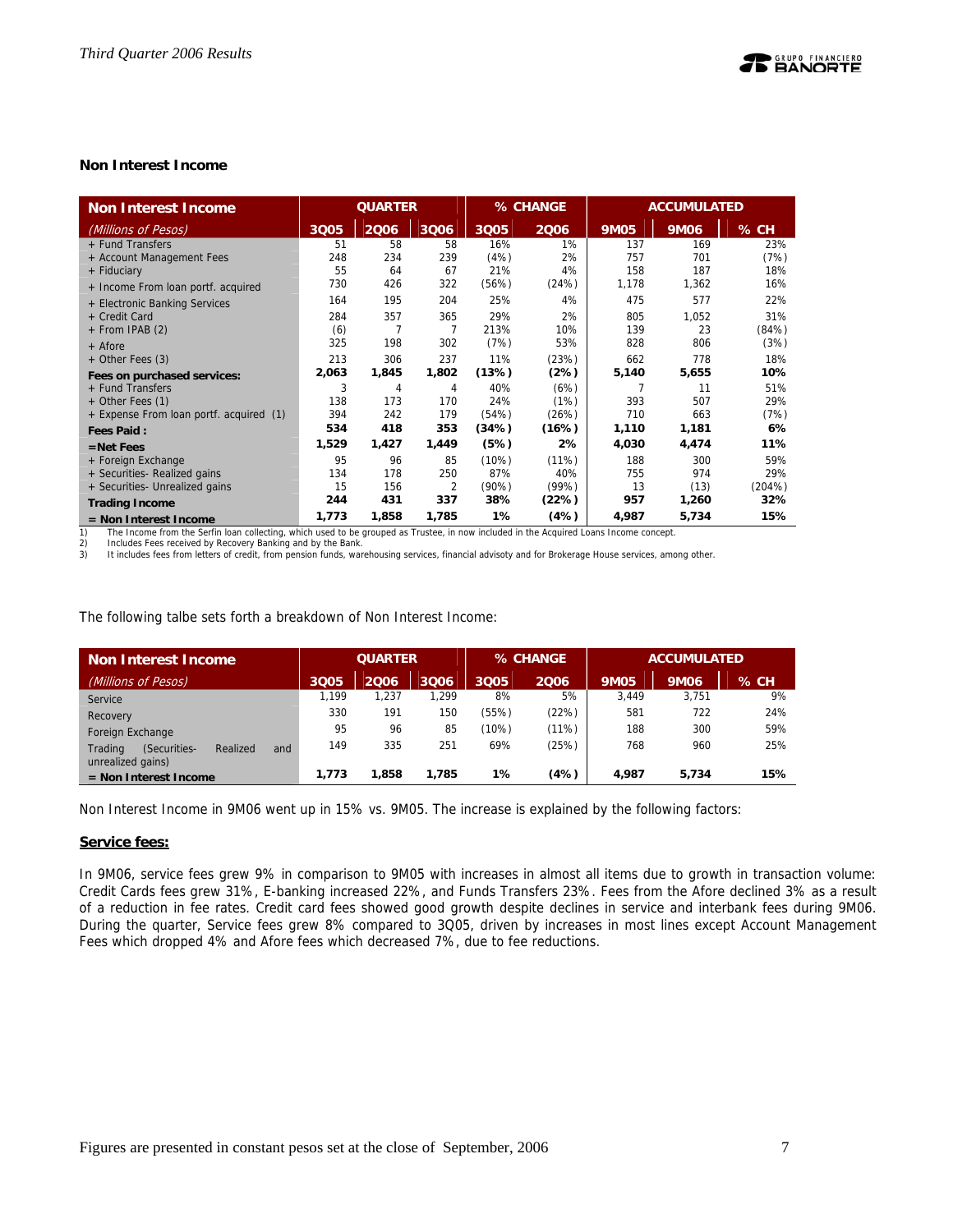### **Recovery:**

| <b>Non Interest Income</b>                                                                      | <b>QUARTER</b> |                          |                          |        | % CHANGE |             | <b>ACCUMULATED</b> |        |  |
|-------------------------------------------------------------------------------------------------|----------------|--------------------------|--------------------------|--------|----------|-------------|--------------------|--------|--|
| (Millions of Pesos)                                                                             | 3Q05           | 2006                     | 3Q06                     | 3Q05   | 2006     | <b>9M05</b> | 9M06               | $%$ CH |  |
| <b>SERFIN</b>                                                                                   |                |                          |                          |        |          |             |                    |        |  |
| Income                                                                                          | 53             | $\overline{\phantom{0}}$ | ۰                        | $-$ %  | $-$ %    | 225         | 398                | 77%    |  |
| - Expense                                                                                       | 23             | $\overline{\phantom{a}}$ | $\overline{\phantom{a}}$ | $-9/2$ | $-9/6$   | 105         | 120                | 14%    |  |
| $=$ Net Fees from Serfín                                                                        | 30             | $\overline{\phantom{a}}$ | ٠                        | -%     | -%       | 120         | 278                | 132%   |  |
| <b>LOAN PORTFOLIOS ACQUIRED</b>                                                                 |                |                          |                          |        |          |             |                    |        |  |
| Income                                                                                          | 677            | 426                      | 322                      | (52%)  | (24%)    | 953         | 964                | 1%     |  |
| - Expense                                                                                       | 371            | 242                      | 179                      | (52%)  | (26%)    | 605         | 543                | (10%)  |  |
| portfolios<br>Net Fees<br>loan<br>from<br>$=$<br>acquired                                       | 306            | 184                      | 143                      | (53%)  | (22%)    | 348         | 421                | 21%    |  |
| <b>IPAB FEES</b>                                                                                |                |                          |                          |        |          |             |                    |        |  |
| From IPAB $(*)$                                                                                 | (6)            | $\overline{7}$           | 7                        | 213%   | 10%      | 112         | 23                 | (79%)  |  |
| $=$ IPAB Fees                                                                                   | (6)            | 7                        | 7                        | 213%   | 10%      | 112         | 23                 | (79%)  |  |
| Non Interest Income - Recovery Bank<br>(*) Includes only the fees received by Recovery Banking. | 330            | 191                      | 150                      | (55%)  | (21%)    | 581         | 722                | 24%    |  |

Accumulated Non-Interest Income from the Recovery Banking business was up 24% compared to 9M05. Net fees from the Serfin Portfolio had an important increase of 132% with respect to 9M05, due to a Ps \$270 million gain in a sale from this portfolio by IPAB in 1Q06. This servicing contract with IPAB expired in 2Q06. Earnings from purchased loans increased 21% vs. 9M05 because of greater investment amortizations. Fees from IPAB showed a 79% decrease as a result of a 51% reduction in assets managed. For the quarter, income from Recovery Banking declined 55% in comparison to 3Q05 mainly due to less income derived from acquired portfolios.

### **Foreign Exchange:**

Income from Foreign Exchange in 9M06 increased 59% vs. 9M05 as a result of higher transaction volume, a substantial decline in synthetic funding operations as of 3Q05, which had a negative effect during 1H05, and to the positive currency valuation impact of Ps 36 million. During 3Q06, Foreign Exchange income declined 10% vs. 3Q05 due to a smaller proprietary position during the quarter.

### **Trading:**

Trading income in 9M06 increased 25% in comparison to 9M05, this increase is mainly attributable to the monetization of longterm fixed income securities by the Treasury. During the quarter, Trading income was 69% higher than that of 3Q05 due to the positive impact from the sale of short and long-term fixed income instruments as the Treasury took advantage of substantial declines in both short and long term interest rates.

# **Non Interest Expense**

| <b>Non Interest Expense</b>            | <b>QUARTER</b> |       |       |       | % CHANGE | <b>ACCUMULATED</b> |       |        |
|----------------------------------------|----------------|-------|-------|-------|----------|--------------------|-------|--------|
| (Millions of Pesos)                    | 3Q05           | 2006  | 3006  | 3Q05  | 2006     | <b>9M05</b>        | 9M06  | $%$ CH |
| Personnel Expenses                     | 1,142          | 1.274 | 1.003 | (12%) | (21%)    | 3.369              | 3.494 | 4%     |
| +Professional Fees                     | 159            | 197   | 170   | 7%    | (14%)    | 506                | 573   | 13%    |
| +Administrative and Promotion Expenses | 968            | 926   | 1.037 | 7%    | 12%      | 2.534              | 2.819 | 11%    |
| +Rent, Depreciation& Amortization      | 413            | 412   | 392   | (5%)  | (5%)     | 1.288              | 1.240 | (4%)   |
| +Tax other than income tax             | 126            | 122   | 132   | 5%    | 8%       | 354                | 410   | 16%    |
| +Contributions to IPAB                 | 153            | 165   | 162   | 6%    | (2%)     | 460                | 485   | 6%     |
| $=$ Non Interest Expense               | 2.961          | 3.095 | 2.895 | (2%)  | (7%)     | 8.512              | 9.021 | 6%     |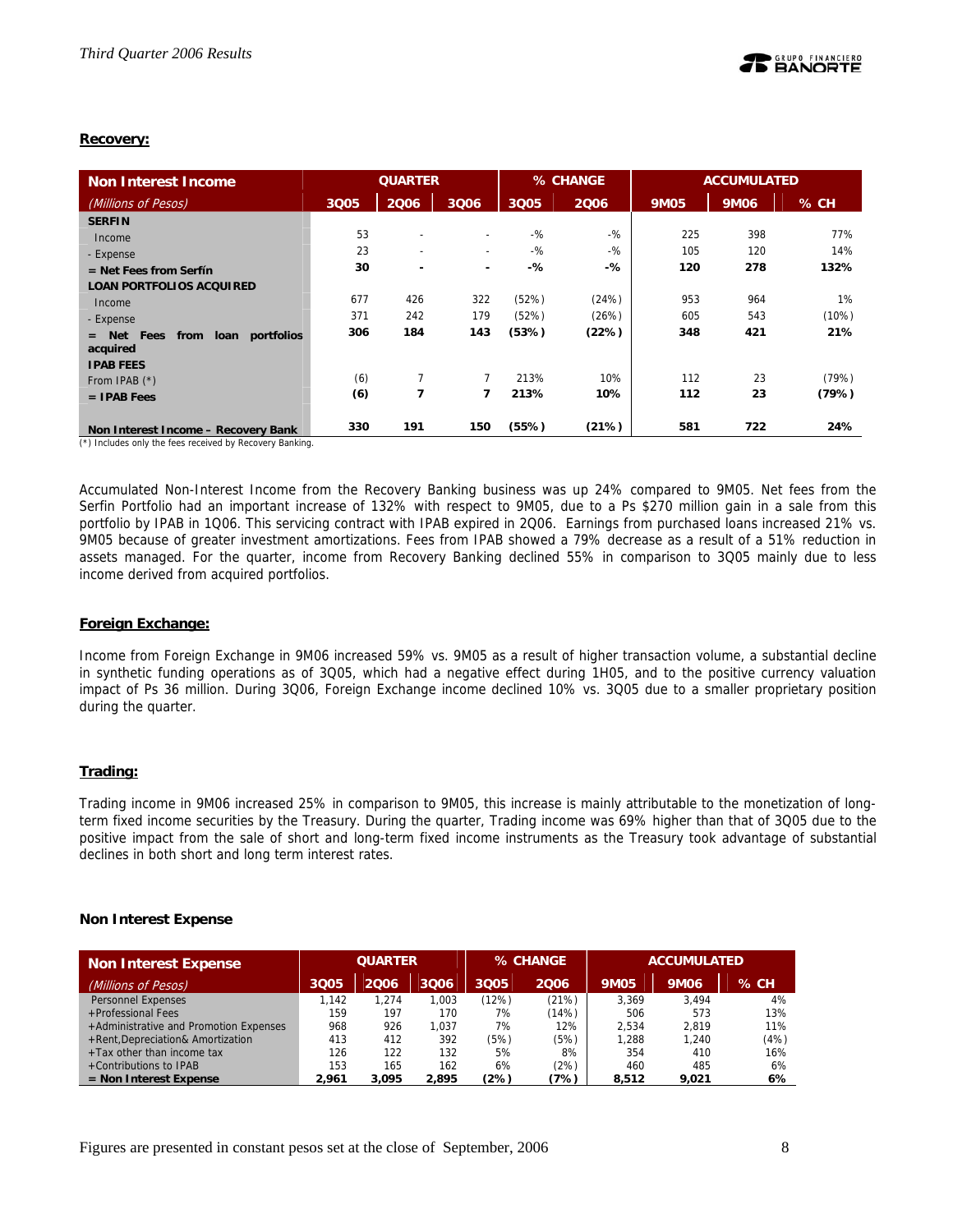Non-Interest expense in 9M06 increased 6% vs. 9M05 mainly due to higher personnel expenses, expenses associated to growing business volumes and to expenses related to the ongoing branch remodeling and expansion program. Personnel expenses increased 4%, mostly as a result of the transfer of employees from Sólida Administradora de Portafolios to Banorte on Jan/06. Excluding the effect of the above-mentioned personnel transfer, personnel expenses declined 2%. Professional Fees paid increased 13% due to a significant uptick in fees paid to lawyers and consultants involved in the development of new business lines, new products, and the increase of portfolio recovery expenses. Administrative and Promotional Expenses increased 11% as a consequence of higher marketing spending related to new product launches and expenses associated with higher business volumes. Rents, Depreciations and Amortizations declined 4% due to the conclusion of the Bancreer integration project and lower depreciation charges from technology and office equipment. Tax other than Income Tax went up 16% due to higher investments and purchases related to the branch investment program carried out during the period. Contributions to IPAB increased 6% vs. 9M05 due to the increase in deposits during the last 12 months.

Non Interest Expense in 3Q06 decreased 2% vs. 3Q05 as a result of lower Personnel and Rent, Depreciation and Amortization expenses which decreased 12% and 5%, respectively. The former is mainly related to adjustments in expense provisions estimated for the rest of the year due to the as the branch investment program is lagging behind schedule due to difficulties in finding the right locations, specially in Mexico City; while the latter was due to lower amortizations from the integration of Bancrecer´s project and from technology and office equipment which were fully amortized.

### **Non Operating Income (Expense) Net**

| <b>Non Operating Income</b><br>(Expense)         | <b>QUARTER</b> |       | % CHANGE                 |        | <b>ACCUMULATED</b> |             |             |          |
|--------------------------------------------------|----------------|-------|--------------------------|--------|--------------------|-------------|-------------|----------|
| (Millions of Pesos)                              | 3005           | 2006  | 3006                     | 3Q05   | 2006               | <b>9M05</b> | <b>9M06</b> | $%$ CH   |
| +Other Revenues                                  | 92             | 64    | 144                      | 56%    | 125%               | 255         | 266         | 4%       |
| +Foreign Exchange                                |                |       |                          |        |                    |             |             |          |
| $+$ Recoveries                                   | 48             | 133   | 123                      | 159%   | (8%)               | 1.325       | 403         | (70%)    |
| +Repomo-other revenues                           |                |       | 3                        | 155%   | 4.952%             | 8           |             | (5%)     |
| +Warehousing                                     | 134            | 83    | $\overline{\phantom{a}}$ | (100%) | $(100\%)$          | 934         | 183         | $(80\%)$ |
| =Non Operating Income                            | 274            | 280   | 271                      | (1%)   | (3%)               | 2,521       | 860         | (66%)    |
| -Other Expenses                                  | (36)           | (149) | (24)                     | (33%)  | (84%)              | (430)       | (275)       | (36%)    |
| -Foreign Exchange                                |                |       |                          |        |                    |             |             |          |
| - Repomo-other expenses                          | (46)           | 5     | (97)                     | 112%   | (2,242%)           | (92)        | (195)       | 112%     |
| - Warehousing                                    | (133)          | (82)  |                          | (100%) | $(100\%)$          | (931)       | (183)       | $(80\%)$ |
| $=$ Non Operating Expense                        | (215)          | (227) | (121)                    | (44%)  | (47%)              | (1, 453)    | (653)       | (55%)    |
| $=$ Non Operating Income (Expense)<br><b>Net</b> | 59             | 53    | 149                      | 153%   | 182%               | 1,068       | 207         | (81%)    |

Net Non-Operating income for 9M06 reached Ps 207 million, 81% below the level registered in 9M05. This variation was mainly due to the following factors:

# **Other Products:**

- The 9M05 figure includes Ps 1,061 million in Value Added Tax (VAT) returns derived from the favorable resolution of an injunction filed by the Group subsidiaries against the VAT law in 2Q05.
- Increase in Recoveries from contributions made to the POS terminal project and VAT returns in 9M06.
- An 80% decline in income from inventory trading at Banorte's Warehouse unit.

### **Other Expenses**

- A Ps 104 million write off from the GEL audits to IPAB and a provision of Ps 51 million for a write off derived from IPAB prepayments in 9M05.
- Provisioning of Ps 14 million for sundry debtors.
- A Repomo increase of Ps 103 million due to higher inflation in 9M06 vs. 9M05 (2.47% vs. 1.72%).
- An 80% decline in expenses from inventory trading at Banorte's Warehouse unit.

Net results for Other Income/Expense for 3Q06 was 153% higher than 3Q05 mainly as a result of an increase in cancellations of dividend creditor policies and sundry creditors for Ps 70 million which are reflected in Other Revenues; a higher level of Recoveries and an increase in Repomo-Other Expenses due to higher inflation in 3Q06 vs. 3Q05 (1.80% vs. 0.91%).

### **Taxes**

The effective tax and profit-sharing rate for 9M06 was 38% vs. 28% in 9M05 as a result of the depletion of Banorte´s and Bancen´s remaining tax shields.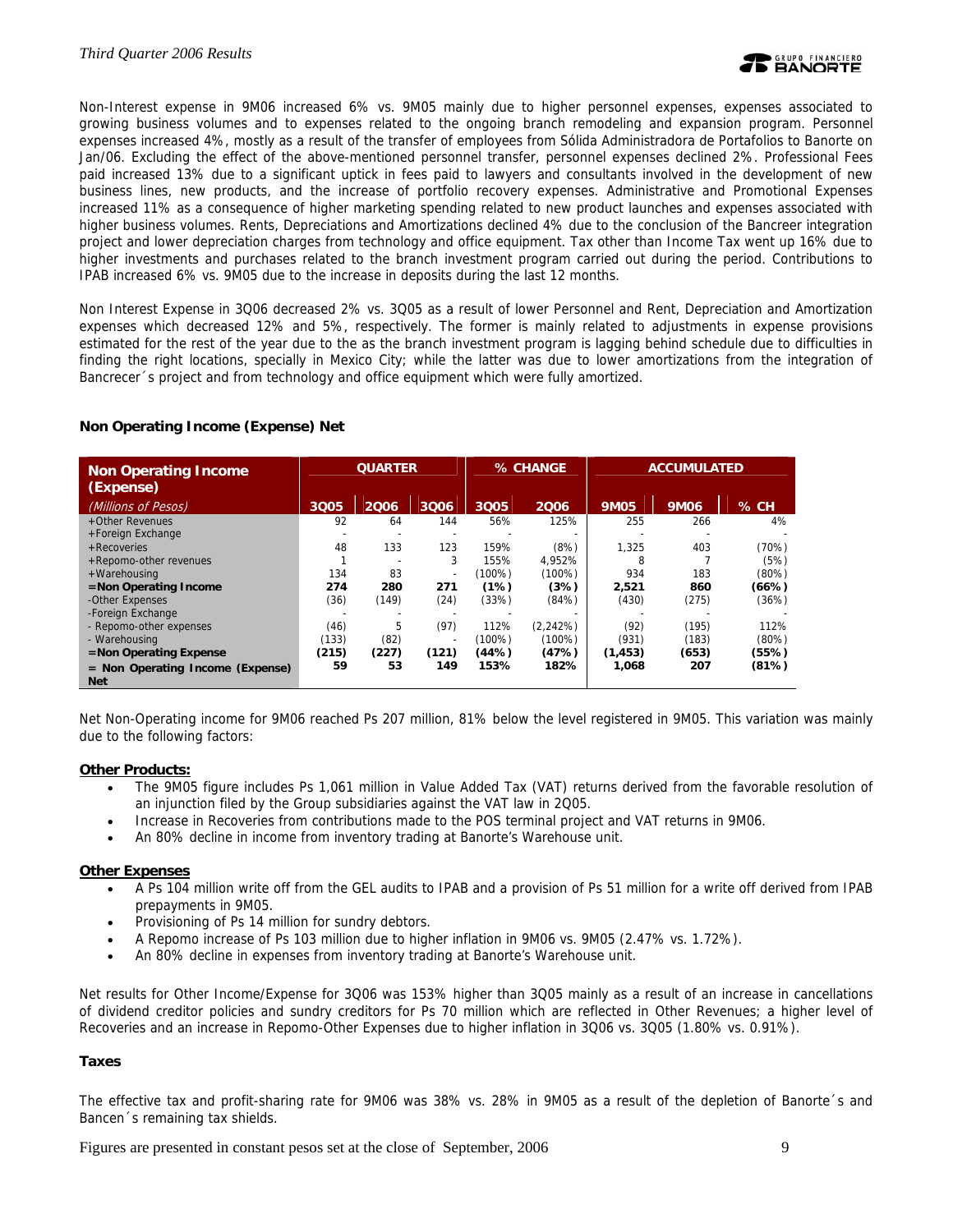### **Loan Portfolio**

| PERFORMING LOAN PORTFOLIO |         |         |         |                                         |                                      |
|---------------------------|---------|---------|---------|-----------------------------------------|--------------------------------------|
| (Millions of Pesos)       | 3005    | 2006    | 3006    | $\%$<br><b>CHANGE</b><br><b>VS 3Q05</b> | ℅<br><b>CHANGE</b><br><b>VS 2006</b> |
| Commercial                | 37.546  | 45.032  | 46.249  | 23%                                     | 3%                                   |
| Consumer                  | 35,880  | 44.883  | 47.685  | 33%                                     | 6%                                   |
| Corporate                 | 17.931  | 21.519  | 22,061  | 23%                                     | 3%                                   |
| Goverment                 | 13.747  | 13.047  | 12.766  | (7%)                                    | (2%)                                 |
| <b>Sub Total</b>          | 105,104 | 124,480 | 128,760 | 23%                                     | 3%                                   |
| Recovery Banking          | 1,545   | 1.396   | 1.352   | (13%)                                   | (3%)                                 |
| <b>Total</b>              | 106,649 | 125,877 | 130.112 | 22%                                     | 3%                                   |

| <b>PERFORMING CONSUMER</b> |        |        |        |                                         |                                         |
|----------------------------|--------|--------|--------|-----------------------------------------|-----------------------------------------|
| (Millions of Pesos)        | 3Q05   | 2006   | 3006   | $\%$<br><b>CHANGE</b><br><b>VS 3005</b> | $\%$<br><b>CHANGE</b><br><b>VS 2006</b> |
| Mortgages                  | 21.049 | 26.627 | 28.523 | 36%                                     | 7%                                      |
| Automobile                 | 6.020  | 6.214  | 6.214  | 3%                                      | $-$ %                                   |
| Credit Card                | 5.812  | 7.763  | 8.349  | 44%                                     | 8%                                      |
| <b>Electronic Payroll</b>  | 2.997  | 4.278  | 4.598  | 53%                                     | 7%                                      |
| <b>Total Consumer</b>      | 35,880 | 44,883 | 47,685 | 33%                                     | 6%                                      |

| (Millions of Pesos) | 3Q05  | 2006                     | 3Q06  | $\%$<br><b>CHANGE</b><br><b>VS 3005</b> | $\%$<br><b>CHANGE</b><br><b>VS 2006</b> |
|---------------------|-------|--------------------------|-------|-----------------------------------------|-----------------------------------------|
| <b>IPAB Loans</b>   | 2,633 | $\overline{\phantom{0}}$ |       | (100%)                                  | (100%)                                  |
| Past Due Loans      | 1.928 | 1.992                    | 2.063 | 7%                                      | 4%                                      |

Total Performing Loans rose 22% yoy, increasing from Ps 107 billion to Ps 130 billion. Excluding the proprietary portfolio managed by the Recovery Bank, the increase was 23% and is explained as follows:

- Commercial loans grew 23% primarily as a result of new lending to SMEs.
- Total Consumer loans increased 33%, fueled by 36% growth in Mortgage loans due to the placement of 16,218 new loans in the past 12 months. The Credit Card Portfolio showed an increase of 44% due to the successful implementation of promotional programs to attract new customers (including the balance transfer program "Ya bájale con Banorte"), and increased credit card usage by our clientele. Payroll loans grew 53% with 235,016 new loans extended and Car Loans grew 3%, with 34,845 new car loans granted. In 3Q05 Banorte started to grant Personal loans, which are included in the balance of Payroll loans. Personal loans ended the quarter with a Ps 924 million balance, as 21,862 loans were granted in the last 12 months.
- Corporate loans increased 23% as a result of the implementation of new strategies for loan placement tied to crossselling of other products.
- The Government Portfolio declined 7%, as a result of increasing disintermediation from banks to direct placement of debt instruments in the capital markets, as well as to pre-payments and amortizations from important clients.
- IPAB Notes were fully paid since 2Q06 due to the pre-payments and amortizations of approximately Ps 2.6 billion received over the last months.
- Dollar-denominated loans was affected by the peso deppreciation vs. the US dollar at the end of the period, which went from 10.79 pesos/dollar to 10.99 pesos/dollar from 3Q05 to 3Q06.

In spite of the important growth in the loan portfolio, the Past Due Loan Portfolio only increased 7% with respect to 3Q05. PDL´s finished the quarter with a balance of Ps 2.1 billion, equivalent to a 1.6 % Past Due Loan Ratio, lower than the 1.8% reported in 3Q05.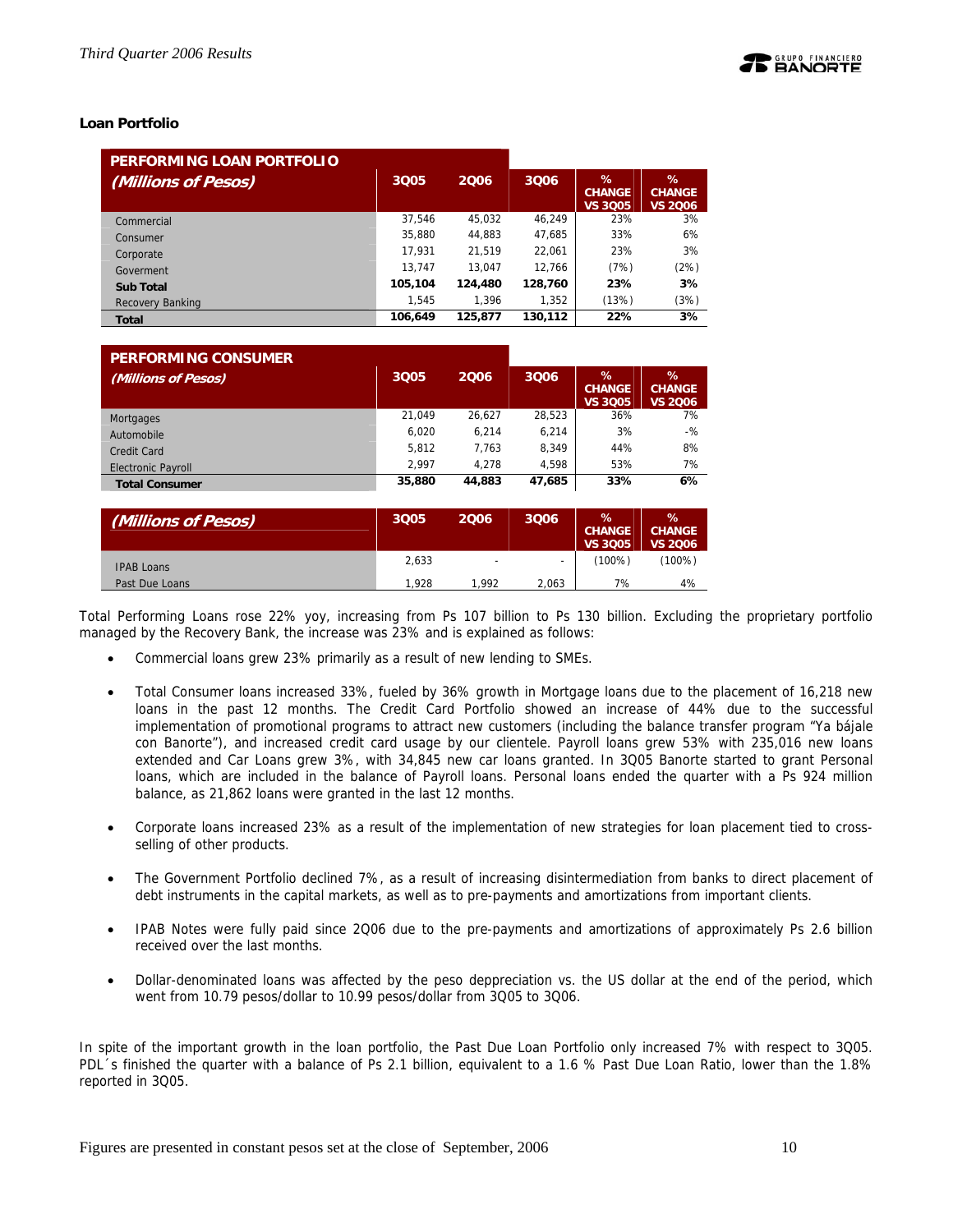

During the quarter, the Performing Loan portfolio rose 3% vs. 2Q06. The most important growth was in Credit Cards, with an increase of 8%, Mortgages grew by 7%, Payroll Loans by 7% and Commercial loans by 3%. The past-due loan balance showed a 4% increase with respect to the previous quarter.

# **Past Due Loans Variations as of 3Q06**

| <b>Cartera Vencida</b>       |                                              |       |
|------------------------------|----------------------------------------------|-------|
| Balance as of June 2006      |                                              | 1,968 |
|                              | Performing loans to Past due loans transfers | 1,021 |
|                              | Renewals                                     | (7)   |
|                              | <b>Cash Collections</b>                      | (237) |
|                              | <b>Discounts</b>                             | (3)   |
|                              | Charge Offs                                  | (320) |
|                              | Foreclosures                                 | (21)  |
|                              | Past due loans to Performing loans transfers |       |
|                              | Exchange Adjustment                          | (341) |
| Balance as of September 2006 |                                              | 3     |
|                              |                                              | 2,063 |

### **Classified Loans**

| Millions of Pesos     |              |       | <b>LOAN LOSS RESERVES</b> |                 |                 |              |
|-----------------------|--------------|-------|---------------------------|-----------------|-----------------|--------------|
| Category              | <b>LOANS</b> | %     | <b>COMMERCIAL</b>         | <b>CONSUMER</b> | <b>MORTGAGE</b> | <b>TOTAL</b> |
| A                     | 44,947       | 33%   | $\overline{\phantom{a}}$  | 85              | 97              | 182          |
| A <sub>1</sub>        | 47,553       | 35%   | 218                       |                 |                 | 218          |
| A2                    | 32,083       | 23%   | 297                       |                 |                 | 297          |
| B                     | 3,698        | 3%    |                           | 129             | 71              | 200          |
| <b>B1</b>             | 5.508        | 4%    | 137                       |                 |                 | 137          |
| <b>B2</b>             | 291          | $-$ % | 17                        |                 |                 | 17           |
| B <sub>3</sub>        | 495          | $-$ % | 54                        |                 |                 | 54           |
| $\mathsf{C}$          | 648          | $-$ % |                           | 222             | 47              | 269          |
| C <sub>1</sub>        | 156          | $-$ % | 38                        |                 |                 | 38           |
| C <sub>2</sub>        | 94           | $-$ % | 37                        |                 |                 | 37           |
| D                     | 866          | 1%    | 52                        | 383             | 177             | 612          |
| E                     | 585          | $-$ % | 308                       | 53              | 219             | 580          |
| <b>Total</b>          | 136,924      | 100%  |                           |                 |                 |              |
| <b>Not Classified</b> | (72)         | -%    |                           |                 |                 |              |
| Excempted             | 350          | -%    |                           |                 |                 |              |
| Total                 | 137,202      | 100%  | 1,158                     | 872             | 611             | 2,641        |
| <b>Reserves</b>       |              |       |                           |                 |                 | 3,540        |
| Excess / (Deficit)    |              |       |                           |                 |                 | 899          |

**Notes :** 

1.- The classified loans and the reserves created are based on the September 30<sup>th</sup>, 2006 Balance Sheet.

2.-The loan portfolio is classified in accordance with the rules issued by Secretaria de Hacienda y Crédito Público (SHCP) and the methodology established by the CNBV and those internal<br>methodologies approved by the CNBV.

3.- The surplus in reserves is the result of the Institution's own conservative policies.

4.-Classified Leasing and Factoring loans are as of June 2006 and reserves as of September, 2006.

The quarter closed with a Ps 3.5 billion balance of Loan Loss Reserves and a surplus reserve of Ps 899 million.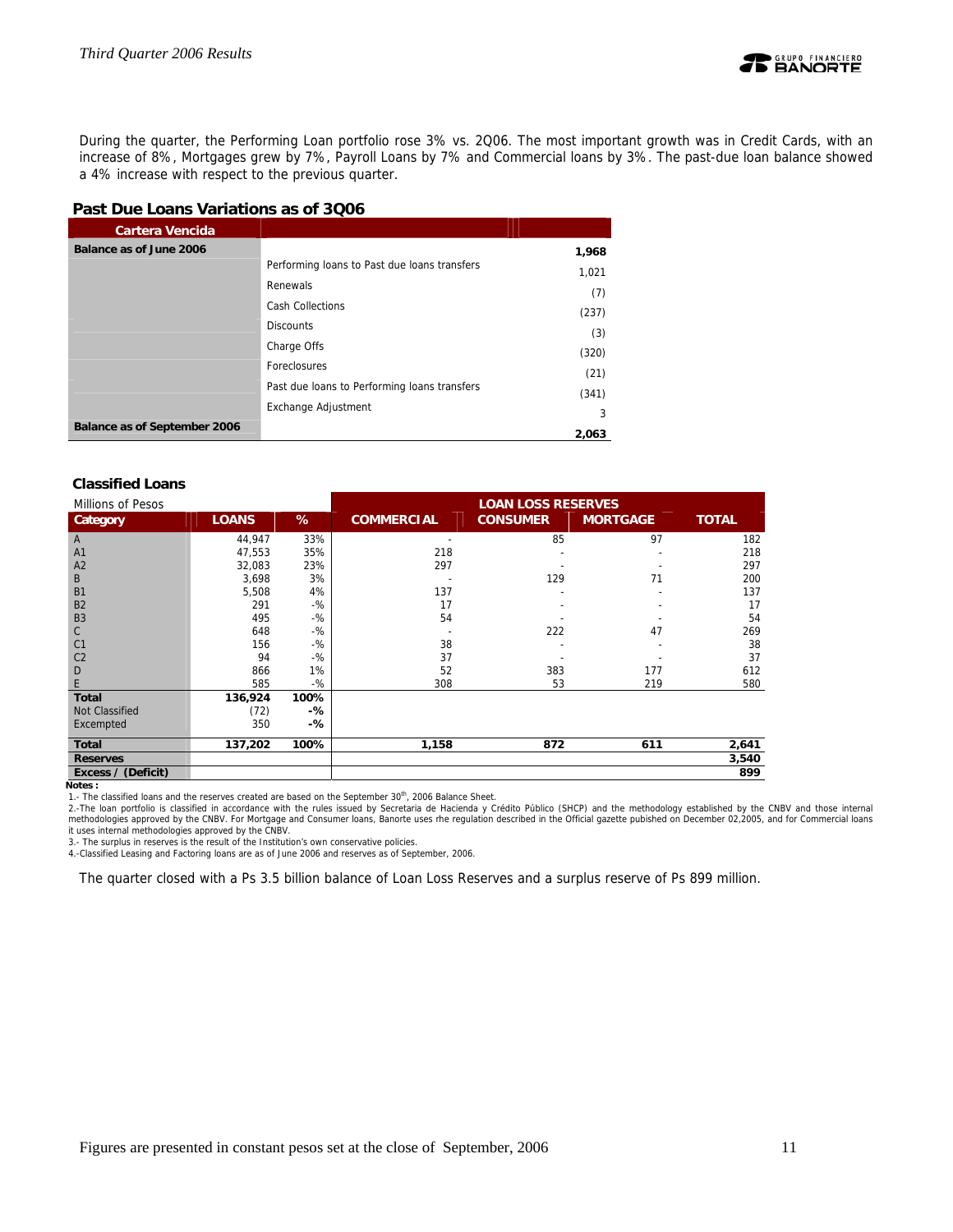

| <b>Loan Loss Reserves</b>                                 | 3006         |
|-----------------------------------------------------------|--------------|
| (Millions of Pesos)                                       | <b>Total</b> |
| PREVIOUS PERIOD END BALANCE                               | 3,466        |
| Provision taken in the period                             | 363          |
| Recovery of penalized debts<br>Charge offs and discounts: | 118          |
| Commercial Portfolio                                      | (19)         |
| Consumer Portfolio                                        | (244)        |
| Mortgage Portfolio                                        | (76)         |
| Foreclosed assets                                         | (5)          |
|                                                           | (344)        |
| Cost of debtors support programs                          | (25)         |
| <b>Valuation and Others</b>                               | (39)         |
| <b>LOAN LOSS RESERVES AT PERIOD END</b>                   | 3.539        |

The balance of loan loss reserves increased by Ps 353 million from Ps 3.2 billion in 3Q05 to Ps 3.5 billion in 3Q06. This increase is equivalent to 1.5% of the growth in the balance of the performing loan portfolio during the same period.

### **Deposits**

| <b>Deposits</b>                        |         |         |         |                                      |                                         |
|----------------------------------------|---------|---------|---------|--------------------------------------|-----------------------------------------|
| (Millions of Pesos)                    | 3Q05    | 2006    | 3006    | %<br><b>CHANGE</b><br><b>VS 3005</b> | $\%$<br><b>CHANGE</b><br><b>VS 2006</b> |
| Demand Deposits-w/o Interests          | 24.683  | 30.074  | 30,761  | 25%                                  | 2%                                      |
| Demand Deposits - with Interests (2)   | 42,460  | 52.533  | 48,239  | 14%                                  | (5%)                                    |
| <b>Demand Deposits (1)</b>             | 67,143  | 80,607  | 79,000  | 18%                                  | (2%)                                    |
| Time Deposits - Retail                 | 39.922  | 44.393  | 46.156  | 16%                                  | 4%                                      |
| <b>Core Deposits</b>                   | 107,065 | 125,000 | 125,156 | 17%                                  |                                         |
| Money Market (3)                       | 23.826  | 19,800  | 20.633  | (13%)                                | 4%                                      |
| <b>Banking Sector's Total Deposits</b> | 130,892 | 144,799 | 145,789 | 11%                                  | $1\%$                                   |
| <b>GFNorte's Total Deposits (4)</b>    | 130,718 | 144.634 | 145,589 | 11%                                  | $1\%$                                   |
|                                        |         |         |         |                                      |                                         |
| Off Balance Trading                    | 125,394 | 135.834 | 136.431 | 9%                                   | $-$ %                                   |
| <b>Assets Under Management</b>         | 256,285 | 280.633 | 282,220 | 10%                                  | 1%                                      |

 (1) IPAB checking accounts where cash collecting was deposited over the managed loans from Banpaís and Bancen were excluded.The balances of these accounts in 3Q05. 2Q06 and 3Q06 were Ps 540 million, Ps 1,130 million and Ps 473 million, respectively.

(2)Includes Debit Cards. (3)Includes Bonds Comprises, Customers and Financial Intermediaries.

(4) Includes the eliminations between the subsidiaries (3Q05=174 million, 2Q06=165 million and 3Q06=200 million).

Total Deposits at the end of the quarter reached a balance of Ps 146 billion, which was 11% higher than in 3Q05. Core Deposits increased by 17% and Money Market deposits decreased 13%. The latter resulted from the increase in low-cost deposits and the lower funding requirements resulting from the Ps 2.6 billion IPAB pre-payments over the past 12 months. Demand Deposits grew 18% and Time Deposits increased 16% as a result of the promotion of new products, such as: Banorte Fácil, Mujer Banorte and Paga Más and enhancements made to some existing products. Off Balance Trading reported a 9% growth vs 3Q05. Assets under Management amounted to Ps 282 billion, which is 10% higher than the figure reported in 3Q05.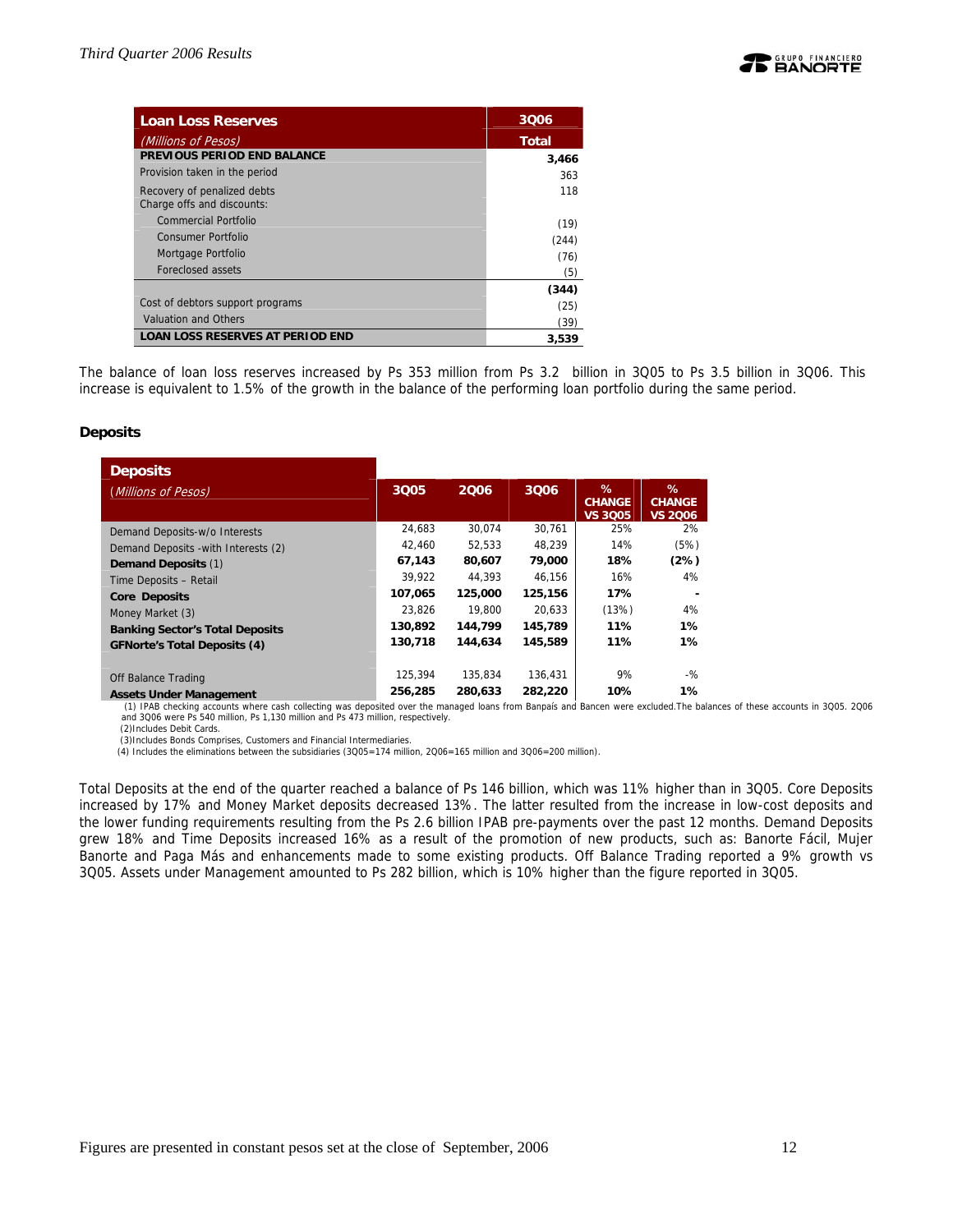

# **Banking Sector Capitalization**

| <b>Capitalization</b>           |         |         |         |         |         |
|---------------------------------|---------|---------|---------|---------|---------|
| (Millions of Pesos)             | 3005    | 4005    | 1006    | 2006    | 3006    |
| Tier 1 Capital                  | 18.190  | 18,543  | 19.968  | 20.601  | 21,858  |
| Tier 2 Capital                  | 3.920   | 3.926   | 3.956   | 4.145   | 4,017   |
| <b>Net Capital</b>              | 22,111  | 22,468  | 23.924  | 24.746  | 25,875  |
| Credit risk assets              | 99.699  | 105.992 | 111.390 | 122.630 | 123,585 |
| Net Capital/ Credit Risk Assets | 22.2%   | 21.2%   | 21.5%   | 20.2%   | 20.9%   |
| Total risk assets (1)           | 120.872 | 139.717 | 152.922 | 162.452 | 174,138 |
| Tier 1                          | 15.0%   | 13.3%   | 13.1%   | 12.7%   | 12.6%   |
| Tier 2                          | 3.2%    | 2.8%    | 2.6%    | 2.6%    | 2.3%    |
| <b>Capitalization Ratio</b>     | 18.3%   | 16.1%   | 15.6%   | 15.2%   | 14.9%   |

(1) Includes Market Risks. Without inter-company eliminations. (\*) The capitalization ratio of the last period reported is estimated.

At the close of 3Q06 the capitalization ratio of the Banking Sector stood at 14.9%, considering credit and market risks, and 20.9% considering credit risk alone. The tier 1 capital ratio was 12.6%, while the tier 2 capital ratio was 2.3%. The capitalization ratio was lower than in 3Q05 due to the impact of the 44% growth in risk assets as well as the new rules for bank capital requirements issued by Mexico's Ministry of Finance, that came into effect as of Jan/06. The capitalization level remains adequate as a result of the profits generated during the last 12 months.

Stockholders' Equity for the group's holding company rose from Ps 20.7 billion in 3Q05 to Ps 24.8 billion in 3Q06, due mainly to the following factors:

1) Earnings generated over the past 12 months, amounting to Ps 5.6 billion.

- 2) The Ps 652 million cash dividend paid in 4Q05.
- 3) The increase in the Non-Monetary Assets Result, which amounted to Ps 827 million.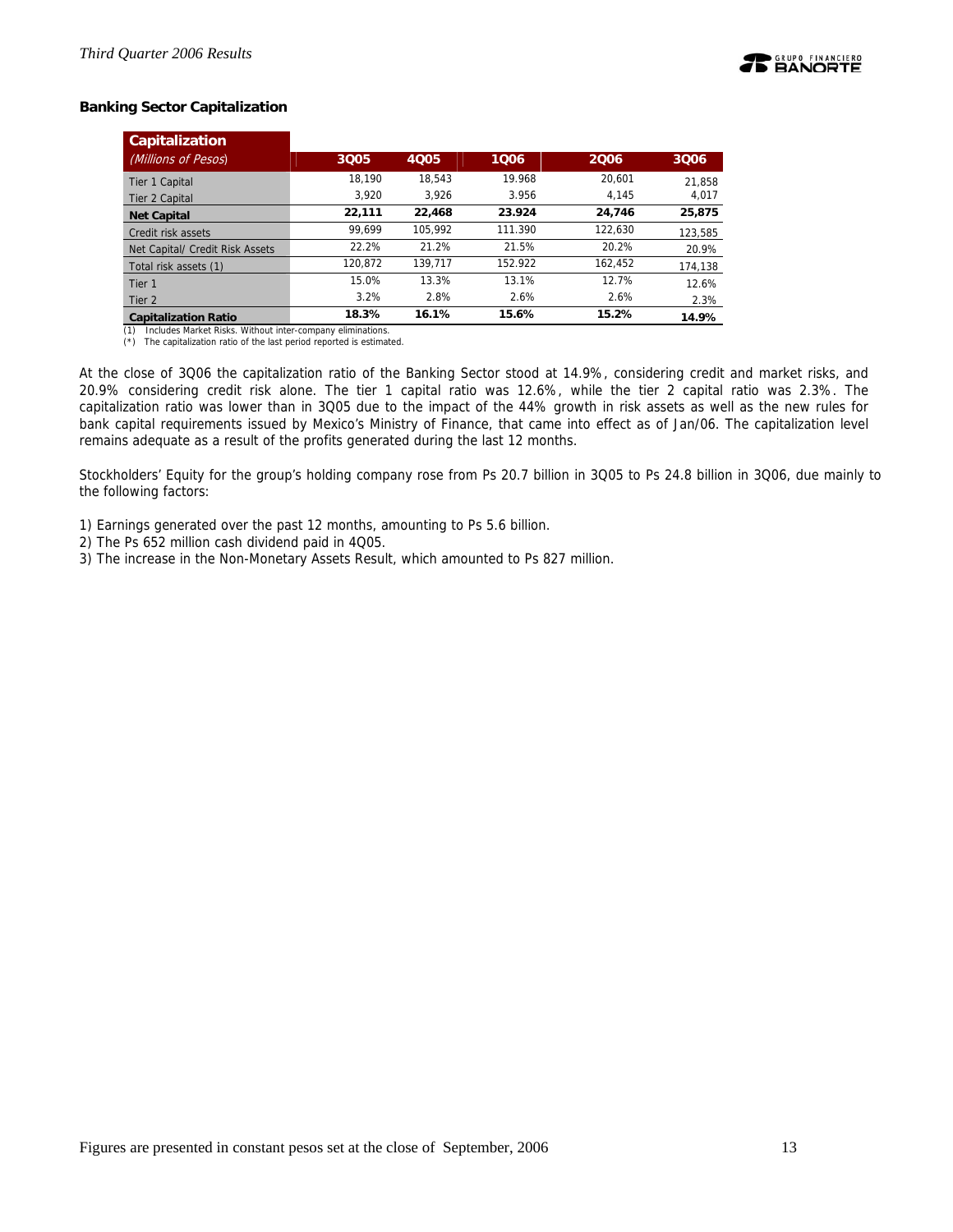### **Information by Sectors**

### **1.- Banking Sector**

| <b>Income Statement &amp; Balance Sheet</b> | <b>QUARTER</b> |         | % CHANGE |       | <b>ACCUMULATED</b> |             |         |       |
|---------------------------------------------|----------------|---------|----------|-------|--------------------|-------------|---------|-------|
| (Millions of Pesos)                         | 3Q05           | 2006    | 3006     | 3Q05  | 2006               | <b>9M05</b> | 9M06    | % CH  |
| <b>INCOME STATEMENT</b>                     |                |         |          |       |                    |             |         |       |
| Net Interest Income after Repomo            | 3.274          | 3,438   | 3.485    | 6%    | 1%                 | 9,533       | 10.190  | 7%    |
| Loan Loss and Loss Sharing Provisions       | 458            | 435     | 362      | (21%) | (17%)              | 1.112       | 1.171   | 5%    |
| Non Interest Income                         | 1.341          | 1.470   | 1.371    | 2%    | (7%)               | 3.819       | 4.450   | 17%   |
| Non Interest Expense                        | 2.596          | 2.726   | 2.479    | (5%)  | (9%)               | 7.514       | 7.915   | 5%    |
| Non Operating Income (Expense), Net         | 56             | 57      | 167      | 196%  | 195%               | 1.065       | 220     | (79%) |
| Pre-Tax Income                              | 1.618          | 1.802   | 2.182    | 35%   | 21%                | 5.791       | 5.774   | $-$ % |
| Net Income                                  | 1.267          | 1.148   | 1.363    | 8%    | 19%                | 4.360       | 3,725   | (15%) |
| <b>BALANCE SHEET</b>                        |                |         |          |       |                    |             |         |       |
| Performing Loan Portfolio - w/o IPAB        | 102.777        | 121.651 | 125.616  | 22%   | 3%                 | 102.777     | 125.616 | 22%   |
| Deposits                                    | 131.435        | 145.929 | 146.262  | 11%   | $-$ %              | 131.435     | 146.262 | 11%   |

| <b>Banking Sector's Financial Ratios</b> | <b>QUARTER</b> |        |        |             | <b>ACCUMULATED</b> |
|------------------------------------------|----------------|--------|--------|-------------|--------------------|
| (Millions of Pesos)                      | 3Q05           | 2006   | 3Q06   | <b>9M05</b> | <b>9M06</b>        |
| Profitability                            |                |        |        |             |                    |
| NIM(1)                                   | 8.2%           | 7.6%   | 7.9%   | 7.9%        | 7.7%               |
| ROA (2)                                  | 2.7%           | 2.3%   | 2.7%   | 3.2%        | 2.5%               |
| ROE(3)                                   | 27.3%          | 22.5%  | 25.3%  | 34.5%       | 24.0%              |
| ROE without extraordinaries              | 27.3%          | 22.5%  | 25.3%  | 27.5%       | 24.0%              |
| Operation                                |                |        |        |             |                    |
| Eficiency Ratio (4)                      | 55.9%          | 55.7%  | 50.2%  | 56.0%       | 53.6%              |
| Operative Efficiency Ratio (5)           | 5.8%           | 5.5%   | 5.0%   | 5.6%        | 5.4%               |
| Liquidity Ratio (6)                      | 56.8%          | 64.2%  | 61.5%  | 56.8%       | 61.5%              |
| <b>Asset Quality</b>                     |                |        |        |             |                    |
| % Past Due Loans w/o Fobaproa            | 1.8%           | 1.6%   | 1.5%   | 1.8%        | 1.5%               |
| Loan Loss Reserves to past Due Loans     | 167.8%         | 175.7% | 174.9% | 167.8%      | 174.9%             |
| Growths (7)                              |                |        |        |             |                    |
| Loans w/o Fobaproa -IPAB (8)             | 23.1%          | 25.7%  | 22.8%  | 23.1%       | 22.8%              |
| <b>Traditional Deposits</b>              | 3.4%           | 16.1%  | 16.9%  | 3.4%        | 16.9%              |
| <b>Total Deposits</b>                    | (22.8)         | 13.3%  | 11.4%  | (22.8)      | 11.4%              |
| Capitalization                           |                |        |        |             |                    |
| Net Capital/ Credit Risk Assets (9)      | 22.2%          | 20.2%  | 20.9%  | 22.2%       | 20.9%              |
| Total Capitalization Ratio (9)           | 18.3%          | 15.2%  | 14.9%  | 18.3%       | 14.9%              |

1) NIM= Annualized Net Interest Margin before REPOMO / Average Earnings Assets.<br>2) Annualized earnings as a percentage of the average of guarterly assets over the p

Annualized earnings as a percentage of the average of quarterly assets over the period.

3) Annualized earnings as a percentage of the average of quarterly equity over the period 4) Non Interest Expense / (Total Operating Income – Repomo Margin + Loan Loss Provisions)

5) Annualized Administrative and Promotion Expenses / Average Total Assets.

6) Liquid Assets / Liquid Liabilities (Liquid Assets = Cash and due from Banks + Negotiable Instruments + Securities held for sale, Liquid Liabilities = Demand Deposits + Liquid Due to banks liabilities + short term loans from banks.

7) Growth versus the previous period.

8) Does not include Fobaproa / IPAB and Loans managed by Recovery Banking.<br>9) The Banking Sector Ratio is included for information purposes. A ratio for each bank is presented in the capitalization section.

Net Income for 9M06 in the Banking Sector (including the pension fund Afore, by equity participation method) amounted to Ps 3.7 billion, equivalent to a 5% increase over the same year-ago period excluding extraordinary items in 9M05. Net Interest Income after Repomo, rose 7% vs. 9M05 mostly due to 23% growth in performing loans and a better loan mix despite lower market interest rates. Loan-Loss and Loss-Sharing Provisions were 5% higher than in 9M05. Non-interest Income grew 17% as a result of higher Foreign Exchange, Trading and Recovery income. Non-Interest Expense increased 5% vs. 9M05 due mainly to higher personnel expenses resulting from the transfer of private banking executives from the broker-dealer (Banorte Casa de Bolsa) in Oct/05 to Banorte and also of all employees of Solida Administradora de Portafolios to Banorte in Jan/06, in addition to the expenses related to the branch network investment program. Non Operating Income decreased 79% vs. 9M05 primarily due to the extraordinary income from the VAT refund in 2Q05.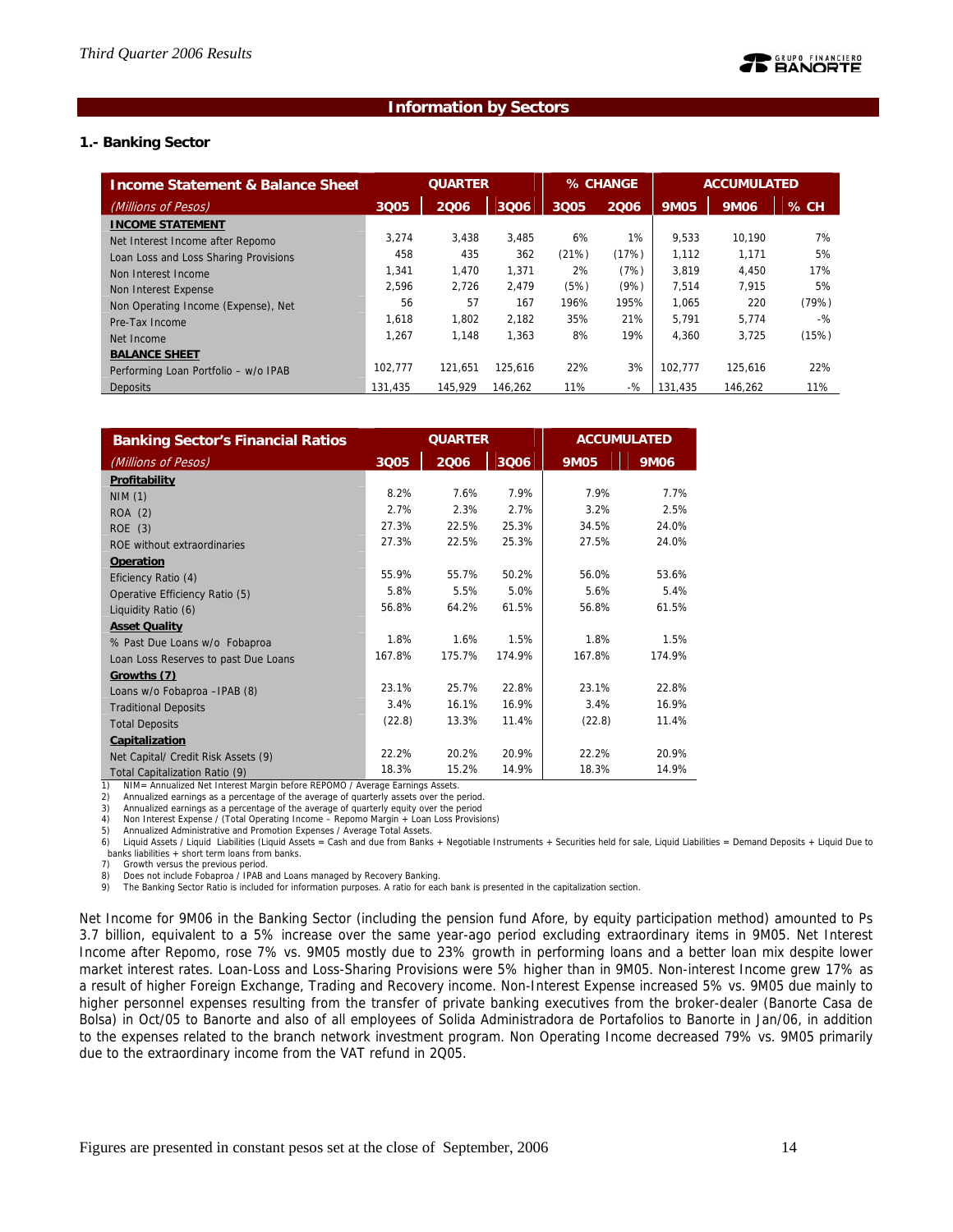# **Recovery Banking**

| <b>Recovery Banking Income Statement</b>                                   | <b>ACCUMULATED</b> |      |  |
|----------------------------------------------------------------------------|--------------------|------|--|
| (Million Pesos)                                                            | <b>9M05</b>        | 9M06 |  |
| Net Interest Income                                                        | 54                 | (53) |  |
| +REPOMO-margin                                                             |                    |      |  |
| =Net Interest Income After REPOMO                                          | 54                 | (53) |  |
| - Loan Loss Provisions                                                     | 3                  | 9    |  |
| $=$ Net Interest Income After Provisions                                   | 52                 | (62) |  |
| + Fiduciary                                                                | 120                |      |  |
| + Fobaproa Fees (1)                                                        | 113                | 20   |  |
| + Other Fees                                                               | 617                | 977  |  |
| <b>Non Interest Income</b>                                                 | 850                | 997  |  |
| $=$ Total Operating Income                                                 | 902                | 935  |  |
| Non Interest Expense                                                       | 158                | 426  |  |
| $=$ Net Operating Income                                                   | 745                | 508  |  |
| - Other Revenues and Expenses                                              | 15                 |      |  |
| $=$ Pre-tax Income                                                         | 759                | 508  |  |
| - Income Tax & Profit Sharing, Tax on Asset, Def. Inc. Tax & Prof. Sharing | 166                | 106  |  |
| $=$ Net Income before Subsidiaries                                         | 593                | 403  |  |
| + Undistributed Earnings of Subsidiaries                                   | 82                 | 121  |  |
| $=$ Net Income-continuos Operation                                         | 675                | 524  |  |
| + Extraordinary Items, net                                                 |                    |      |  |
| - Minoritary Income                                                        |                    |      |  |
| $=$ Total Net Income                                                       | 675                | 524  |  |

(1) Net Figures. (2) Includes Net Income From Loan Portfolios.

### **Asset acquisitions in 3Q06**

During 3Q06, there were no new asset acquisitions made by the Recovery Banking business.

| <b>Assets Under</b><br><b>Management</b>       |             | <b>ACCOUNTING IN THE BALANCE</b><br><b>SHEET</b> | <b>ACCOUNTING IN THE INCOME</b><br><b>STATEMENT</b>                                   |
|------------------------------------------------|-------------|--------------------------------------------------|---------------------------------------------------------------------------------------|
| (Millions of Pesos)                            |             |                                                  |                                                                                       |
| Fobaproa-IPAB: Portfolios                      |             |                                                  |                                                                                       |
| Banking Sector (1)                             | 2.739       | Out of balance trusts                            | Fees from FOBAPROA                                                                    |
| Serfin                                         | 261         | Serfin Trust                                     | Fiduciary                                                                             |
| Repossesed assets                              | 1.370       | Out of balance trusts                            | Fobaproa fees and Fiduciary                                                           |
|                                                | 4,370       |                                                  |                                                                                       |
| Loans purchased to IPAB and<br>to Other Banks: | 41,250      | Sólida Administradora de Portafolios<br>Bancen   | Undistributed Earnings from Subsidiaries (Sólida)<br>and Non Interest Income (Bancen) |
| <b>Banking Sector Portfolio: (2)</b>           |             |                                                  |                                                                                       |
| <b>Banking Sector</b>                          | 7.679       | Banorte's Portfolio                              | Net Interest Income                                                                   |
| Repossesed assets                              | 6,455       | Banorte's Repossesed assets                      | Other Revenues and Expenses                                                           |
|                                                | 14,134      |                                                  |                                                                                       |
| <b>Total</b><br>.<br>$-20$<br>.                | 59,754<br>. | . .                                              |                                                                                       |

(1) Includes the loan portfolios sold to Fobaproa by Bancen and Banpaís.

(2) Includes Ps 1,728 millions of Portfolio managed by the Recovery Bank since 1997, originated from the economic crisis of 1995.

| <b>Recovery Bank Contribution</b>     | <b>ACCUMULATED</b> |       |
|---------------------------------------|--------------------|-------|
| (Millions of Pesos)                   | <b>9M05</b>        | 9M06  |
| <b>Traditional Banking Net Income</b> | 3.148              | 3.838 |
| Recovery Bank Net Income              | 675                | 524   |
| <b>GFNorte's Net Income</b>           | 3,823(1)           | 4,362 |
| $=$ % of Contribution                 | 17.7%              | 12.0% |

(1) Excludes the extraordinary items.

The Recovery Bank contributed with Ps 524 million to the Group's 9M06 profit; equivalent to 12.0% of Grupo Financiero Banorte's total net income, a lower contribution than in 9M05 due to both a traditional banking profits growth and a decrease in the Net Income from Recovery.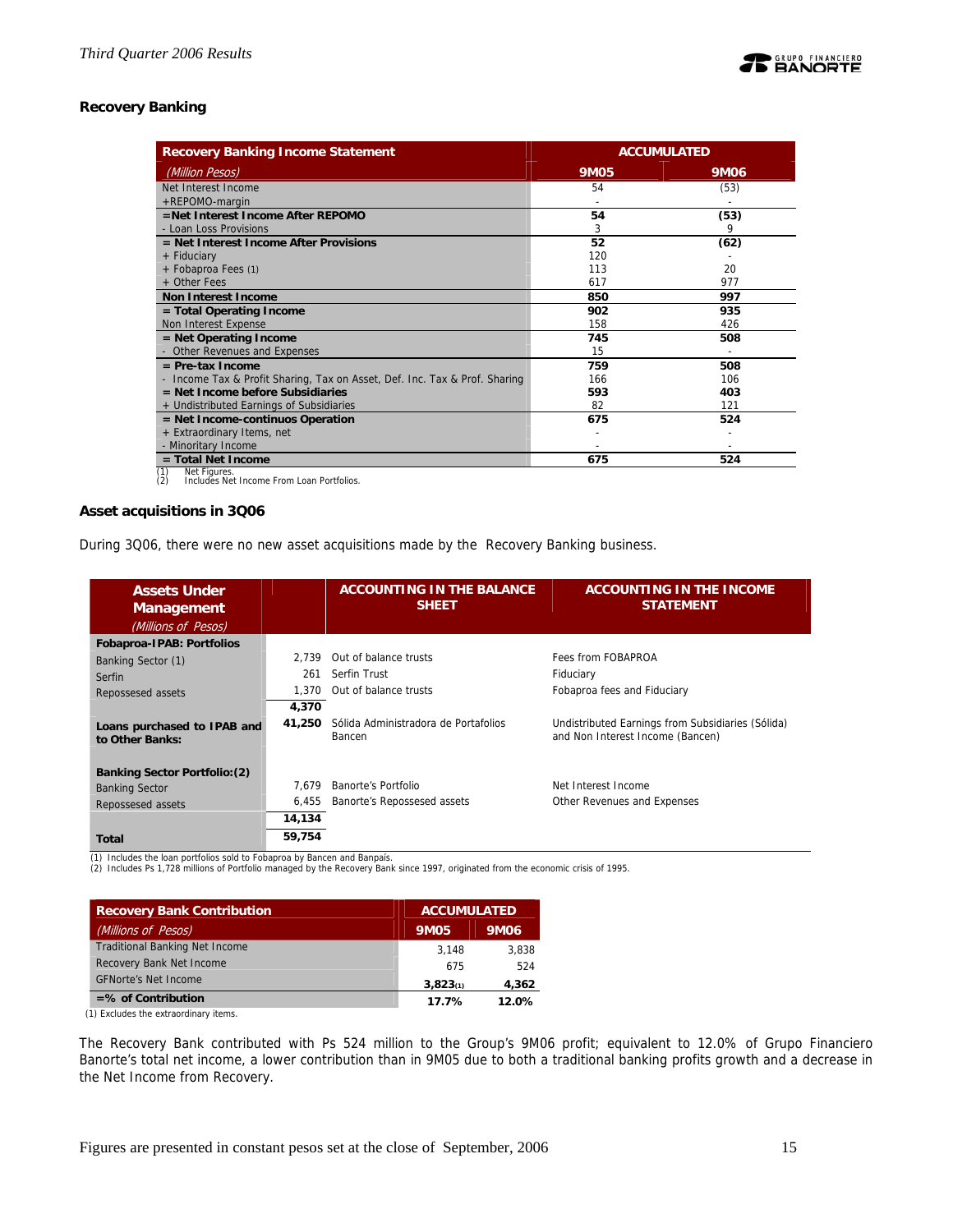# **2.- Brokerage Sector**

| <b>Brokerage Sector</b> |         | <b>QUARTER</b> |         |      | % CHANGE |             | <b>ACCUMULATED</b> |         |
|-------------------------|---------|----------------|---------|------|----------|-------------|--------------------|---------|
| (Millions of Pesos)     | 3Q05    | 2006           | 3Q06    | 3005 | 2006     | <b>9M05</b> | 9M06               | %<br>CH |
| <b>Brokerage House</b>  |         |                |         |      |          |             |                    |         |
| Net Income              | 13      | 36             | 32      | 148% | (11%)    | 57          | 107                | 89%     |
| Equity                  | 544     | 613            | 644     | 18%  | 5%       | 544         | 644                | 18%     |
| Assets under Management | 119.537 | 126.764        | 142.091 | 19%  | 12%      | 119.537     | 142.091            | 19%     |
| <b>Total Assets</b>     | 915     | 809            | 903     | (1%) | 12%      | 915         | 903                | (1%)    |
| ROE %                   | 9.6%    | 24.3%          | 20.5%   |      |          | 13.7%       | 23.9%              | 9.6%    |
| Net Capital             |         |                |         |      |          |             |                    |         |
| Tier <sub>1</sub>       | 441     | 515            | 554     | 26%  | 8%       | 441         | 554                | 26%     |
| Tier <sub>2</sub>       |         |                |         |      |          |             |                    |         |
| <b>Net Capital</b>      | 441     | 515            | 554     | 26%  | 8%       | 441         | 554                | 26%     |

The **Brokerage Sector** (Brokerage House) registered Net Income of Ps 107 million in 9M06, 89% higher than in 9M05, driven mainly by greater income from brokerage commissions resulting from an increase in volumes in stock market transactions, higher fees from investment banking related to successful public offerings of State and Municipal bonds -acting as lead agentand of private companies, and also to gains in mark to market valuation. Worth highlighting is the 62% growth in fixed income mutual funds assets under management vs 3Q05 due to the promotion of some mutual funds through the branch network. Assets under management increased 19% in the same period taking advantage of synergies with other subsidiaries of the Group.

# **3.-Long Term Savings Sector**

| <b>Long Term Savings Sector</b>   |        | <b>QUARTER</b> |        |       | % CHANGE |             | <b>ACCUMULATED</b> |                |
|-----------------------------------|--------|----------------|--------|-------|----------|-------------|--------------------|----------------|
| (Millions of pesos)               | 3Q05   | 2006           | 3006   | 3Q05  | 2006     | <b>9M05</b> | <b>9M06</b>        | %<br><b>CH</b> |
| Afore                             |        |                |        |       |          |             |                    |                |
| Net Income                        | 111    | (1)            | 38     | (66%) | 4,656%   | 268         | 123                | (54%)          |
| Equity                            | 1,269  | 948            | 986    | (22%) | 4%       | 1,269       | 986                | (22%)          |
| <b>Total Assets</b>               | 1.565  | 1.096          | 1.136  | (27%) | 4%       | 1.565       | 1.136              | (27%)          |
| Assets under Management (SIEFORE) | 37,365 | 42,047         | 44,627 | 19%   | 6%       | 37,365      | 44.627             | 19%            |
| ROE %                             | 36.7%  | $(0.4\%)$      | 13.6%  |       |          | 31.4%       | 16.8%              |                |
| Insurance                         |        |                |        |       |          |             |                    |                |
| Net Income                        | 129    | 75             | 39     | (70%) | (46%)    | 397         | 225                | (43%)          |
| Equity                            | 1,178  | 1,380          | 1,432  | 22%   | 4%       | 1,178       | 1,432              | 22%            |
| <b>Total Assets</b>               | 5,704  | 7,117          | 7,826  | 37%   | 10%      | 5,704       | 7,826              | 37%            |
| <b>Technical Reserves</b>         | 3.703  | 4,865          | 5,254  | 42%   | 8%       | 3.703       | 5,254              | 42%            |
| Premiums sold                     | 898    | 1,764          | 2,117  | 136%  | 20%      | 3,360       | 5,699              | 70%            |
| ROE %                             | 46.2%  | 22.2%          | 11.0%  |       |          | 53.9%       | 22.5%              |                |
| <b>Annuities</b>                  |        |                |        |       |          |             |                    |                |
| Net Income                        | 44     | 407            | 136    | 207%  | (67%)    | 95          | 626                | 560%           |
| Equity                            | 329    | 817            | 953    | 190%  | 17%      | 329         | 953                | 190%           |
| <b>Total Assets</b>               | 6,778  | 7,786          | 8,142  | 20%   | 5%       | 6,778       | 8,142              | 20%            |
| <b>Technical Reserves</b>         | 6.418  | 6,944          | 7,171  | 12%   | 3%       | 6,418       | 7,171              | 12%            |
| Premiums sold                     | 197    | 262            | 275    | 39%   | 5%       | 625         | 706                | 13%            |
| ROE %                             | 57.8%  | 265.6%         | 61.5%  |       |          | 45.7%       | 133.1%             |                |

The **Pension Fund Afore** registered Net Income of Ps 123 million (51% GFNorte), 54% lower than in 9M05, primarily due to both an important increase in selling expenses resulting from higher acquisition costs per new affiliate as well as a reduction in fees charged resulting from an increasingly competitive environment. Declining commissions and higher acquisition costs per new affiliate have negatively affected the industry as a whole. As of Jun/06, the fee charged on monthly contributions decreased from 1.4% to 1.27% lowering revenues for the quarter and for the year. As of 9M06, the Pension Fund Afore had a total of 3,181,130 affiliates, reaching a share of 10.8% in affiliate accounts. In spite of strong competition, Assets under Management by the SIEFORE (Specialized Retirement Mutual Fund) rose 19% vs. 3Q05 as a result of a higher number of affiliates and the strategy to attract new higher income customers.

The **Insurance Company** showed a profit of Ps 225 million in 9M06 (51% GFNorte), 43% lower than in 9M05, mostly as a result of an increase in claims, stronger price competition, and higher taxes due to the depletion of tax-loss carry-forwards at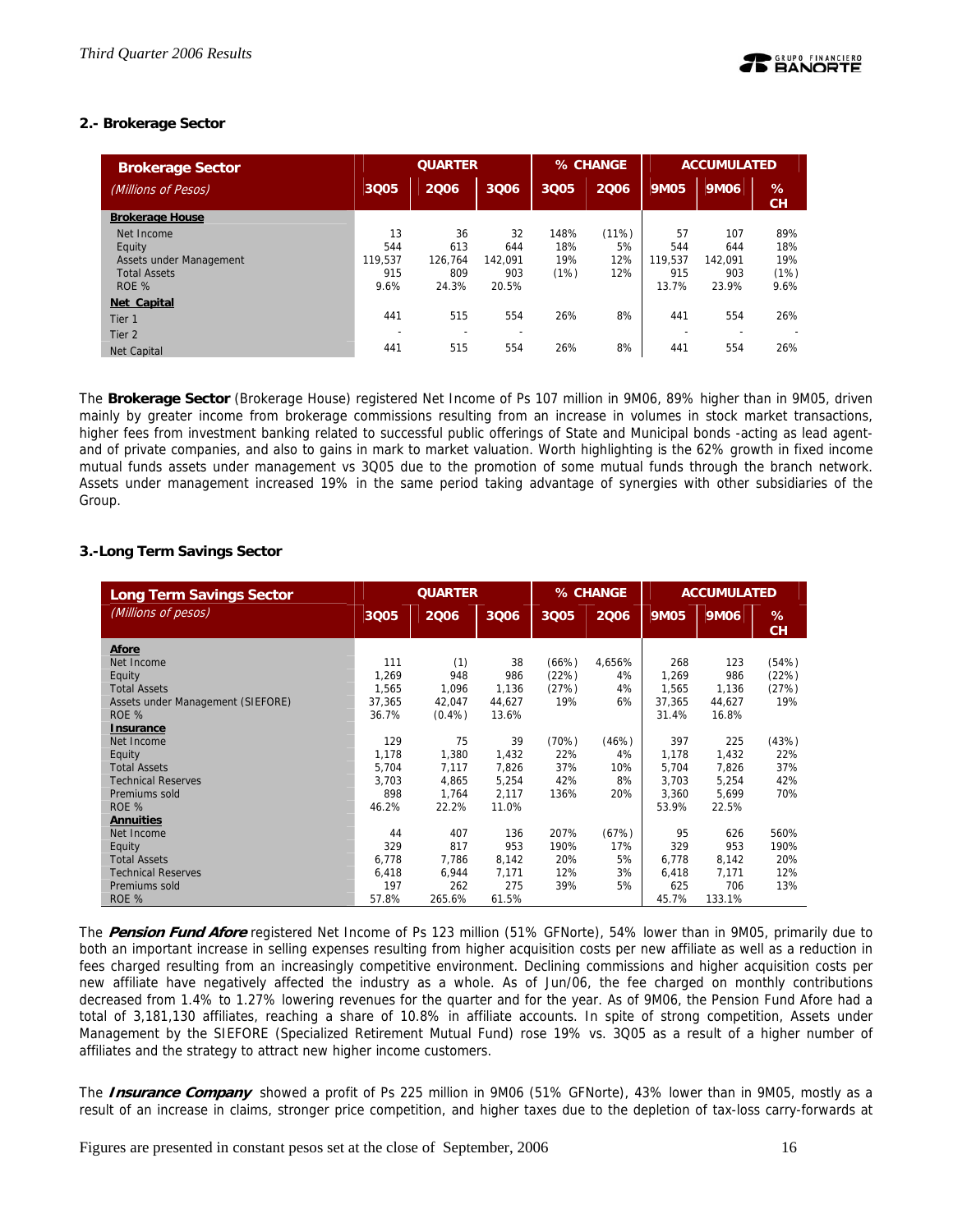the end of 2005. Premiums sold in 9M06 amounted to Ps 5.7 billion, 70% higher than those issued in 9M05, mainly due to the growth in sales of policies through the branch network.

The **Annuities Company** registered Net Income of Ps 626 million in 9M06 (51% GFNorte), 560% higher than in 9M05 as a result of realized gains from the sale of fixed income securities during 2Q06 and 3Q06. Premiums sold showed an increase of 13% over those of 9M05. The company presently ranks 2nd in the industry in terms of premiums sold.

# **3.- Auxiliary Organizations Sector**

| <b>Auxiliary Organizations Sector</b> |                | <b>QUARTER</b> |                          |       | % CHANGE |             | <b>ACCUMULATED</b>       |         |
|---------------------------------------|----------------|----------------|--------------------------|-------|----------|-------------|--------------------------|---------|
| (Millions of Pesos)                   | 3Q05           | 2006           | 3006                     | 3Q05  | 2006     | <b>9M05</b> | <b>9M06</b>              | %<br>CH |
| Leasing                               |                |                |                          |       |          |             |                          |         |
| Net Income                            | 19             | 32             | 29                       | 51%   | (9%)     | 61          | 89                       | 45%     |
| Equity                                | 262            | 342            | 372                      | 42%   | 9%       | 262         | 372                      | 42%     |
| Loan Portfolio                        | 2.661          | 3,049          | 3,084                    | 16%   | 1%       | 2.661       | 3,084                    | 16%     |
| Past Due Loans                        | 30             | 19             | 21                       | (31%) | 8%       | 30          | 21                       | (31%)   |
| Loan Loss Reserves                    | 34             | 43             | 42                       | 22%   | (2%)     | 34          | 42                       | 22%     |
| <b>Total Assets</b>                   | 2,651          | 3,048          | 3,088                    | 16%   | 1%       | 2,651       | 3,088                    | 16%     |
| ROE %                                 | 30.4%          | 39.0%          | 32.4%                    |       |          | 35.3%       | 36.3%                    |         |
| Factoring                             |                |                |                          |       |          |             |                          |         |
| Net Income                            | 14             | 26             | 17                       | 22%   | (33%)    | 55          | 66                       | 19%     |
| Equity                                | 321            | 383            | 400                      | 25%   | 5%       | 321         | 400                      | 25%     |
| Loan Portfolio                        | 3,146          | 3,774          | 4,016                    | 28%   | 6%       | 3,146       | 4,016                    | 28%     |
| Past Due Loans                        | 42             | 29             | 33                       | (22%) | 14%      | 42          | 33                       | (22%)   |
| <b>Loan Loss Reserves</b>             | 49             | 41             | 39                       | (20%) | (5%)     | 49          | 39                       | (20%)   |
| <b>Total Assets</b>                   | 3.119          | 3,757          | 3,997                    | 28%   | 6%       | 3,119       | 3,997                    | 28%     |
| ROE %                                 | 18.1%          | 28.2%          | 17.8%                    |       |          | 25.1%       | 23.9%                    |         |
| Warehousing                           |                |                |                          |       |          |             |                          |         |
| Net Income                            | $\overline{2}$ | 3              | $\overline{2}$           | $-$ % | (33%)    | 9           | 7                        | (22%)   |
| Equity                                | 104            | 112            | 113                      | 9%    | 2%       | 104         | 114                      | 9%      |
| Inventories (*)                       | 44             |                | $\overline{\phantom{a}}$ | $-$ % | $-9/6$   | 44          | $\overline{\phantom{a}}$ | $-$ %   |
| <b>Total Assets</b>                   | 143            | 145            | 147                      | 3%    | 1%       | 143         | 147                      | 3%      |
| ROE %                                 | 6.0%           | 11.6%          | 6.0%                     |       |          | 12.4%       | 8.9%                     |         |
| <b>Bonding</b>                        |                |                |                          |       |          |             |                          |         |
| Net Income                            | 8              | $\overline{7}$ | 9                        | 21%   | 29%      | 16          | 21                       | 28%     |
| Equity                                | 101            | 120            | 128                      | 28%   | 7%       | 101         | 128                      | 4%      |
| <b>Total Assets</b>                   | 382            | 442            | 478                      | 25%   | 8%       | 382         | 478                      | 25%     |
| <b>Technical Reserves</b>             | 195            | 240            | 235                      | 21%   | (2%)     | 195         | 235                      | 21%     |
| Premiums sold                         | 47             | 46             | 53                       | 12%   | 14%      | 185         | 192                      | 12%     |
| ROE %                                 | 32.4%          | 25.3%          | 30.5%                    |       |          | 24.0%       | 24.1%                    |         |

New Accounting Principles : Warehousing, Leasing & Factoring= Circular 1490 (\*) Accounted in Other Assets, Deferred charges and Intangibles account.

The **Leasing Company** accumulated Net Income of Ps 89 million during 9M06, equivalent to a 45% increase over 9M05, mostly due to 16% growth in its loan portfolio vs 3Q05, lower loan-loss provisioning, the sale of leased equipment and a Ps 5 million income from recoveries. The past due loan ratio and the reserve coverage ratio reached 0.7% and 200%, respectively at the end of 3Q06. The company currently ranks 2nd among 27 leasing companies.

The **Factoring Company** reported Net Income of Ps 66 million in 9M06, 19% higher than in 9M05. The loan portfolio increased 28% ending 3Q06 with a Ps 4.0 billion balance. The past due loan portfolio closed at Ps 33 million, equivalent to a past due loan ratio of 0.8%, with reserve coverage of 118%. The company presently leads the industry's 10 factoring companies in terms of volume of operations.

The **Warehousing Company** registered Net Income of Ps 7 million in 9M06, 22% lower than in 9M05 primarily due to a decrease in customer inventory trading, resulting from a decline in operations with important clients. This has been compensated with higher warehousing services which have allowed the company to issue certificates of deposit that are used as collateral for Banorte´s loans, specially to the farming sector, as well as a full ocupation of our own warehouses. The Warehousing Company currently ranks 9th among the country's 20 market participants in terms of certification volume.

The **Bonding Company** registered Net Income of Ps 21 million in 9M06, 28% more than in 9M05, due mainly to the 12% increase in premiums sold when compared to the pervious year, accumulating Ps 192 million in this line.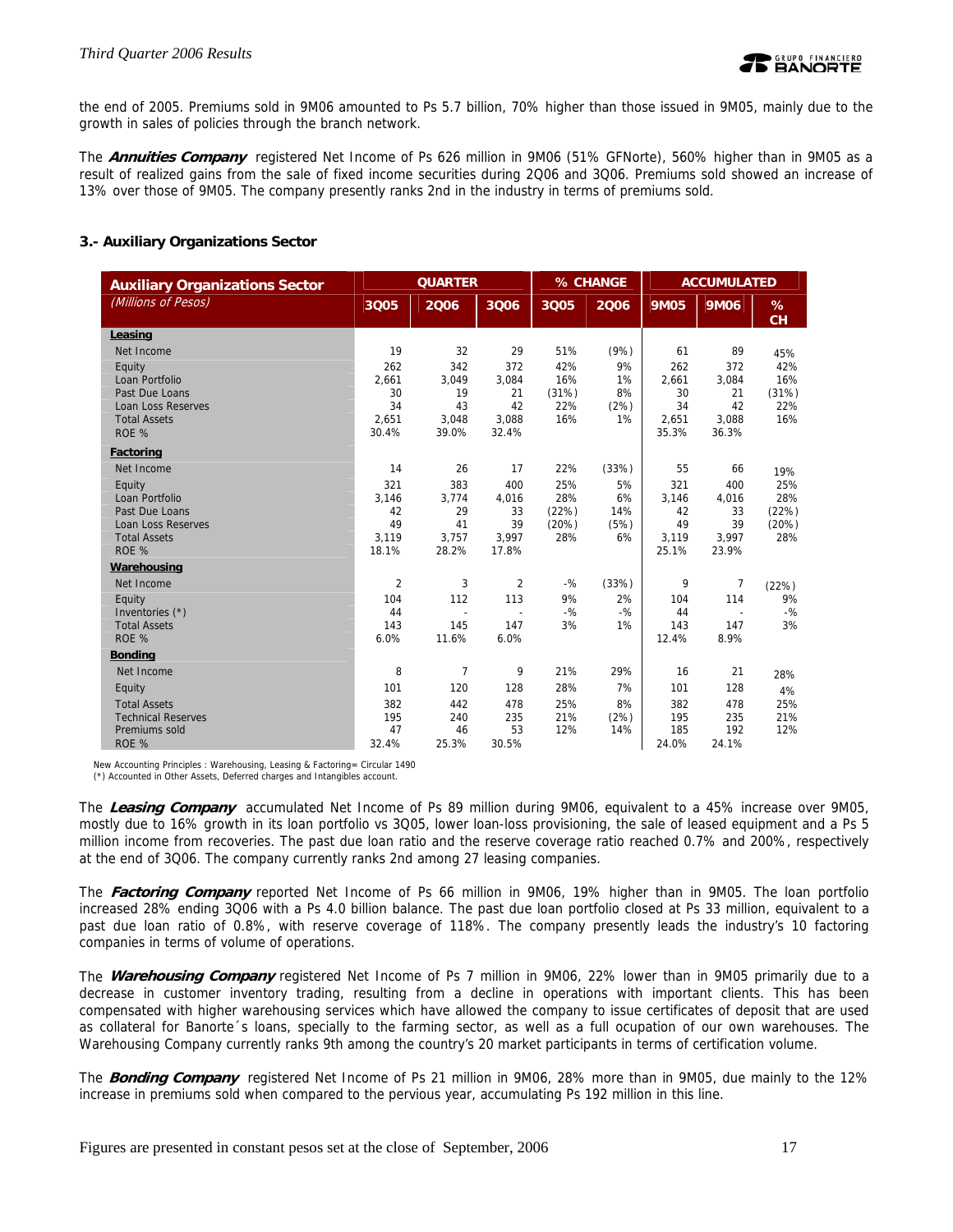# **5.- Microcredit Sofol**

| <b>Pronegocio</b>            |                | <b>QUARTER</b> |              | % CHANGE    |            | <b>ACCUMULATED</b> |              |             |
|------------------------------|----------------|----------------|--------------|-------------|------------|--------------------|--------------|-------------|
| (Millions of Pesos)          | 3Q05           | 2006           | 3Q06         | 3Q05        | 2006       | <b>9M05</b>        | <b>9M06</b>  | %<br>CH     |
| Pronegocio<br>Net Income     | $\overline{2}$ | 5              | 9            | 368%        | 90%        | (10)               | 18           | 270%        |
| Equity<br>Loan Portfolio     | 63<br>246      | 64<br>481      | 73<br>545    | 16%<br>122% | 14%<br>13% | 63<br>246          | 73<br>545    | 16%<br>122% |
| Past Due Loans               | 9              | 25             | 38           | 338%        | 53%        | 9                  | 38           | 338%        |
| Loan Loss Reserves           | $\overline{4}$ | 12             | 11           | 162%        | (7%)       | 4                  | 11           | 162%        |
| <b>Total Assets</b><br>ROE % | 257<br>12.1%   | 487<br>30.0%   | 555<br>51.4% | 116%        | 14%        | 257<br>(26.1%)     | 555<br>37.8% | 116%        |

**Pronegocio** reported Net Income of Ps 18 million in 9M06 vs a Ps 10 million loss in 9M05 (Pronegocio began operations in 1Q05). The turnaround came mainly from an outstanding 122% yoy loan growth, albeit from a small base, ending the quarter with a balance of Ps 545 million. Past due loans at the end of 3Q06 stood at Ps 38 million balance, equivalent to a 7.0% PDL ratio with a reserve coverage of 28% (equivalent to 145% since Nafin guarantees 80% of the loans). As of 3Q06 Pronegocio had 55 branches in 35 cities, and 22 new branches are currently in process of being opened.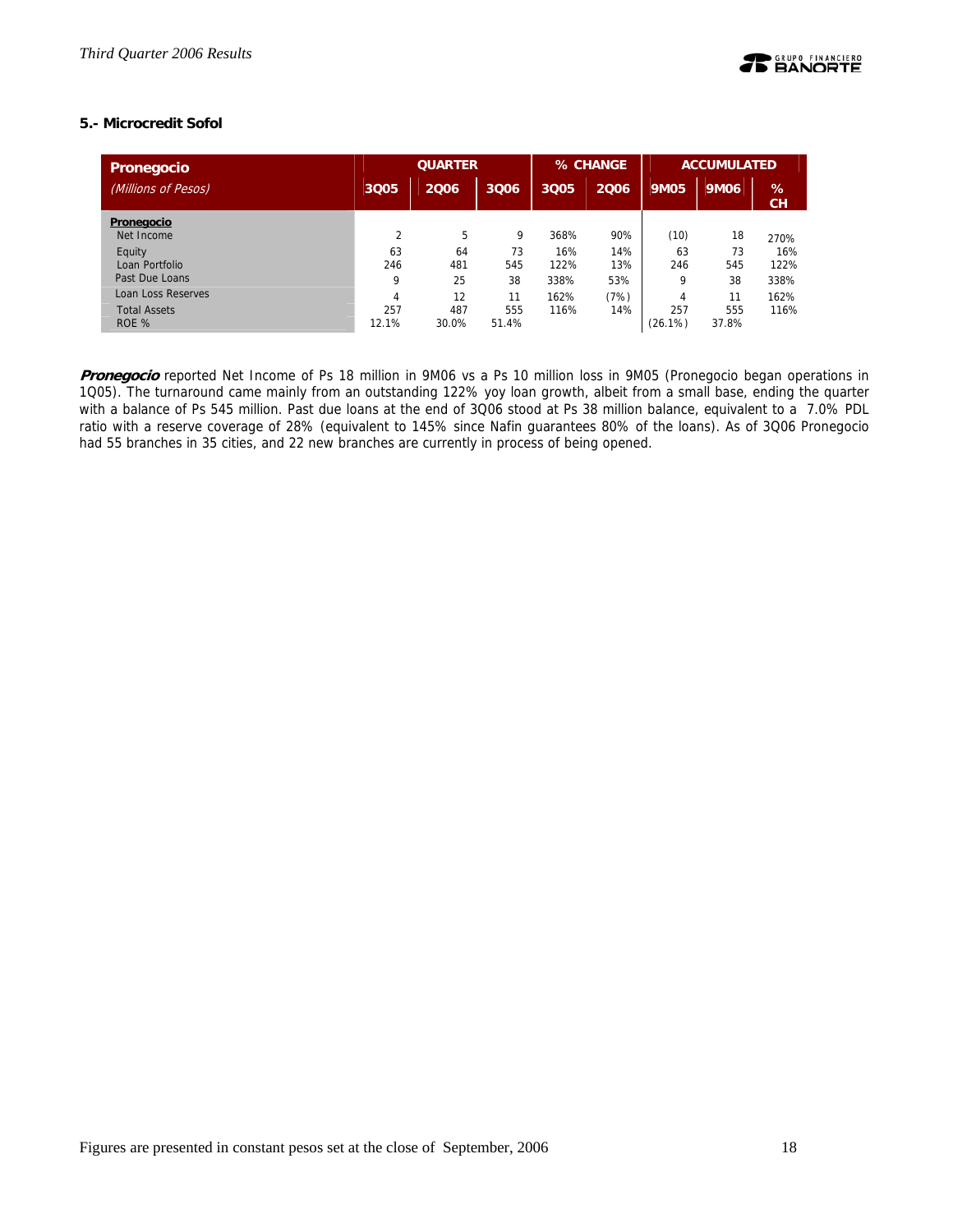

# ANNEXES

- 1.GRUPO FINANCIERO GENERAL INFORMATION
- 2.ACCOUNTING CHANGES AND REGULATIONS
- 3.RECENT EVENTS
- 4.LOAN PORTFOLIO SALES TO SOLIDA ADMINISTRADORA DE PORTAFOLIOS
- 5.FINANCIAL STATEMENTS
- 6.NOTES TO GRUPO FINANCIERO FINANCIAL **STATEMENTS**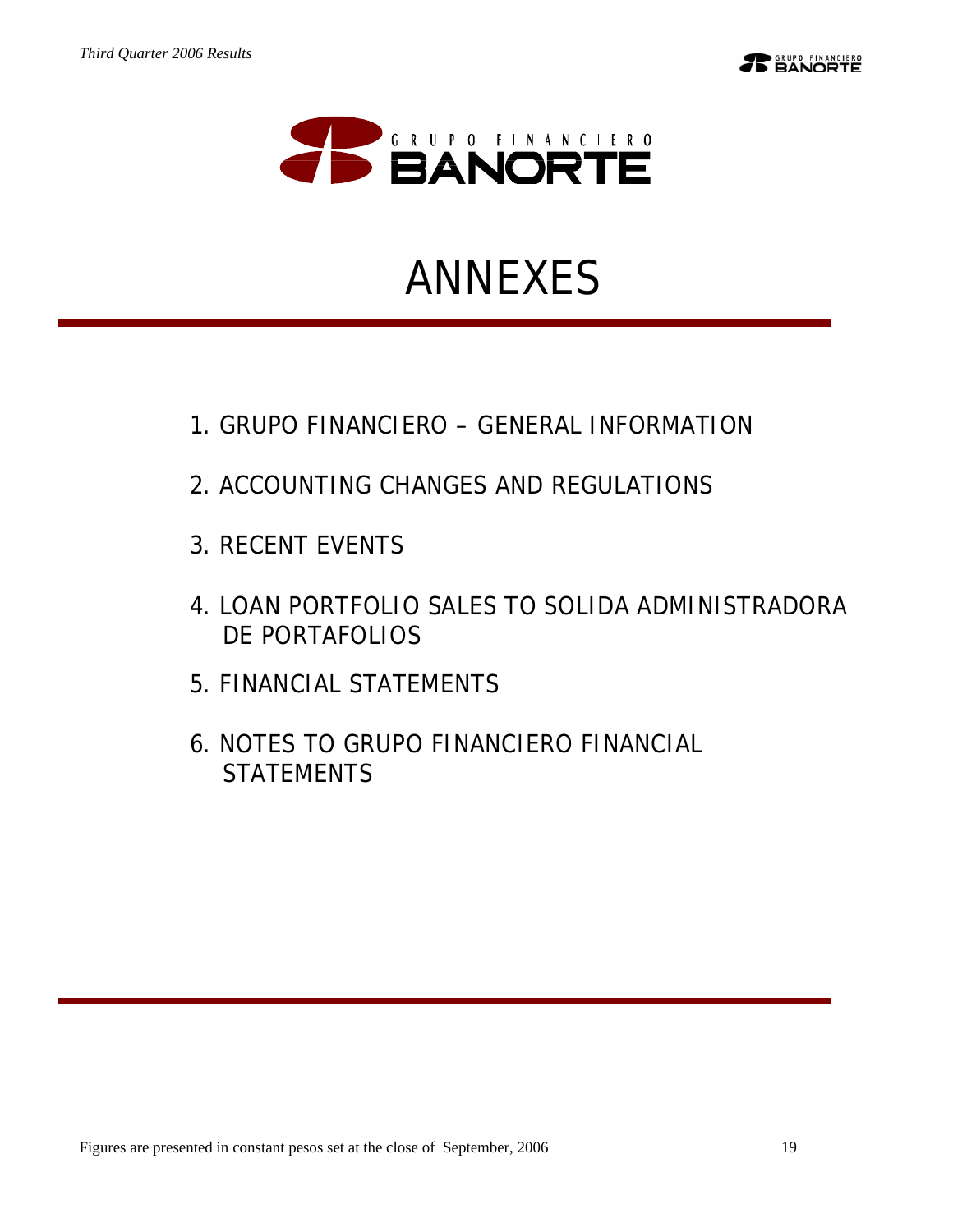

# **ANNEX 1 .-Grupo Financiero- General Information**

# **GFNorte Ownership in Subsidiaries**

| 3Q06   |
|--------|
| 97.06% |
| 99.99% |
| 51.00% |
| 51.00% |
| 51.00% |
| 99.99% |
| 99 99% |
| 99.99% |
| 99.99% |
| 99.99% |
|        |

(1) As a result of merging Bancen in August, 2006. (2) Subsidiary of Banco Mercantil del Norte.

# **Holding Company Capital Structure**

| <b>Number of Shares</b>      | <b>SERIE O</b><br>As of September 2006 |  |  |  |  |
|------------------------------|----------------------------------------|--|--|--|--|
| Number of shares outstanding | 2.018.347.548                          |  |  |  |  |
| Shares held on Treasury      | 1.283.900                              |  |  |  |  |

# **Banorte Ratings**

|                             |                             |                | <b>International Ratings</b>      |              |
|-----------------------------|-----------------------------|----------------|-----------------------------------|--------------|
| <b>Rating Agency</b>        | Rated<br><b>Institution</b> | Rating         | Category                          | Date         |
| Moody's                     | Banorte                     | Stable         | Outlook                           |              |
|                             |                             | $D+$           | Modest Financial Strength         |              |
|                             |                             | Baa1           | Foreign long - term bank deposits | January 2005 |
|                             |                             | $P-2$          | Foreign short- term bank deposits |              |
|                             |                             | $A-3$          | Local long - term bank deposits   |              |
|                             |                             | $P-2$          | Local short- term bank deposits   |              |
| <b>Standard &amp; Poors</b> | Banorte                     | Stable         | Outlook                           |              |
|                             |                             | BBB-           | Long Term foreign issuer credit   |              |
|                             |                             | BBB-           | Long Term local currency deposits | October 2006 |
|                             |                             | $A-3$          | Short term foreign issuer credit  |              |
|                             |                             | $A-3$          | Short tem local issuer credit     |              |
| Fitch                       | Banorte                     | Positive       | Outlook                           |              |
|                             |                             | BBB-           | Long Term Foreign currency        | December     |
|                             | Grupo Financiero            | BBB-           | Long Term Local currency          | 2005         |
|                             | Banorte                     | F <sub>3</sub> | Short Term Local Currency         |              |
|                             |                             | F <sub>3</sub> | Short Term Foreign Currency       |              |
|                             |                             | C/D            | Individual - Foreign Currency     |              |
|                             |                             | 3              | <b>Support Rating</b>             |              |
|                             |                             | 4              | <b>Support Rating</b>             |              |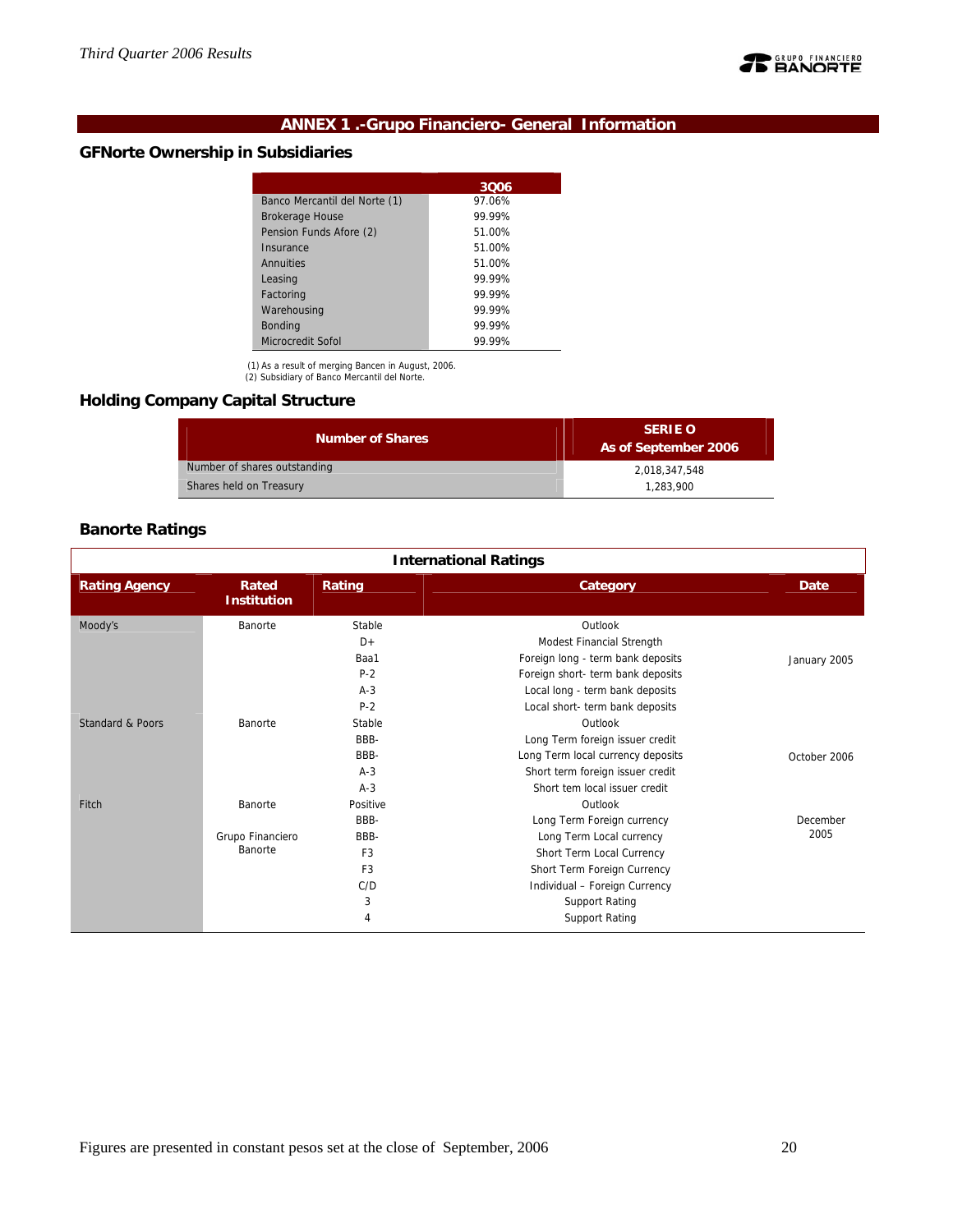

# **Banorte Ratings**

|                           | <b>Domestics Ratings</b>    |                                                      |                                                                                                                                      |                  |  |  |  |  |  |  |  |
|---------------------------|-----------------------------|------------------------------------------------------|--------------------------------------------------------------------------------------------------------------------------------------|------------------|--|--|--|--|--|--|--|
| <b>Rating Agency</b>      | Rated<br><b>Institution</b> | Rating                                               | Category                                                                                                                             | Date             |  |  |  |  |  |  |  |
| Fitch                     | Banorte                     | $F1 + (mex)$<br>AA (mex)<br>$F1 + (mex)$<br>AA (mex) | Short term counterparty risk<br>Long term counterparty risk<br>Short term CD's and Term Deposits<br>Long term CD's and Term Deposits | June 2005        |  |  |  |  |  |  |  |
| Moody's National Scale    | Banorte                     | Aaa.mx<br>$MX-1$                                     | Long Term Deposits<br>ShortTerm Deposits                                                                                             | <b>July 2004</b> |  |  |  |  |  |  |  |
|                           | Arrendadora<br>Banorte      | Aa1.mx                                               | <b>Issue Rating in National Scale</b>                                                                                                | <b>July 2004</b> |  |  |  |  |  |  |  |
|                           | Arrendadora<br>Banorte      | Aa1.mx                                               | Issue Rating in National Scale                                                                                                       | <b>July 2004</b> |  |  |  |  |  |  |  |
| <b>Other Subsidiaries</b> |                             |                                                      |                                                                                                                                      |                  |  |  |  |  |  |  |  |
| Fitch                     | Sólida                      | AAFC1-(mex)                                          | <b>Financial Asset Administrator</b>                                                                                                 | December<br>2004 |  |  |  |  |  |  |  |
|                           | Operadora de<br>Fondos      | $AA+$ (mex)                                          | <b>Investment Financial Assets Administrator</b>                                                                                     | January 2005     |  |  |  |  |  |  |  |
|                           | Seguros Banorte<br>Generali | AA- (mex)                                            | Insurance Financial Strength                                                                                                         | August 2002      |  |  |  |  |  |  |  |

**No. of Employees & Distribution Network** 

| <b>EMPLOYEES</b>            | 3005   | 2006   | 3006   |
|-----------------------------|--------|--------|--------|
| Banking Sector (1)          | 12,357 | 12,788 | 12,914 |
| Other Sectors (2)           | 2,437  | 2,470  | 2,496  |
| <b>Total Group</b>          | 14.794 | 15,258 | 15,410 |
| <b>DISTRIBUTION NETWORK</b> |        |        |        |
| <b>Banking Branches</b>     | 968    | 973    | 978    |
| -To be Open                 |        |        | 22     |
| <b>ATM</b>                  | 2.722  | 2.967  | 3.033  |

(1) Includes Sólida Administradora de Portafolios. (2) Includes banking modules and Remote Teller Windows. Excludes 1 branch located in Cayman Island.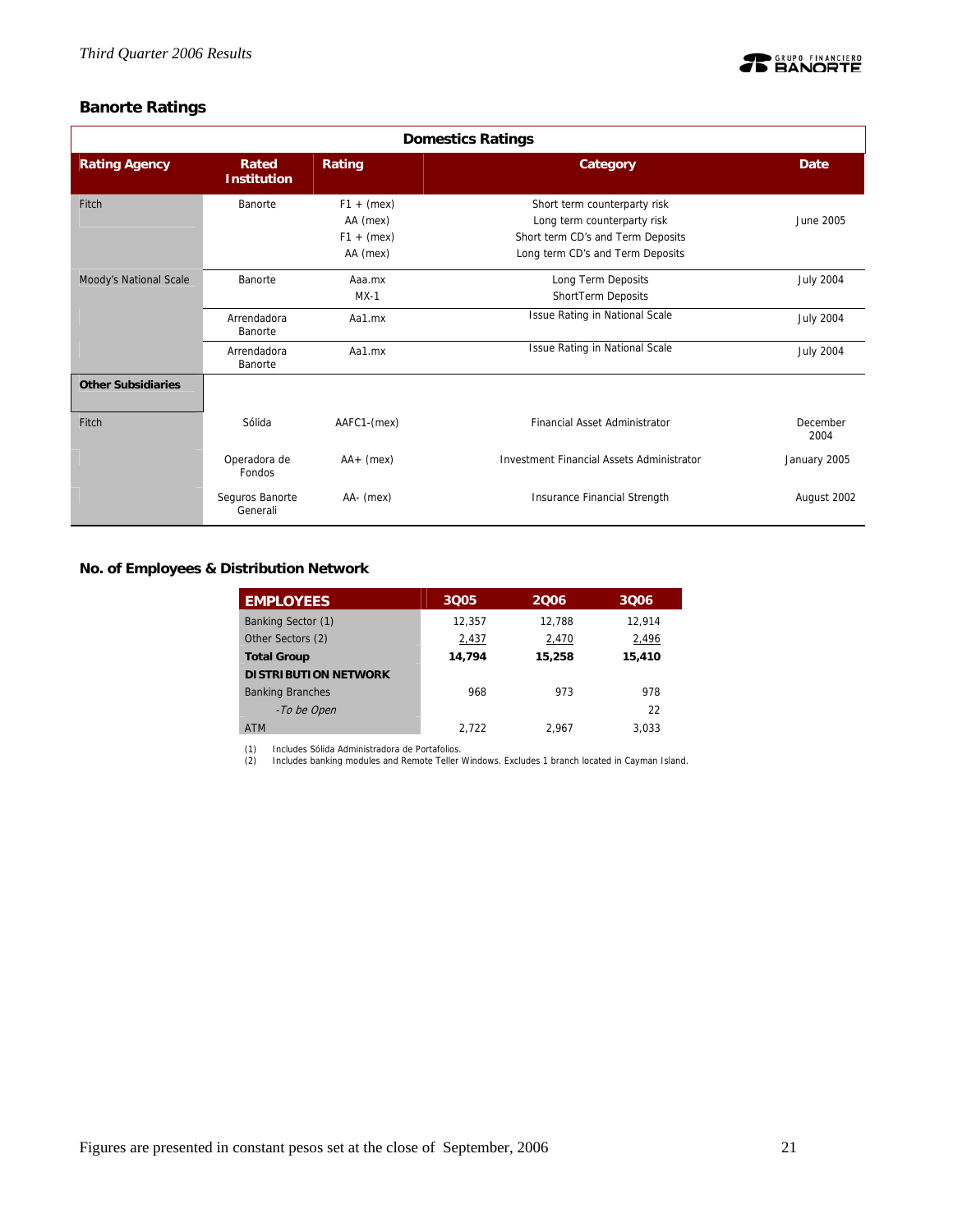# **Group Officers**



Cecilia Miller Suárez Managing Director - Marketing Eduardo Sastre de la Riva Managing Director - Institutional Relations Román Martínez Méndez **Managing Director - Audit** Gerardo Coindreau Farías Managing Director - Risk Management

Figures are presented in constant pesos set at the close of September, 2006 22

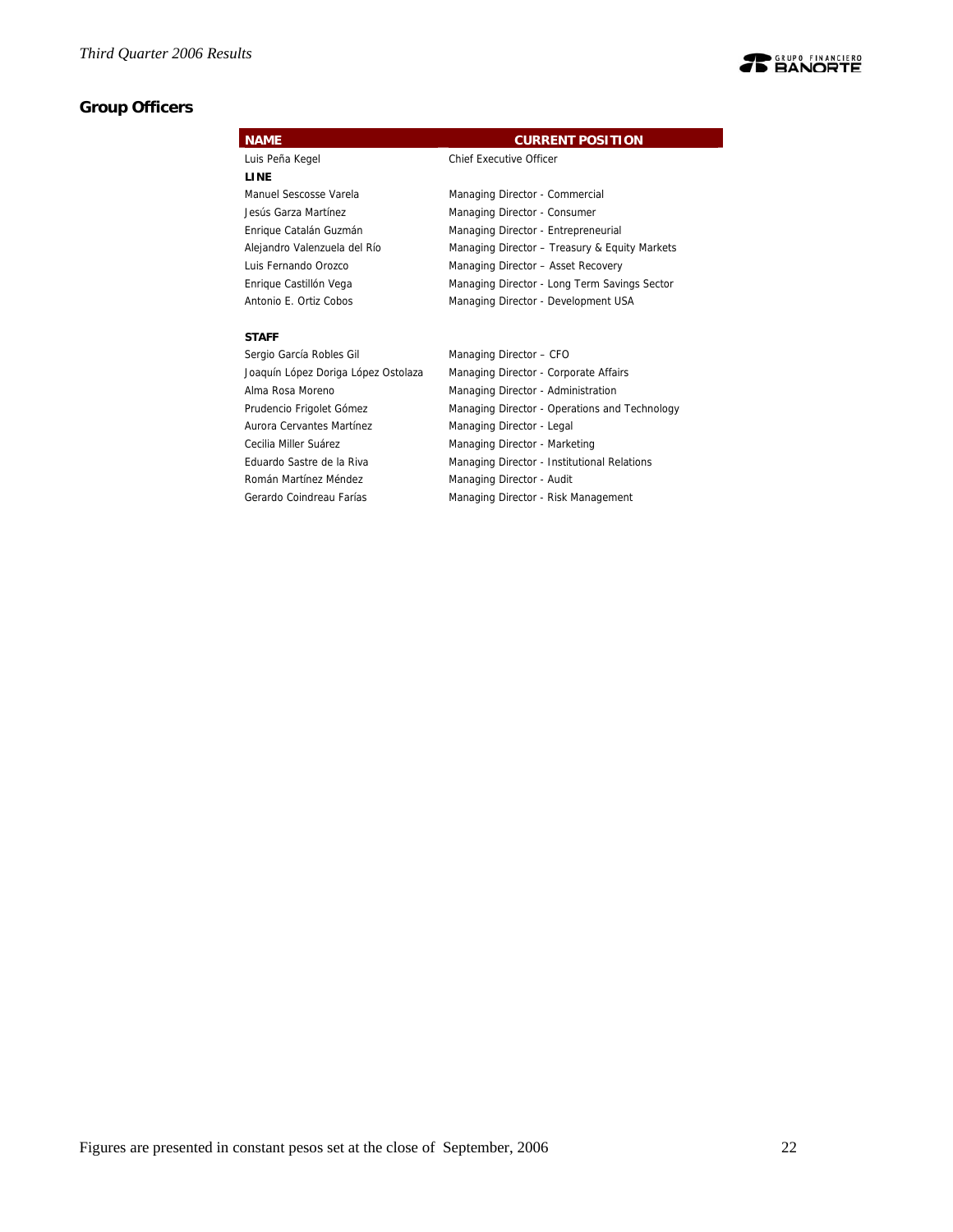

#### **ANNEX 2 .-Accounting Changes and Regulations**

**General provisions applicable to the financial information of the regulating agencies of financial institutions subject to CNByV supervision.-** On April 27, 2005, the CNByV issued general provisions applicable to the financial information of the regulating agencies of financial groups. The purpose is to uniform the type of financial information of the financial groups that the regulating agencies make public in order to make the analysis of their solvency and economic stability easier and serve as a basis for informed saving and investment decision-making. GFNorte´s Financial Statements can be find in our website at www.banorte.com/informacion\_financiera

**Provisions for implementation of the new Basil Capital Agreement.-** Last October 3th, 2005, the CNBV (Mexico's National Banking and Securities Commission) published the agreement entered into by the financial authorities and the Mexican Association of Banks for implementation of the new Capital Agreement, which contains the standards and principles known as Basil II . The agreement establishes the principles and guidelines that enable bank capital to more precisely and sensitively reflect credit, market and operational risk.

**New rules for banking institutions´ capital requirements.-** On December 28, 2005, Secretaria de Hacienda y Credito Publico (SHCP), issued new regulations for capital requirements in which new ranges and higher capital requirements are established. These new regulations came into effect as of January, 2006.

### **ANNEX 3 .-Recent Events**

On the 18th. of July, 2006, Nacional Financiera **(Nafinsa) acknowledges Grupo Financiero Banorte** because of its credit backup to small and middle size companies and signed a collaboration agreement, by means of which, both institutions are committed to continue with the implementation of speedy and prompt mechanisms for financial channeling to small and middle size entrepreneurs through out the country.

On the 29th. of August, 2006, headlines were those of: **Banorte and Canacintra** signed an agreement for the allotment of resources through Créditos ProNegocio and Crediactivo. Such an agreement has a national scope allowing micro, small and middle size companies, members of the Chamber to have access to other products and services of Banorte.

On the 27th of September, Banorte inaugurated its **back-up computing center,** guaranteeing information security and the continuity of its operations in case of a disaster. Banorte counts with the expertise and support of Hitachi Data Systems, Sun Microsystems, Telmex and IBM as its technological partners.

On the 18th. of October, 2006 Grupo Financiero Banorte presented the **Government of the state of Sinaloa** the amount of six and a half million Mexican pesos collected during its campaign for fund raising in benefit of the inhabitants of Sinaloa, victims of hurricane "Lane" during the month of September.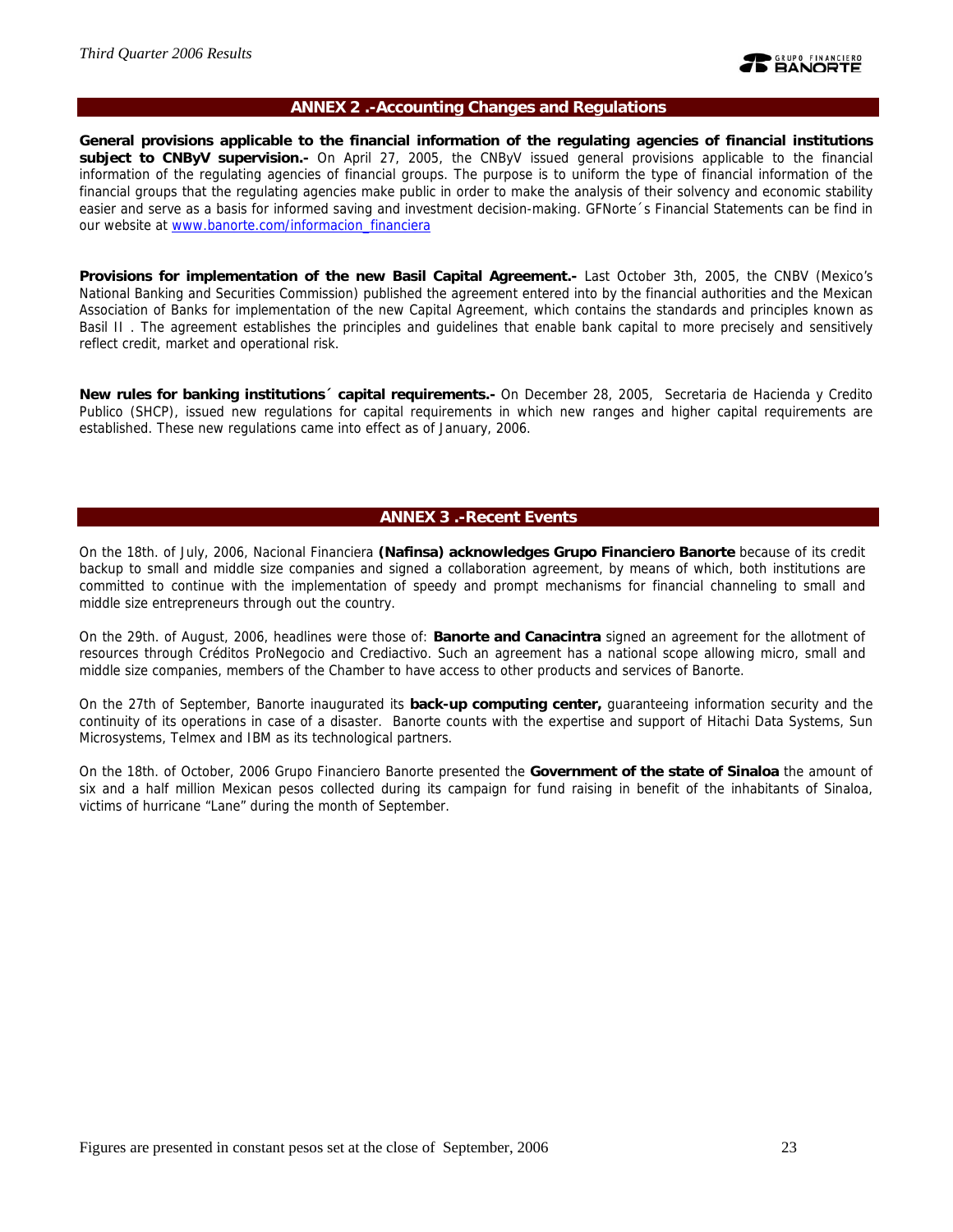### **ANNEX 4 .-Loan Portfolio sales to Sólida Administradora de Portafolios**

Last February, Banorte sold Ps 1.9 billion (Ps 1.861 billion in Past-due loans & Ps 64 million in Performing loans) of its own portfolio (including interests) to its subsidiary Sólida Administradora de Portafolios, S.A. de C.V. for Ps 378 million. As the transaction was based on the August 2002 figures, the final figure that affected the February balance was Ps 1.856 billion, considering collecting since August 2002. Along with the past-due portfolio, Ps 1.577 billion in associated loan reserves were cancelled.

As instructed by the CNBV, we show the integration of the loan portfolio sold in 1Q03 by Banorte to its subsidiary Sólida Administradora de Portafolios, S.A. de C.V. The Purpose of this sale was to concentrate the portfolio in this specialized recovery unit as it had been managing the collections of this loans since before. This was a one time operation and is not a recurrent procedure to transfer loans to Sólida.

|                             |                          | Local Currency (2) |        |                | Foreign Currency (USD)(3) |                          |        | <b>Total</b> |        |
|-----------------------------|--------------------------|--------------------|--------|----------------|---------------------------|--------------------------|--------|--------------|--------|
| (Millions of Nominal Pesos) | ug'02                    | lun'06             | Sep'06 | Aug'02         | Jun'06                    | Sep'06                   | lug'02 | Jun'06       | Sep'06 |
| <b>Performing Loans</b>     |                          |                    |        |                |                           |                          |        |              |        |
| Commercial                  | 5                        | $\overline{2}$     | 1      | 5              | $\overline{\phantom{0}}$  | $\overline{\phantom{a}}$ | 10     | 2            | 1      |
| Consumer                    | $\overline{\phantom{0}}$ |                    |        | $\overline{a}$ |                           |                          |        |              |        |
| Mortgage                    | 54                       | 90                 | 89     | ÷              | ۰                         |                          | 54     | 90           | 89     |
| <b>Total</b>                | 59                       | 92                 | 90     | 5              | ٠                         |                          | 64     | 92           | 90     |
| <b>Non Performing Loans</b> |                          |                    |        |                |                           |                          |        |              |        |
| Commercial                  | 405                      | 411                | 408    | 293            | 156                       | 128                      | 698    | 567          | 536    |
| Consumer                    | 81                       | 74                 | 74     | ۰              | ۰                         | $\overline{\phantom{a}}$ | 81     | 74           | 74     |
| Mortgage                    | 1,112                    | 537                | 522    | ۰              |                           | $\sim$                   | 1,112  | 537          | 522    |
| <b>Total</b>                | 1,598                    | 1,022              | 1,004  | 293            | 156                       | 128                      | 1,891  | 1,178        | 1,132  |
| <b>TOTAL LOANS</b>          | 1,657                    | 1,114              | 1,094  | 298            | 156                       | 128                      | 1,955  | 1,270        | 1,222  |
| Loan Loss Reserves (1)      |                          |                    |        |                |                           |                          |        |              |        |
| Commercial                  | 326                      | 393                | 390    | 246            | 148                       | 122                      | 572    | 541          | 512    |
| Consumer                    | 77                       | 74                 | 74     | ÷              | ۰                         | $\overline{\phantom{a}}$ | 77     | 74           | 74     |
| Mortgage                    | 669                      | 497                | 488    |                |                           |                          | 669    | 497          | 488    |
| <b>Total</b>                | 1,072                    | 964                | 952    | 246            | 148                       | 122                      | 1,318  | 1,112        | 1,074  |

(1) Reserve requirements using the same classification method used for the bank.

(2) Includes UDIS.

(3) The dollar portfolio and reserves are re-expressed in pesos.

Note 1.- There was a Reserve deficit of Ps 98 million as of September/06.

Note 2.- Banorte has a 99.99% stake in Sólida.

In 3Q06 the Loan portfolio showed changes due to: collections for Ps 17 million, re-structures for Ps 1 million, repossessed assets for Ps 3 millons and Ps 31 million in charge-offs and discounts. In the Loan loss provisions there were charge-offs and discounts for Ps 28 million and repossessed assets for Ps 1 million. There were transfers from performing loans to past due loans for Ps 5 million and transfers from past due loans to performing loans for Ps 8 million.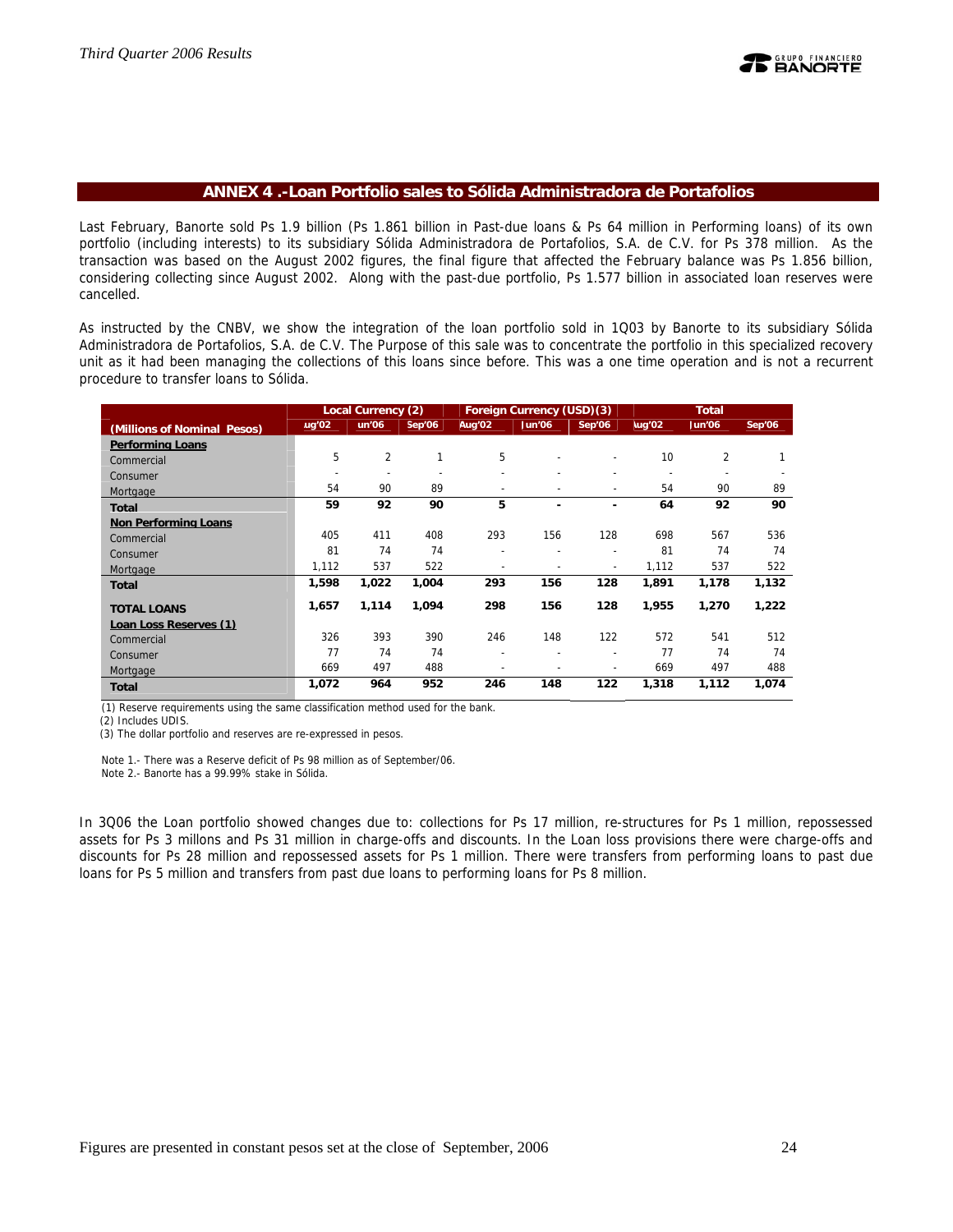|                                 | Local Currency (1) |         | Foreign Currency (USD)(2) |        | <b>Total</b>  |         |
|---------------------------------|--------------------|---------|---------------------------|--------|---------------|---------|
| (Millions of Nominal Pesos)     | <b>Jun'06</b>      | Sep'06  | <b>Jun'06</b>             | Sep'06 | <b>Jun'06</b> | Sep'06  |
| <b>Performing Loans</b>         |                    |         |                           |        |               |         |
| Commercial                      | 47.173             | 49.803  | 9,243                     | 9.733  | 56,416        | 59,536  |
| <b>Financial Intermediaries</b> | 3.206              | 3.494   | 850                       | 837    | 4.056         | 4,331   |
| Consumer                        | 15,124             | 19,163  |                           |        | 15,124        | 19,163  |
| Mortgage                        | 27,555             | 29,930  |                           |        | 27,555        | 29,930  |
| <b>Goverment Entities</b>       | 12,354             | 12,297  | 507                       | 449    | 12,861        | 12,746  |
| Fobaproa / IPAB                 |                    |         |                           |        |               |         |
| <b>Performing Loans</b>         | 105,412            | 114,687 | 10,600                    | 11.019 | 116,012       | 125,706 |
|                                 |                    |         |                           |        |               |         |
| <b>Non Performing Loans</b>     |                    |         |                           |        |               |         |
| Commercial                      | 914                | 1,002   | 232                       | 173    | 1,146         | 1,175   |
| Consumer                        | 530                | 637     |                           |        | 530           | 637     |
| Mortgage                        | 1.265              | 1.291   |                           |        | 1,265         | 1,291   |
| <b>Goverment Entities</b>       |                    |         |                           |        |               |         |
| <b>Non Performing Loans</b>     | 2.709              | 2,930   | 232                       | 173    | 2,941         | 3,103   |
|                                 |                    |         |                           |        |               |         |
| <b>TOTAL LOANS</b>              | 108,121            | 117,617 | 10,832                    | 11,192 | 118,953       | 128,809 |
|                                 |                    |         |                           |        |               |         |
| <b>Loan Loss Reserves</b>       | 3,822              | 4,098   | 411                       | 414    | 4,233         | 4,512   |
| <b>Net Loan Portfolio</b>       | 104,299            | 113,519 | 10,421                    | 10,778 | 114,720       | 124,297 |
| <b>Loan Loss Reserves</b>       |                    |         |                           |        | 143.9%        | 145.4%  |
| % Past Due Loans                |                    |         |                           |        | 2.5%          | 2.4%    |

# **BANORTE'S LOAN PORTFOLIO INCLUDING LOANS SOLD TO SÓLIDA**

(1) Includes UDIS.

(2) The dollar portfolio and reserves are re-expressed in pesos.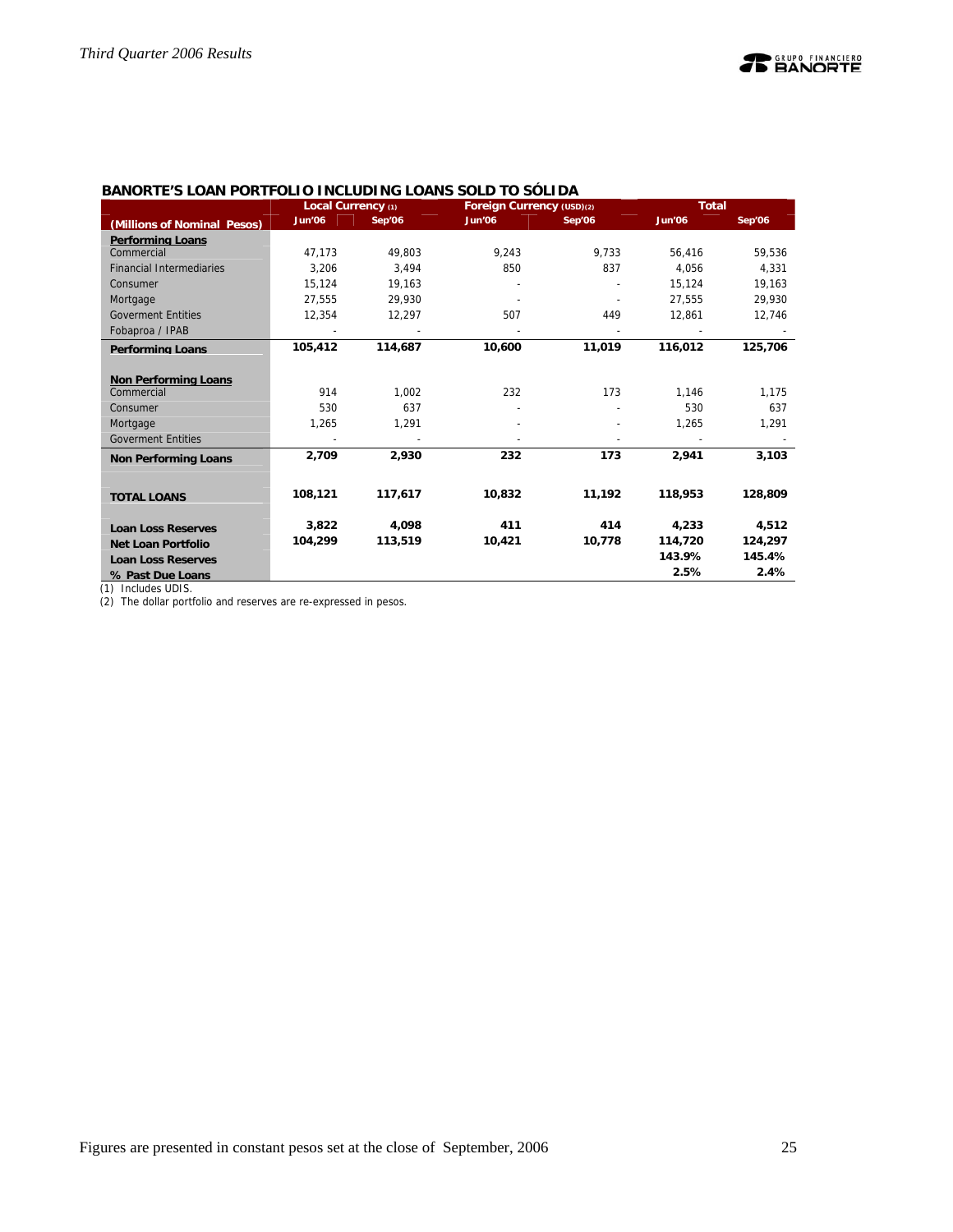# **ANNEX 5 .- Financial Statements**

|                                                                       |                          |                                            |                | <b>HOLDING</b> - Income Statement (Millions of Pesos) |                          |                          |                |                                |         |                |
|-----------------------------------------------------------------------|--------------------------|--------------------------------------------|----------------|-------------------------------------------------------|--------------------------|--------------------------|----------------|--------------------------------|---------|----------------|
|                                                                       | 1005                     | 2005                                       | 3Q05           | 4Q05                                                  | <b>ACUM</b>              | 1006                     | 2006           | 3Q06                           | 4Q06    | <b>ACUM</b>    |
| Income from Subsidiaries and                                          | 1,145                    | 2,141                                      | 1,377          | 1,190                                                 | 5,853                    | 1,387                    | 1,471          | 1,511                          |         | 4,369          |
| <b>Interest Expense</b>                                               |                          |                                            |                |                                                       |                          |                          |                |                                |         |                |
| <b>Trading Income</b>                                                 |                          |                                            |                |                                                       |                          |                          |                |                                |         |                |
| Fees & Tarifs                                                         |                          |                                            |                |                                                       |                          |                          |                |                                |         |                |
| <b>REPOMO</b>                                                         |                          |                                            | (1)            | (1)                                                   | (2)                      | (1)                      |                | (1)                            |         | (2)            |
| <b>Total Operating Income</b>                                         | 1,144                    | 2,141                                      | 1,376          | 1,189                                                 | 5,851                    | 1,386                    | 1,471          | 1,510                          |         | 4,367          |
| Operation & Administrative expenses                                   | $\mathbf{1}$             |                                            |                |                                                       | 1                        | 1                        | $\mathbf{1}$   | 1                              |         | $\overline{2}$ |
| <b>Operating Income</b>                                               | 1.144                    | 2.141                                      | 1.376          | 1.189                                                 | 5,850                    | 1,385                    | 1.471          | 1.510                          |         | 4.365          |
| Non Operating Income                                                  |                          |                                            |                | 7                                                     | 7                        | $\overline{\phantom{a}}$ |                |                                |         |                |
| Non Operating Expense                                                 |                          |                                            |                | (1)                                                   | (1)                      | (1)                      |                | (1)                            |         | (2)            |
| Non Operating Income                                                  | $\overline{\phantom{a}}$ | ÷,                                         | $\blacksquare$ | 6                                                     | 6                        | (1)                      | $\blacksquare$ | (1)                            |         | (2)            |
| <b>Pre-tax Income</b>                                                 | 1.143                    | 2,141                                      | 1,376          | 1,196                                                 | 5,856                    | 1,384                    | 1,471          | 1,509                          |         | 4,363          |
| Income Tax & Profit Sharing                                           | $\overline{2}$           | $\overline{2}$                             | 3              | $\overline{2}$                                        | 8                        | $\mathbf{1}$             | $\mathbf{1}$   | 1                              |         | 2              |
| Tax on Assets                                                         |                          |                                            |                |                                                       |                          |                          |                |                                |         |                |
| Deferred Inc. Tax and Profit sharing                                  |                          |                                            |                |                                                       |                          |                          |                |                                |         |                |
|                                                                       | $\overline{a}$           | $\overline{a}$                             | 3              | $\overline{a}$                                        |                          | 1                        | 1              |                                |         | $\overline{2}$ |
| Net income from Continuos                                             | 1,142                    | 2,139                                      | 1,373          | 1,194                                                 | 8<br>5,847               | 1,383                    | 1,470          | 1,509                          |         | 4,362          |
|                                                                       |                          |                                            |                |                                                       |                          |                          |                |                                |         |                |
| <b>Extraordinary Items, net</b>                                       |                          |                                            |                |                                                       |                          |                          | 1,470          | 1,509                          |         |                |
| <b>Total Net Income</b>                                               | 1,142                    | 2,139                                      | 1,373          | 1,194                                                 | 5,847                    | 1,383                    |                |                                |         | 4,362          |
|                                                                       |                          |                                            |                | <b>HOLDING - BALANCE SHEET</b>                        |                          | (Millions of Pesos)      |                |                                |         |                |
| Cash and due from Banks                                               |                          | 1005                                       | 2005           | 3Q05<br>95                                            | 4Q05                     | 1006                     |                | 2006                           | 3Q06    | 4006           |
| <b>Financial Instruments:</b>                                         |                          | 51                                         | 62<br>10       |                                                       | 64                       |                          | 80             | 39<br>$\overline{\phantom{a}}$ | 89      |                |
| Sundry debtors and other assets, net                                  |                          | 4                                          | 4              |                                                       | 8                        | 11                       |                | 10                             | 11      |                |
| Real Estate, Furniture & Equipment, net                               |                          |                                            |                |                                                       |                          |                          |                |                                |         |                |
| Investments in subsidiaries                                           |                          | 17,458                                     | 19,217         | 20,576                                                | 20,845                   | 22,366                   |                | 23,298                         | 24,658  |                |
| Deferred taxes                                                        |                          |                                            |                |                                                       |                          |                          |                |                                |         |                |
| Goodwill                                                              |                          | 42                                         | 41             | 40                                                    | 39                       | 38                       |                | 38                             | 37      |                |
| Other Assets, Deferred charges, intang                                |                          | 1                                          | 1              | 1                                                     | 1                        |                          | 2              | 1                              |         |                |
| <b>TOTAL ASSETS</b>                                                   |                          | 17,556                                     | 19,335         | 20,712                                                | 20,957                   | 22,496                   |                | 23,386                         | 24,795  |                |
| <b>LIABILITIES</b>                                                    |                          |                                            |                |                                                       |                          |                          |                |                                |         |                |
| Due to banks and correspondents                                       |                          | ٠                                          |                |                                                       |                          |                          |                |                                |         |                |
| Income Tax & Profit Sharing                                           |                          | 1                                          | 3              | $\mathbf{1}$                                          |                          |                          |                |                                |         |                |
| Other Payable accounts                                                |                          |                                            |                |                                                       | 1                        |                          | 1              | 1                              | 1       |                |
| Other payable accounts<br><b>Deferred taxes</b>                       |                          | $\overline{2}$<br>$\overline{\phantom{a}}$ | 3              | 1                                                     | 1                        |                          |                |                                |         |                |
| <b>TOTAL LIABILITIES</b>                                              |                          | $\overline{2}$                             | 3              | 1                                                     | 1                        |                          | 1              | 1                              | 1       |                |
| STOCKHOLDER 'S EQUITY                                                 |                          |                                            |                |                                                       |                          |                          |                |                                |         |                |
| Paid-in Capital                                                       |                          | 5,915                                      | 5,914          | 5,915                                                 | 11,368                   | 11,370                   |                | 11,365                         | 11,367  |                |
| Share subscription premiums                                           |                          | 1,758                                      | 1,758          | 1,758                                                 | 1,758                    | 1,758                    |                | 1,758                          | 1,761   |                |
| Subordinated Convertible Debentures                                   |                          |                                            |                | $\overline{a}$                                        | $\overline{a}$           |                          | ÷,             |                                |         |                |
| <b>Subscribed Capital</b>                                             |                          | 7,672                                      | 7,671          | 7,672                                                 | 13,125                   | 13,128                   |                | 13,122                         | 13,128  |                |
| <b>Capital Reserves</b>                                               |                          | 1,590                                      | 1,713          | 1,734                                                 | 1,709                    | 1,726                    |                | 1,979                          | 2,023   |                |
| <b>Retained Earnings</b>                                              |                          | 16,957                                     | 16,820         | 16,820                                                | 10,715                   | 16,562                   |                | 16,274                         | 16,275  |                |
| Surplus (Deficit) from securities                                     |                          |                                            |                |                                                       | $\overline{\phantom{a}}$ |                          |                |                                |         |                |
| Results of foreign operations exchange                                |                          |                                            |                |                                                       |                          |                          |                |                                |         |                |
| Excess (Insuf.) in capital restatement                                |                          | (6,036)                                    | (6,036)        | (6,034)                                               | (6, 034)                 | (6,032)                  |                | (6,040)                        | (6,034) |                |
| Non Mon assets results Fixed Assets<br>Non Mon assets results Investm |                          | (3, 770)                                   | (4, 117)       | (4, 134)                                              | (4, 406)                 | (4, 273)                 |                | (4,803)                        | (4,961) |                |
| Adjustment in the employees pension                                   |                          |                                            |                |                                                       |                          |                          |                |                                |         |                |
| Accumulated Deferred tax effect                                       |                          |                                            |                |                                                       |                          |                          |                |                                |         |                |
| Net Income                                                            |                          | 1,142                                      | 3,280          | 4,653                                                 | 5,847                    | 1,383                    |                | 2,853                          | 4,362   |                |
| <b>Earned Capital</b>                                                 |                          | 9,882                                      | 11,661         | 13,039                                                | 7,832                    | 9,367                    |                | 10,263                         | 11,665  |                |
| <b>Total Stockholder</b> 's Equity                                    |                          | 17,554                                     | 19,332         | 20,711                                                | 20,957                   | 22,495                   |                | 23,385                         | 24,794  |                |
| <b>TOTAL LIABILITIES &amp;</b>                                        |                          | 17,556                                     | 19,335         | 20,712                                                | 20,957                   | 22,496                   |                | 23,386                         | 24,795  |                |

| <b>MEMORANDUM ACCOUNTS OF HOLDING</b><br>(Millions of Pesos) |       |       |       |       |       |       |       |      |  |
|--------------------------------------------------------------|-------|-------|-------|-------|-------|-------|-------|------|--|
|                                                              | 1Q05  | 2005  | 3005  | 4005  | 1006  | 2006  | 3006  | 4006 |  |
| Client securities held in custody                            | 3.887 | 3.878 | 3.854 | 3.800 | 3.755 | 3.761 | 3.716 |      |  |
| Other trust account items                                    | 116   | 116   | 115   | 114   |       |       |       |      |  |
|                                                              | 4.003 | 3.994 | 3.969 | 3.914 | 3.756 | 3.761 | 3.717 |      |  |

Figures are presented in constant pesos set at the close of September, 2006 26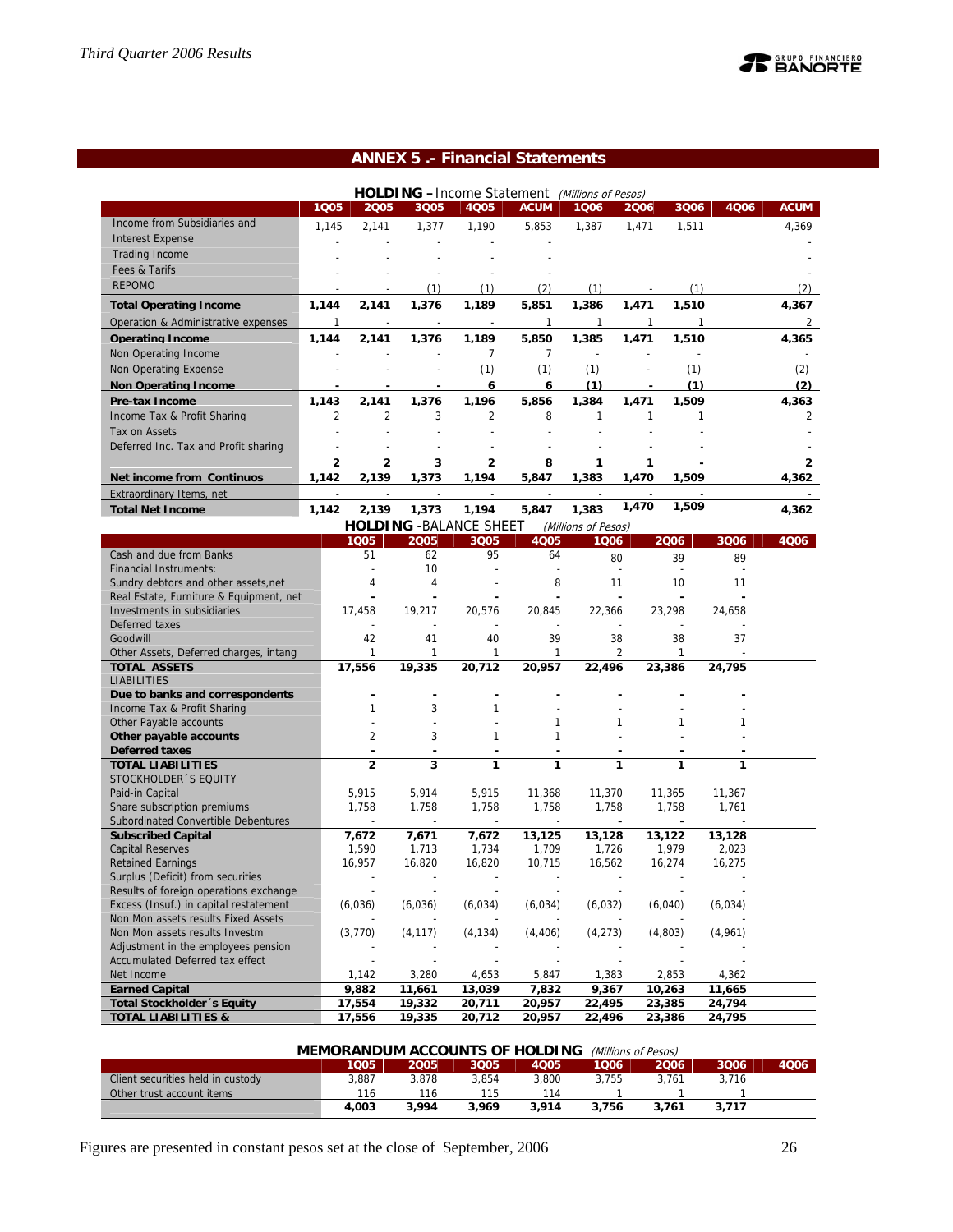

| GRUPO FINANCIERO BANORTE-CONSOLIDATED INCOME STATEMENT (Millions of Pesos) |  |
|----------------------------------------------------------------------------|--|
|----------------------------------------------------------------------------|--|

|                                                              | 1Q05           | 2005                    | 3Q05       | 4Q05       | <b>ACUM</b>              | 1Q06  | 2006                     | 3Q06           | 4Q06 | <b>ACUM</b>    |
|--------------------------------------------------------------|----------------|-------------------------|------------|------------|--------------------------|-------|--------------------------|----------------|------|----------------|
| Interest Income                                              | 7,434          | 9,175                   | 9,502      | 9,408      | 35,519                   | 8,699 | 8,238                    | 8,363          |      | 25,300         |
| <b>Interest Expense</b>                                      | 4,478          | 5,747                   | 6,156      | 5,917      | 22,298                   | 5,409 | 4,856                    | 4,740          |      | 15,005         |
| Loan Fees                                                    | 97             | 137                     | 153        | 211        | 598                      | 150   | 194                      | 183            |      | 527            |
| <b>Fees Paid</b>                                             | 26             | 28                      | 35         | 35         | 123                      | 40    | 38                       | 45             |      | 123            |
| Net Interest Income (NII)                                    | 3.027          | 3,537                   | 3,464      | 3,667      | 13,695                   | 3,401 | 3,539                    | 3,760          |      | 10,699         |
| Repomo-Margin                                                | (34)           | (13)                    | (39)       | (64)       | (150)                    | (73)  | 20                       | (112)          |      | (166)          |
| <b>NII after Repomo</b>                                      | 2,993          | 3,524                   | 3,425      | 3,604      | 13,546                   | 3,327 | 3,558                    | 3,648          |      | 10,534         |
| Loan Loss Provisions                                         | 224            | 368                     | 487        | 319        | 1,398                    | 358   | 429                      | 363            |      | 1,149          |
| Loss Sharing Provisions                                      | 34             | 37                      | (10)       | 20         | 80                       | 17    | 13                       |                |      | 31             |
| <b>NII after Provisions</b>                                  | 2,735          | 3,119                   | 2,949      | 3,264      | 12,068                   | 2,952 | 3,116                    | 3,286          |      | 9,354          |
| <b>Fund transfers</b>                                        | 38             | 49                      | 51         | 56         | 193                      | 52    | 58                       | 58             |      | 169            |
| Account management                                           | 250            | 258                     | 248        | 247        | 1,003                    | 227   | 234                      | 239            |      | 701            |
| Fiduciary                                                    | 47             | 57                      | 55         | 66         | 224                      | 56    | 64                       | 67             |      | 187            |
|                                                              | 292            | 156                     | 730        | 262        | 1,440                    | 614   | 426                      | 322            |      | 1,362          |
| Income from Loan Portfolios Acquired                         | 149            | 163                     | 164        | 182        | 657                      | 178   | 195                      | 204            |      | 577            |
| <b>Electronic Banking Services</b><br><b>Credit Card</b>     | 255            | 267                     | 284        | 318        | 1,124                    | 331   | 357                      | 365            |      | 1,052          |
| Fees from IPAB                                               | 82             | 63                      |            | 56         | 195                      | 9     | 7                        | $\overline{7}$ |      | 23             |
| Other fees                                                   | 538            | 414                     | (6)<br>538 | 452        | 1,943                    | 540   | 504                      | 539            |      | 1,584          |
|                                                              |                |                         | 2.063      |            |                          |       |                          |                |      |                |
| Fees on services,                                            | 1,650<br>3     | 1,427<br>$\overline{2}$ | 3          | 1,638<br>3 | 6,779                    | 2,008 | 1,845                    | 1,802          |      | 5,655          |
| <b>Fund transfers</b>                                        | 127            | 128                     |            |            | 10                       | 4     | 4                        | 4<br>170       |      | 11<br>507      |
| Other fees                                                   |                |                         | 138        | 164        | 557                      | 164   | 173                      |                |      |                |
| Expenses from Loan Portfolios Acquired                       | 190            | 126                     | 394        | 255        | 965                      | 242   | 242                      | 179            |      | 663            |
| Fees paid,                                                   | 319            | 257                     | 534        | 422        | 1.532                    | 410   | 418                      | 353            |      | 1,181          |
| Foreign exchange                                             | 58             | 35                      | 95         | 92         | 281                      | 118   | 96                       | 85             |      | 300            |
| Securities - Realized gains                                  | 89             | 533                     | 134        | 13         | 769                      | 546   | 178                      | 250            |      | 974            |
| Securities- Unrealized gains<br><b>Market-related Income</b> | 42             | (44)                    | 15         | (1)        | 12                       | (171) | 156                      | 2              |      | (13)           |
|                                                              | 189            | 524                     | 244        | 104        | 1,061                    | 493   | 431                      | 337            |      | 1,260          |
| <b>Total Non Interest Income</b>                             | 1,519          | 1,695                   | 1,773      | 1,320      | 6,307                    | 2,091 | 1,858                    | 1,785          |      | 5,734          |
| <b>Total Operating Income</b><br>Personnel                   | 4,254          | 4,815                   | 4,721      | 4,585      | 18,375                   | 5,043 | 4,974                    | 5,071          |      | 15,088         |
| <b>Professional Fees</b>                                     | 1,103          | 1,124                   | 1,142      | 1,095      | 4,464                    | 1,218 | 1,274                    | 1,003          |      | 3,494          |
|                                                              | 149            | 198                     | 159        | 161        | 667                      | 206   | 197                      | 170            |      | 573            |
| Administrative and Promotion Expenses                        | 789            | 777                     | 968        | 940        | 3,474                    | 855   | 926                      | 1,037          |      | 2,819          |
| Rents, depreciation and amortization                         | 437            | 439                     | 413        | 392        | 1,680                    | 436   | 412                      | 392            |      | 1,240          |
| Taxes, other than income tax                                 | 124            | 104                     | 126        | 112        | 467                      | 156   | 122                      | 132            |      | 410            |
| <b>Contributions to IPAB</b>                                 | 153            | 153                     | 153        | 154        | 614                      | 158   | 165                      | 162            |      | 485            |
| <b>Non-Interest Expense</b>                                  | 2.755          | 2.796                   | 2.961      | 2.854      | 11.366                   | 3.030 | 3.095                    | 2.895          |      | 9.021          |
| <b>Operating Income</b>                                      | 1.500          | 2.019                   | 1.760      | 1.730      | 7.009                    | 2.012 | 1.879                    | 2.176          |      | 6.067          |
| <b>Other Revenues</b>                                        | 393            | 571                     | 225        | 394        | 1,583                    | 159   | 146                      | 144            |      | 449            |
| Foreign exchange                                             |                |                         |            | J.         | $\overline{a}$           |       | $\overline{\phantom{a}}$ |                |      |                |
| <b>Recoveries</b>                                            | 36             | 1,241                   | 48         | 45         | 1,370                    | 147   | 133                      | 123            |      | 403            |
| Repomo-other revenues                                        | $\overline{2}$ | 4                       | 1          | 4          | 12                       | 4     | $\overline{\phantom{a}}$ | 3              |      | $\overline{7}$ |
| <b>Non Operating Income</b>                                  | 432            | 1.816                   | 274        | 444        | 2.965                    | 309   | 280                      | 271            |      | 860            |
| Other Expense                                                | (360)          | (832)                   | (169)      | (309)      | (1,670)                  | (203) | (231)                    | (24)           |      | (458)          |
| Foreign exchange                                             |                |                         |            |            |                          |       |                          |                |      |                |
| Repomo-other Expenses                                        |                |                         |            |            |                          |       |                          |                |      |                |
|                                                              | (33)           | (13)                    | (46)       | (138)      | (230)                    | (102) | 5                        | (97)           |      | (195)          |
| <b>Non Operating Expense</b>                                 | (393)          | (845)                   | (215)      | (447)      | (1.901)                  | (305) | (227)                    | (121)          |      | (653)          |
| Non Operating Income (Expense), net                          | 39             | 970                     | 59         | (3)        | 1,065                    | 5     | 53                       | 149            |      | 207            |
| Pre-tax Income                                               | 1.538          | 2.989                   | 1.819      | 1.727      | 8.073                    | 2.017 | 1.932                    | 2.325          |      | 6.274          |
| Income Tax                                                   | 179            | 403                     | 405        | 664        | 1,652                    | 455   | 468                      | 713            |      | 1,636          |
| Profit sharing                                               | 138            | 283                     | 149        | 117        | 687                      | 128   | 144                      | 173            |      | 445            |
| Tax on Assets                                                | 9              | 9                       | 9          | (26)       | $\overline{\phantom{a}}$ |       | $\overline{\phantom{a}}$ |                |      |                |
| Deferred Inc. Tax and Profit sharing                         | 103            | 148                     | (86)       | (189)      | (24)                     | 128   | 110                      | 44             |      | 283            |
|                                                              | 429            | 843                     | 477        | 566        | 2,315                    | 712   | <u>722</u>               | 931            |      | 2,364          |
| Net Income before subsidiaries                               | 1.109          | 2.146                   | 1.342      | 1.161      | 5.758                    | 1.306 | <u>1.210</u>             | 1.395          |      | 3.910          |
| Subsidiaries 'net income                                     | 118            | 87                      | 123        | 84         | 412                      | 147   | 292                      | 183            |      | 622            |
| Net Income from continuos operations                         | 1,227          | 2,234                   | 1,465      | 1,245      | 6,171                    | 1.452 | 1,502                    | 1,577          |      | 4,532          |
| Extraodinary items, net                                      |                |                         |            |            |                          |       |                          |                |      |                |
| <b>Minority Interest</b><br><b>TOTAL NET INCOME</b>          | 86             | 95                      | 92         | 51         | 323                      | 69    | 32                       | 68             |      | 170            |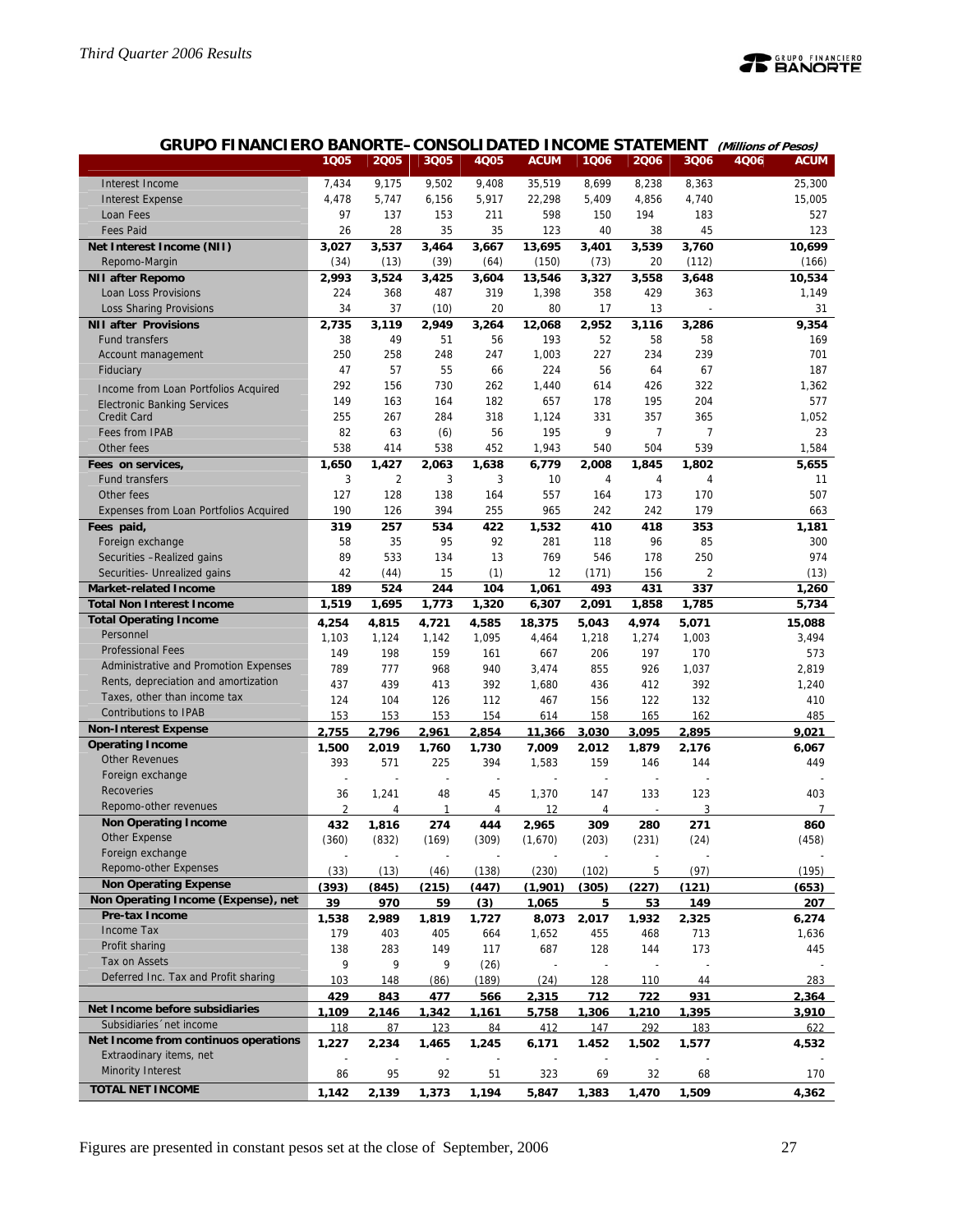

| <b>GRUPO FINANCIERO BANORTE-</b> CONSOLIDATED BALANCE SHEET <i>(Millions of Pesos)</i> |  |  |
|----------------------------------------------------------------------------------------|--|--|
|----------------------------------------------------------------------------------------|--|--|

|                                         | 1005           | 2005           | 3005    | <b>4Q05</b> | 1006    | 2006           | 3006    | 4006 |
|-----------------------------------------|----------------|----------------|---------|-------------|---------|----------------|---------|------|
| <b>Cash and due from Banks</b>          | 36,854         | 40,943         | 37,186  | 39,661      | 39,238  | 39,673         | 40,884  |      |
| Negotiable Instruments                  | 5,390          | 6,610          | 4,274   | 9,197       | 14,414  | 14,916         | 8,781   |      |
| Securities held for sale                | 285            | 254            | 258     | 138         | 5,241   | 1,238          | 1,910   |      |
| Securities held to maturity             | 10,396         | 12,875         | 12,754  | 12,580      | 4,466   | 4,473          | 4,391   |      |
| <b>Financial Instruments:</b>           | 16,071         | 19,738         | 17,286  | 21,915      | 24,121  | 20,628         | 15,081  |      |
| Non-assigned securities to pay          |                |                |         |             |         |                |         |      |
| Repurchase agreements, net              | 73             | 97             | 68      | 160         | 120     | 110            | 109     |      |
| Operations with collateral              |                |                |         |             |         |                |         |      |
| Futures receivable, net                 |                |                |         |             |         |                |         |      |
| Options and derivatives, net            | 39             |                | 288     | 478         | 555     | 226            | 1,137   |      |
| <b>Repos &amp; Derivatives:</b>         | 111            | 97             | 355     | 638         | 675     | 336            | 1,246   |      |
| Commercial                              | 50,631         | 50,987         | 53,419  | 59,158      | 59,367  | 64,627         | 66,253  |      |
| <b>Financial Intermediaries</b>         | 415            | 1,881          | 2,102   | 2,008       | 2,264   | 1,956          | 2,086   |      |
| Consumer                                | 12,515         | 13,732         | 14,837  | 15,860      | 16,689  | 18,260         | 19,165  |      |
| Mortgage                                | 20,120         | 21,359         | 22,544  | 24,317      | 25,845  | 27,986         | 29,841  |      |
| <b>Goverment Entities</b>               | 18,971         | 13,501         | 13,747  | 15,559      | 14,616  | 13,047         | 12,766  |      |
| <b>IPAB</b>                             | 7,337          | 7,308          | 2,633   | 165         | 168     | $\overline{a}$ |         |      |
| Fiduciary collection rights             | $\overline{a}$ | $\overline{a}$ | $\sim$  | $\sim$      | $\sim$  |                |         |      |
| <b>Performing Loans</b>                 | 109,990        | 108,768        | 109,282 | 117,067     | 118,949 | 125,876        | 130,112 |      |
| Commercial                              | 646            | 683            | 740     | 687         | 706     | 727            | 731     |      |
| <b>Financial Intermediaries</b>         |                |                | $\sim$  | $\sim$      |         |                |         |      |
| Consumer                                | 344            | 379            | 387     | 421         | 435     | 513            | 563     |      |
| Mortgage                                | 850            | 794            | 801     | 785         | 761     | 752            | 769     |      |
| <b>Goverment Entities</b>               | 9              |                |         |             |         |                |         |      |
| <b>Past Due Loans</b>                   | 1,848          | 1,855          | 1,928   | 1,892       | 1,901   | 1,992          | 2,063   |      |
| <b>Total Loans</b>                      | 111,838        | 110,623        | 111,210 | 118,959     | 120,850 | 127,867        | 132,175 |      |
| Preventive Ioan loss reserves           | 2,849          | 2,979          | 3,186   | 3,136       | 3,257   | 3,466          | 3,539   |      |
| <b>Net Loan Portfolio</b>               | 108,989        | 107,644        | 108,023 | 115,823     | 117,594 | 124,401        | 128,635 |      |
| <b>Credit Assets Portfolio</b>          | 1,990          | 1,856          | 3,104   | 3,305       | 3,785   | 3,940          | 3,751   |      |
| Sundry debtors and other assets, net    | 5,146          | 7,971          | 8,884   | 2,847       | 7,870   | 7,947          | 5,294   |      |
| Foreclosed assets, net                  | 433            | 427            | 515     | 457         | 360     | 298            | 274     |      |
| Real Estate, Furniture & Equipment, net | 6,106          | 5,855          | 5,733   | 5,810       | 5,719   | 5,730          | 5,800   |      |
| Investments in subsidiaries             | 2,099          | 2,170          | 2,281   | 2,276       | 2,404   | 2,677          | 2,881   |      |
| Deferred taxes                          | 692            | 330            | 409     | 412         | 256     |                |         |      |
| Deferred charges & Intangibles          | 1,667          | 1,492          | 1,158   | 1,322       | 1,245   | 1,230          | 1,122   |      |
| <b>Other Assets</b>                     | 18,13          | 20,101         | 22,084  | 16,429      | 21,638  | 21,823         | 19,121  |      |
| <b>TOTAL ASSETS</b>                     | 180,158        | 188,524        | 184,934 | 194,466     | 203,266 | 206,861        | 204,968 |      |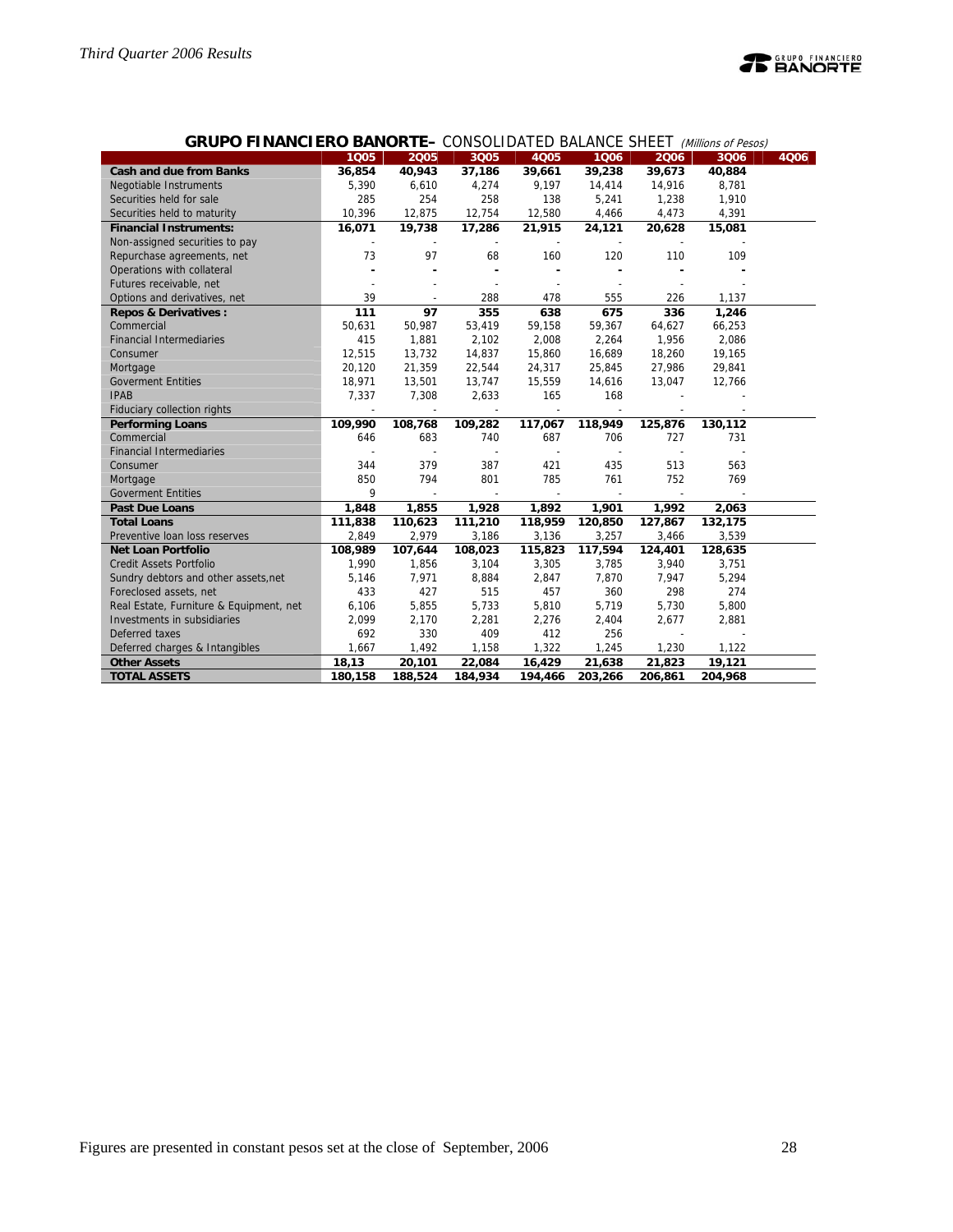| <b>GRUPO FINANCIERO BANORTE - CONSOLIDATED BALANCE SHEET</b> |         |          |                          |             |                          |                          |         | (Millions of Pesos) |
|--------------------------------------------------------------|---------|----------|--------------------------|-------------|--------------------------|--------------------------|---------|---------------------|
|                                                              | 1005    | 2005     | 3Q05                     | <b>4Q05</b> | 1006                     | 2006                     | 3006    | 4006                |
| <b>Demand Deposits</b>                                       | 66,564  | 69,465   | 67,642                   | 77,752      | 77,102                   | 81,680                   | 79,431  |                     |
| <b>Time Deposits</b>                                         | 59,554  | 58,902   | 63,619                   | 62,778      | 64,863                   | 64,083                   | 66,631  |                     |
| <b>Bonds</b>                                                 |         |          |                          |             |                          |                          |         |                     |
| <b>Deposits</b>                                              | 126,118 | 128,368  | 131,260                  | 140,531     | 141,965                  | 145,763                  | 146,062 |                     |
| Demand                                                       | 1,320   | 2,420    | 1,295                    | 2,622       | 537                      | 1,587                    | 801     |                     |
| Short term                                                   | 8,374   | 9,491    | 4,901                    | 5,662       | 4,764                    | 4,917                    | 4,985   |                     |
| Long term                                                    | 11,756  | 11,957   | 12,005                   | 11,726      | 11,153                   | 12,961                   | 12,500  |                     |
| Due to banks and correspondents                              | 21,450  | 23,868   | 18,201                   | 20,010      | 16,453                   | 19,465                   | 18,286  |                     |
| Non-assigned securities to pay                               |         |          | $\overline{a}$           |             | $\overline{\phantom{a}}$ | $\overline{\phantom{a}}$ |         |                     |
| Repurchase agreements, net                                   | 90      | 163      | 396                      | 341         | 415                      | 185                      | 347     |                     |
| Operations with collateral                                   |         |          |                          |             |                          |                          |         |                     |
| Futures receivable, net                                      |         |          |                          |             |                          |                          |         |                     |
| Options and derivatives, net                                 | 3       | 8        | 278                      | 457         | 521                      | 186                      | 1,080   |                     |
| <b>Repos &amp; Derivatives:</b>                              | 92      | 171      | 673                      | 798         | 936                      | 371                      | 1,427   |                     |
| Income Tax & Profit Sharing                                  | 381     | 991      | 1,364                    | 1,740       | 646                      | 665                      | 1,080   |                     |
| Other Payable accounts                                       | 8,677   | 9,877    | 6,708                    | 4,698       | 14,960                   | 11,191                   | 7,314   |                     |
| Other payable accounts                                       | 9,058   | 10,869   | 8,071                    | 6,438       | 15,606                   | 11,857                   | 8,394   |                     |
| Subordinated non Convertible Debenture                       | 4,824   | 4,777    | 4,741                    | 4,657       | 4,627                    | 4,672                    | 4,584   |                     |
| <b>Deferred Taxes</b>                                        |         |          | $\overline{a}$           |             |                          | 158                      | 201     |                     |
| Deferred credits                                             | 51      | 49       | 94                       | 74          | 106                      | 101                      | 78      |                     |
| <b>TOTAL LIABILITIES</b>                                     | 161,594 | 168,101  | 163,042                  | 172,507     | 179,694                  | 182,388                  | 179,033 |                     |
| <b>STOCKHOLDER 'S EQUITY</b>                                 |         |          |                          |             |                          |                          |         |                     |
| Paid-in Capital                                              | 5,915   | 5,914    | 5,915                    | 11,368      | 11,370                   | 11,365                   | 11,367  |                     |
| Share subscription premiums                                  | 1,758   | 1,758    | 1,758                    | 1,758       | 1,758                    | 1,758                    | 1,761   |                     |
| Subordinated Convertible Debentures                          |         |          | $\overline{\phantom{a}}$ |             |                          |                          |         |                     |
| <b>Subscribed Capital</b>                                    | 7,672   | 7,671    | 7,672                    | 13,125      | 13,128                   | 13,122                   | 13,128  |                     |
| <b>Capital Reserves</b>                                      | 1,590   | 1,713    | 1,734                    | 1,709       | 1,726                    | 1,979                    | 2,023   |                     |
| <b>Retained Earnings</b>                                     | 16,957  | 16,820   | 16,820                   | 10,715      | 16,562                   | 16,274                   | 16,275  |                     |
| Surplus (Deficit) from securities                            |         |          |                          |             |                          |                          |         |                     |
| Results of foreign operations exchange                       |         |          |                          |             |                          |                          |         |                     |
| Excess (Insuf.) in capital restatement                       | (6,036) | (6,036)  | (6,034)                  | (6,034)     | (6,032)                  | (6,040)                  | (6,034) |                     |
| Non Mon assets results Fixed Assets                          |         |          |                          |             |                          |                          |         |                     |
| Non Mon assets results Investm                               | (3,770) | (4, 117) | (4, 134)                 | (4, 406)    | (4, 273)                 | (4,803)                  | (4,961) |                     |
| Adjustment in the employees pension                          |         |          |                          |             |                          |                          |         |                     |
| Accumulated Deferred tax effect                              |         |          |                          |             |                          |                          |         |                     |
| Net Income                                                   | 1,142   | 3,280    | 4,653                    | 5,847       | 1,383                    | 2,853                    | 4,362   |                     |
| <b>Earned Capital</b>                                        | 9,882   | 11,661   | 13,039                   | 7,832       | 9,367                    | 10,263                   | 11,665  |                     |
| <b>Minority Holdings</b>                                     | 1,010   | 1,090    | 1,182                    | 1,001       | 1,077                    | 1,088                    | 1,141   |                     |
| Total Stockholder 's Equity                                  | 18,564  | 20,422   | 21,893                   | 21,958      | 23,572                   | 24,473                   | 25,935  |                     |
| <b>TOTAL LIABILITIES &amp;</b>                               | 180,158 | 188,524  | 184,934                  | 194,466     | 203,266                  | 206,861                  | 204,968 |                     |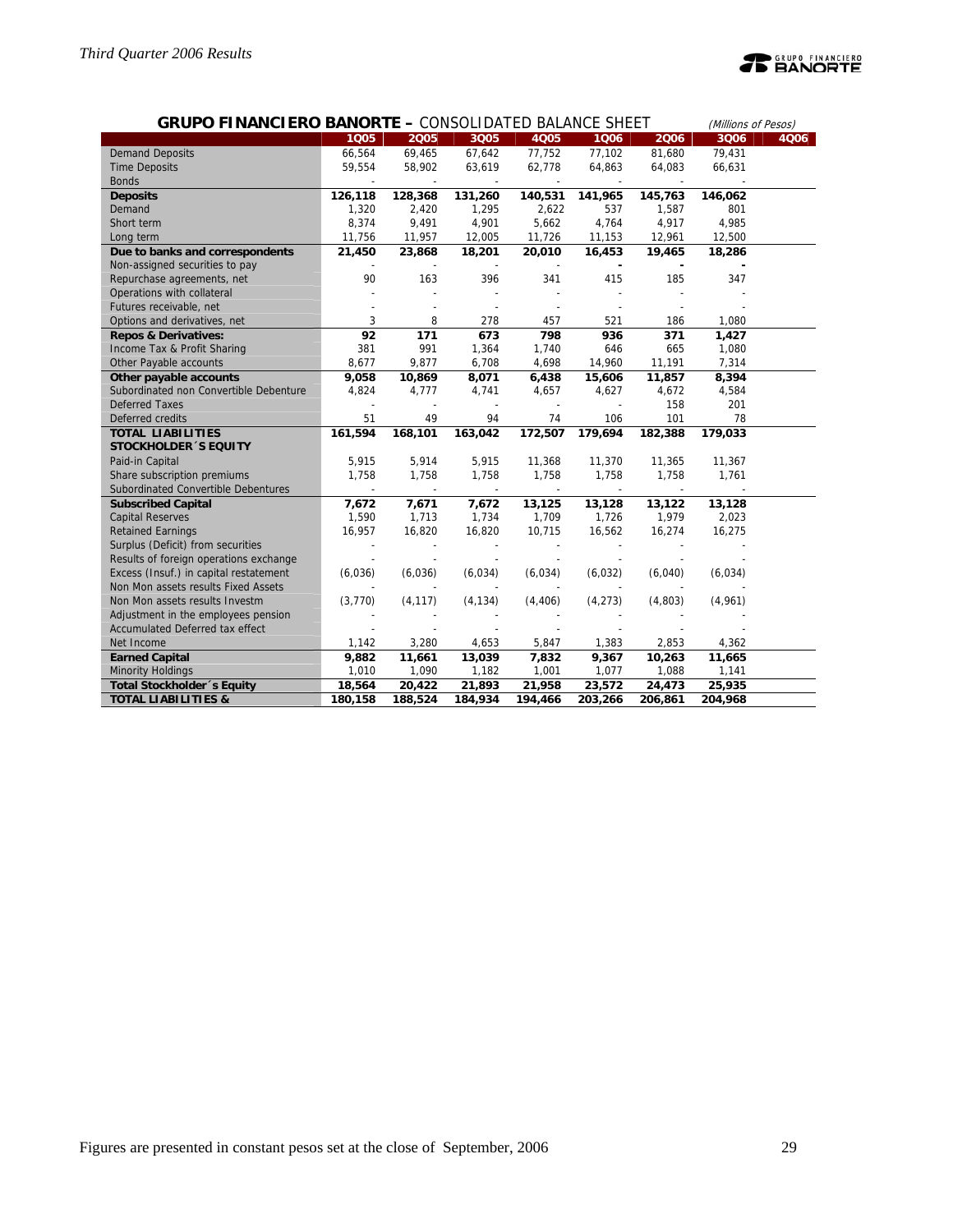| MEMORANDUM ACCOUNTS OF GRUPO FINANCIERO BANORTE CONSOLIDATED |            |            |                |            |            |            |            |      |
|--------------------------------------------------------------|------------|------------|----------------|------------|------------|------------|------------|------|
| (Millions of Pesos)                                          | 1005       | 2005       | 3Q05           | 4Q05       | 1006       | 2006       | 3006       | 4Q06 |
| ONBEHALF OF THIRD PARTY                                      |            |            |                |            |            |            |            |      |
| Customers' banks                                             | 9          | 13         | 50             | 14         | 13         | 13         | 9          |      |
| Dividends receivable from customers                          |            |            |                |            | ÷,         |            |            |      |
| Interest receivable from customers                           |            |            |                |            |            |            |            |      |
| Liquidation of customer transactions                         | 101        | (190)      | (239)          | (128)      | 708        | 674        | 436        |      |
| <b>Customer loans</b>                                        |            |            |                |            |            |            |            |      |
| Liquidation with foreign currencies of                       |            |            |                |            |            |            |            |      |
| Margin accounts in futures operations                        |            |            |                |            |            |            |            |      |
| Other current accounts                                       |            |            |                |            |            |            |            |      |
| <b>CUSTOMERS CURRENT ACCOUNT</b>                             | 110        | (178)      | (189)          | (114)      | 720        | 688        | 445        |      |
| Client securities held in custody                            | 117,457    | 116,214    | 119,114        | 121,578    | 126,464    | 126,453    | 141,712    |      |
|                                                              |            |            | 44             |            |            |            |            |      |
| Securities and documents received in                         |            |            |                |            |            |            |            |      |
| Client securities abroad                                     |            |            |                |            |            |            |            |      |
| <b>CLIENT SECURITIES</b>                                     | 117,457    | 116,214    | 119,158        | 121,578    | 126,464    | 126,463    | 141,712    |      |
| Repurchase operations for customers                          | 31,748     | 34,488     | 30,403         | 25,845     | 26,663     | 33,434     | 36,421     |      |
| Clients securities loans                                     |            |            | 44             |            |            |            |            |      |
| Purchase of Futures & forward contracts                      |            |            |                |            |            |            |            |      |
| Sale of futures and forward contracts                        |            |            | $\overline{a}$ |            |            |            |            |      |
| Purchasing operations (option price)                         |            |            | 174            | 160        | 114        | 16         |            |      |
| Sales operations (option price)                              |            |            |                |            |            |            |            |      |
| Purchase of derivative packages                              |            |            |                |            |            |            |            |      |
| Sale of derivative packages                                  |            |            |                |            |            |            |            |      |
| <b>Administration trusts</b>                                 | 1,914      | 2,854      | 2,433          | 2,833      | 2,669      | 2,582      | 2,415      |      |
| <b>TRANSACTIONS ON BEHALF CLIENT</b>                         | 33,661     | 37,342     | 33,053         | 28,839     | 29,446     | 36,031     | 38,836     |      |
| TOTAL ON BEHALF OF THIRD PARTY                               | 151,229    | 153,379    | 152,022        | 150,303    | 156,631    | 163,172    | 179,193    |      |
| Signature guarantees granted                                 | 63         | 62         | 62             | 27         |            |            |            |      |
| Issuing of irrevocable letters of credit                     | 2,241      | 1,956      | 1,770          | 2,219      | 2,224      | 2,131      | 2,323      |      |
| Property in trust and guardianship                           | 69,542     | 68,163     | 69,363         | 69,301     | 70,668     | 71,142     | 74,269     |      |
| Assets held in custody or in administration                  | 77,368     | 79,644     | 83,376         | 85,223     | 89,630     | 90,066     | 91,466     |      |
| Amounts committed to operations with                         | 662        | 963        | 803            | 611        | 657        | 1,130      | 473        |      |
| In Transit drafts                                            |            |            |                |            |            |            |            |      |
| Certificates of Deposit in circulation                       | 634        | 500        | 398            | 751        | 461        | 524        | 438        |      |
| Secured Credit Cards from the company                        |            |            |                |            |            |            |            |      |
| Securities given to the company in custody                   | 227        | 280        | 248            | 217        | 201        | 254        | 236        |      |
| Government securities in custody of the                      | 85         | 1          | 254            | 380        | 384        | 143        | 230        |      |
| Securities given to the company on                           |            |            |                |            |            |            |            |      |
| Securities outside the country                               |            |            |                |            |            |            |            |      |
| Liquidations with foreign currencies abroad                  |            |            |                |            |            |            |            |      |
| Debits to the contingency fund                               |            |            |                |            |            |            |            |      |
| Other contingent obligations                                 | 3,709      | 1,194      | 1,178          | 1,163      | 261        | 263        | 261        |      |
| Banking transactions on behalf of third-                     | 103,899    | 114,582    | 109,018        | 91,968     | 105,070    | 108,628    | 102,267    |      |
| Investments in funds for the retirem.saving                  |            |            |                |            |            |            |            |      |
| Integration of the credit portfolio                          |            |            |                |            |            |            |            |      |
| Amounts contracted in derivative                             | 253,282    | 41,263     |                |            |            |            |            |      |
| Other trust account items                                    |            |            |                |            |            |            |            |      |
| OWN ACCOUNT OPERATIONS                                       |            |            |                |            |            |            |            |      |
| Repurchase agreements                                        | 511,711    | 308,608    | 266,471        | 251,860    | 269,556    | 274,282    | 271,962    |      |
| Securities to be received                                    | 179,605    | 207,698    | 240,197        | 245,221    | 238,367    | 230,083    | 210,361    |      |
|                                                              | (179, 653) |            |                |            |            |            |            |      |
| (Less) Securities to be delivered                            |            | (207, 719) | (240, 494)     | (245, 489) | (238, 695) | (230, 132) | (210, 672) |      |
| <b>REPURCHASE TRANSACTIONS-</b>                              | (48)       | (11)       | (298)          | (268)      | (328)      | (49)       | (311)      |      |
| Securities to be received                                    | 45,004     | 43,370     | 68,172         | 72,690     | 67,597     | 51,763     | 32,503     |      |
| (Less) securities to be delivered                            | (44, 973)  | (43, 415)  | (68, 202)      | (72, 603)  | (67, 565)  | (51, 789)  | (32, 431)  |      |
| <b>REPURCHASE TRANSACTIONS- SOLD</b>                         | 31         | (45)       | (30)           | 87         | 33         | (26)       | 72         |      |
| <b>TOTAL ON OWN ACCOUNT</b>                                  | 511,694    | 308,542    | 266,143        | 251,679    | 269,260    | 274,207    | 271,724    |      |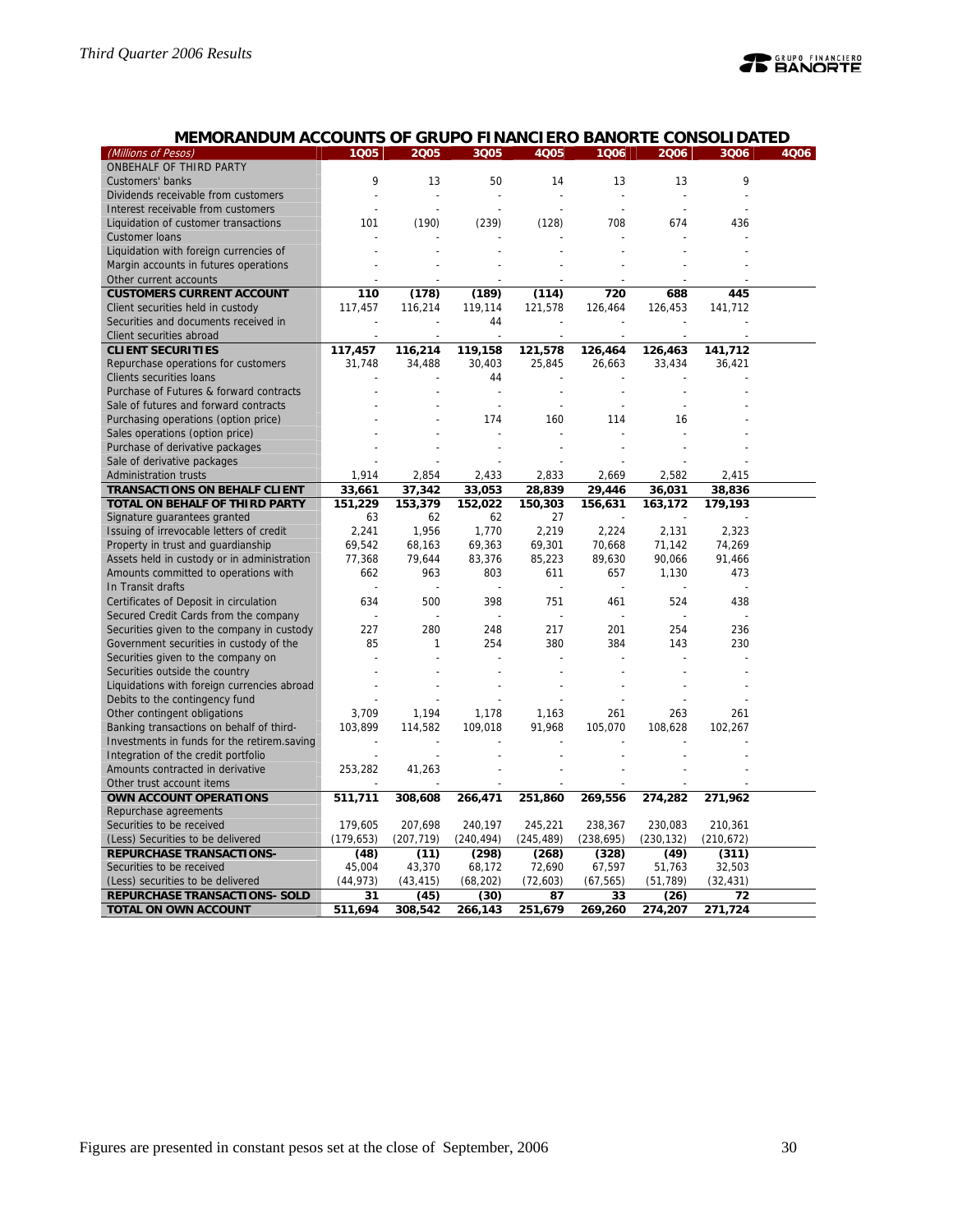

# **GRUPO FINANCIERO BANORTE CONSOLIDATED STATEMENT OF CASH FLOW**

JANUARY 1, 2006 - SEPTEMBER 30, 2006 (Millions of Pesos)

| <b>CASH FLOW FROM OPERATING ACTIVITIES:</b>                                            |                |
|----------------------------------------------------------------------------------------|----------------|
| <b>Net Income</b>                                                                      | 4,362          |
| Adjustments to Reconcile Net Income to Net Cash by Operating Activities                |                |
| Mark to Market Valuation Results                                                       | 61             |
| Provisions for loan losses                                                             | 1,180          |
| Depreciation and amortization                                                          | 650            |
| <b>Defferred Taxes</b>                                                                 | 283            |
| Provisions for Obligations                                                             | (346)          |
| Minoritary Interest                                                                    | 170            |
| <b>Undistribuated Earnings of Subsidiaries</b>                                         | (622)<br>1,376 |
|                                                                                        |                |
| <b>Cash Flows From Investing Activities:</b>                                           |                |
| <b>Banks Deposits</b>                                                                  | 5.531          |
| Decrease (Increase) loan portfolio                                                     | (13,992)       |
| Decrease (Increase) credit assets portfolio<br>Decrease (Increase) treasury operations | (445)<br>6,773 |
| Decrease (Increase) financial instruments                                              | 22             |
| Loans from banks and other entities                                                    | (1, 724)       |
| Decrease (Increase) Deferred taxes                                                     | 330            |
| Decrease (Increase) in accounts receivable and payable                                 | (144)          |
| Net Resources provided by operations                                                   | (3,649)        |
|                                                                                        |                |
| <b>Financial Activities:</b>                                                           |                |
| Subordinated Debentures Issue and Interest                                             | (73)           |
| Issuance of stock                                                                      | 29             |
| <b>Cash Dividends</b>                                                                  |                |
| Net Resources provided by Investing activities                                         | (44)           |
|                                                                                        |                |
| <b>CASH FLOW FROM FINANCING ACTIVITIES:</b>                                            |                |
| <b>Fixed Assets increase</b>                                                           | (417)          |
| Proceeds from issuance of common stock                                                 | (568)          |
| Decrease (Increase) Deferred charges or credits                                        | (19)           |
| Decrease (Increase) Foreclosed assets                                                  | 182            |
| Net Cash provided by financing activities                                              | (822)          |
| Decrease (increase) in cash and due from banks                                         | 1,223          |
| Cash and due from banks at the beginning of the year                                   | 39,661         |
| Cash and due from banks at the end of the year                                         | 40,884         |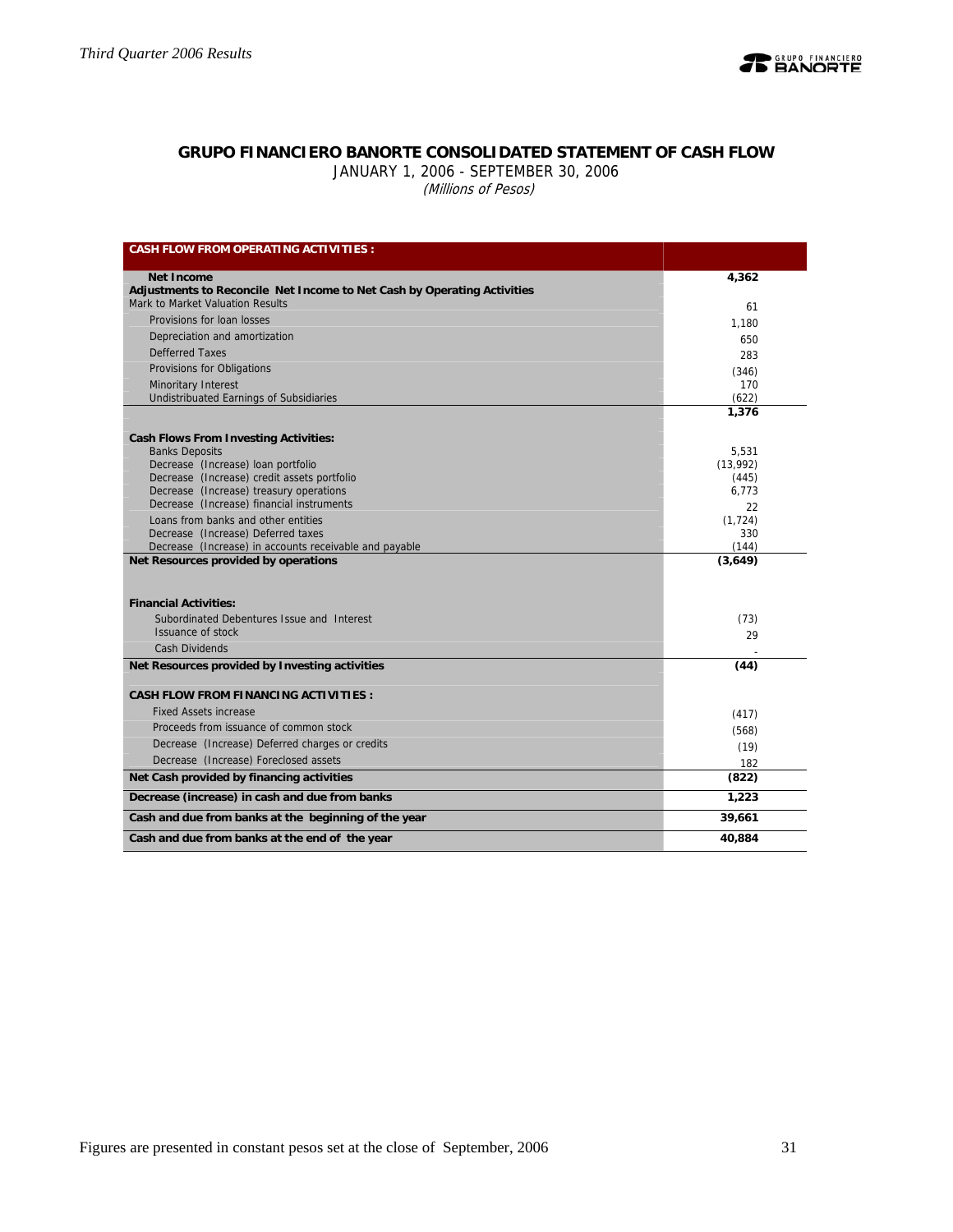

# **GRUPO FINANCIERO BANORTE CONSOLIDATED STATEMENTS OF CHANGES IN STOCKHOLDERS´ EQUITY JANUARY 1, 2006- SEPTEMBER 30, 2006.**

# (Millions of Pesos)

|                                 |                                          | <b>CONTRIBUATED CAPITAL</b>       |                   |
|---------------------------------|------------------------------------------|-----------------------------------|-------------------|
|                                 | <b>Fixed Paid-in Capital</b><br>Variable | Paid-in Capital<br>Premium, Bonds | & oth. Securities |
| Balance as of December 31,2005  | 3,526                                    | 7,842                             | 1,757             |
| <b>Stock Changes</b>            |                                          |                                   |                   |
| <b>Issuance of stock</b>        |                                          | (1)                               | 4                 |
| <b>Profits Capitalization</b>   |                                          |                                   |                   |
| <b>Provisions Created</b>       |                                          |                                   |                   |
| Increments in Capital           |                                          |                                   |                   |
| <b>Total</b>                    | 3,526                                    | 7,841                             | 1,761             |
| <b>Total Income</b>             |                                          |                                   |                   |
| Total Income:                   |                                          |                                   |                   |
| Net Income                      |                                          |                                   |                   |
| Results of assets holdings      |                                          |                                   |                   |
| Minority Interest               |                                          |                                   |                   |
| <b>Total</b>                    |                                          |                                   |                   |
| Balance as of September 30,2006 | 3,526                                    | 7.841                             | 1,761             |

|                                      |                          |                      |                                               | <b>EARNED CAPITAL</b>                                 |                                     |                                           |                                                             |
|--------------------------------------|--------------------------|----------------------|-----------------------------------------------|-------------------------------------------------------|-------------------------------------|-------------------------------------------|-------------------------------------------------------------|
|                                      | Capital<br>Reserve<br>S. | Retained<br>earnings | Excess if<br>Insuf.<br>Capital<br>Restatement | Non Monetary<br><b>Assets Results</b><br>(Investment) | <b>Net</b><br>Income<br>of the year | Minorit<br>ary<br>Intere<br><sub>ct</sub> | <b>Total</b><br><b>Stockholder</b><br>s <sup>2</sup> Equity |
| Balance as of December 31,2005       | 1,710                    | 10,716               | (6,034)                                       | (4, 407)                                              | 5,847                               | 1,001                                     | 21,958                                                      |
| <b>Stock Changes</b>                 |                          |                      |                                               |                                                       |                                     |                                           |                                                             |
| Issuance of stock                    | 26                       |                      |                                               |                                                       |                                     |                                           | 29                                                          |
| Profits Application                  |                          | 5,847                |                                               |                                                       | (5, 847)                            |                                           |                                                             |
| Provisions created                   | 288                      | (288)                |                                               |                                                       |                                     |                                           |                                                             |
| Cash Dividends                       |                          |                      |                                               |                                                       |                                     |                                           |                                                             |
| Increments in Capital                |                          |                      |                                               |                                                       |                                     |                                           |                                                             |
| Total                                | 314                      | 5,559                |                                               |                                                       | (5, 847)                            | ۰                                         | 29                                                          |
| <b>Total Income</b><br>Total Income: |                          |                      |                                               |                                                       |                                     |                                           |                                                             |
| Net Income                           |                          |                      |                                               |                                                       | 4,362                               | $\overline{a}$                            | 4,362                                                       |
| Results of assets holdings           |                          |                      | $\blacksquare$                                | (554)                                                 |                                     | $\overline{\phantom{a}}$                  | (554)                                                       |
| <b>Total</b>                         | ۰                        | ۰                    | $\overline{\phantom{0}}$                      | (554)                                                 | 4,362                               | $\blacksquare$                            | 3,808                                                       |
| Minority Interest                    |                          |                      | $\overline{\phantom{a}}$                      | $\overline{\phantom{a}}$                              | $\sim$                              | 140                                       | 140                                                         |
| Balance as of September 30,2006      | 2,024                    | 16,275               | (6,034)                                       | (4,961)                                               | 4,362                               | 1,141                                     | 25,935                                                      |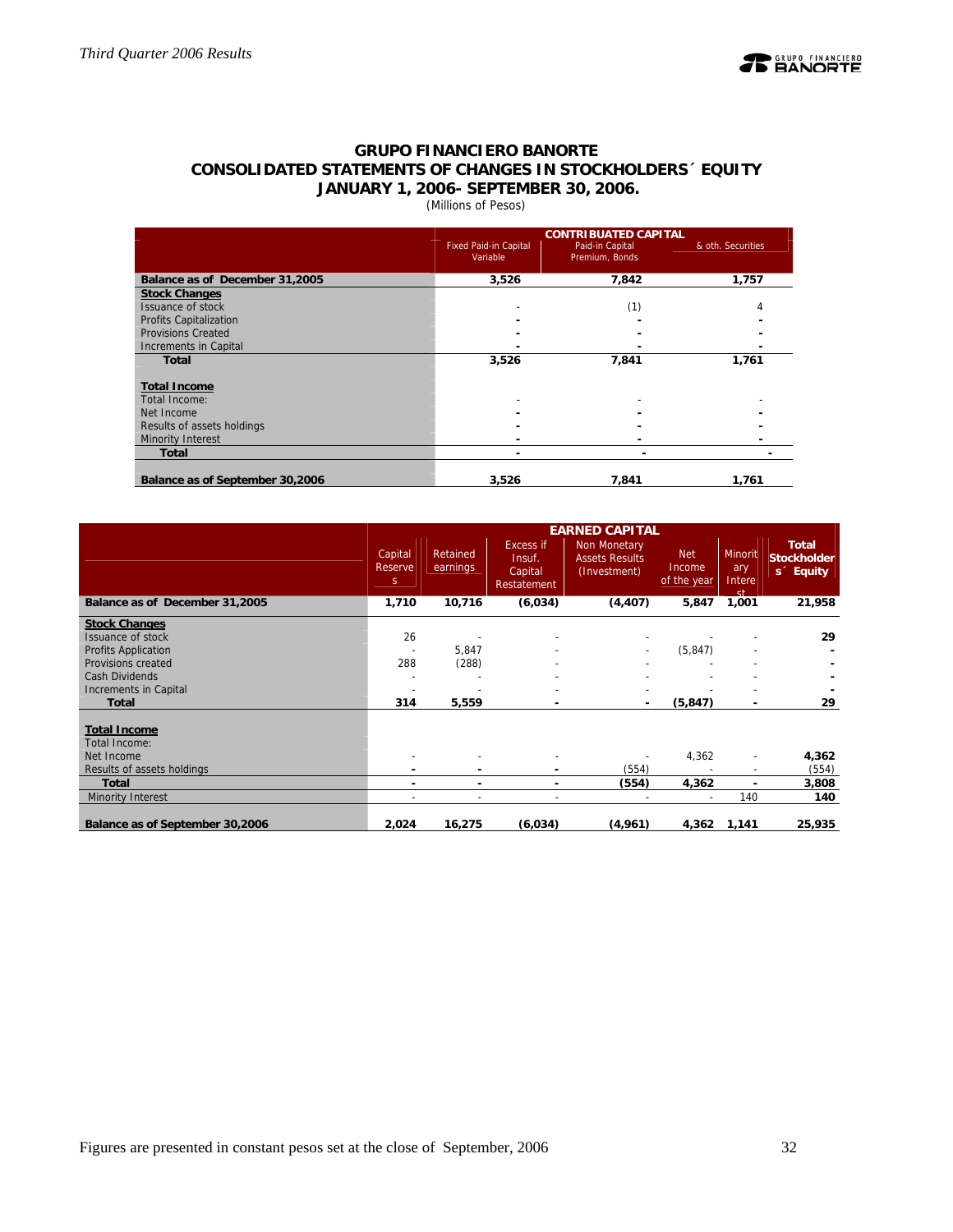

# **BANKING SECTOR- INCOME STATEMENT (\*) (Millions of Pesos)**

| <b>NET INTEREST INCOME</b>                                           | 1Q05                    | 2005           | 3Q05          | 4Q05                  | <b>ACUM</b>    | 1Q06                     | 2006           | 3006                     | 4Q06 | <b>ACUM</b>     | % 3006            |
|----------------------------------------------------------------------|-------------------------|----------------|---------------|-----------------------|----------------|--------------------------|----------------|--------------------------|------|-----------------|-------------------|
|                                                                      |                         |                |               |                       |                |                          |                |                          |      |                 | <b>VS 2006</b>    |
| Interest Income                                                      | 7,358                   | 8,777          | 9,061         | 9,057                 | 34,252         | 8,397                    | 7,857          | 7,909                    |      | 24,164          | 0.7%              |
| <b>Interest Expense</b>                                              | 4,530                   | 5,490          | 5,873         | 5,722                 | 21,616         | 5,187                    | 4,591          | 4,476                    |      | 14,254          | (2.5%)            |
| Loan Fees                                                            | 97                      | 134            | 148           | 206                   | 585            | 146                      | 189            | 177                      |      | 512             | $(6.1\%)$         |
| <b>Fees Paid</b>                                                     | 26                      | 28             | 35            | 30                    | 119            | 35                       | 33             | 39                       |      | 108             | 17.3%             |
| Net Interest Income (NII)<br>Repomo-Margin                           | 2,899<br>(25)           | 3,393          | 3,301<br>(27) | 3,510                 | 13,103         | 3,320                    | 3,422<br>16    | 3,572<br>(87)            |      | 10,314<br>(124) | 4.4%<br>(636.6%)  |
| <b>NII after Repomo</b>                                              | 2,875                   | (9)<br>3,384   | 3,274         | (37)<br>3,473         | (97)<br>13,006 | (53)<br>3,267            | 3,438          | 3,485                    |      | 10,190          | 1.4%              |
| Loan Loss Provisions                                                 | 221                     | 363            | 468           | 299                   | 1,351          | 355                      | 422            | 362                      |      | 1,140           | (14.3%)           |
| <b>Loss Sharing Provisions</b>                                       | 34                      | 37             | (10)          | 20                    | 80             | 17                       | 13             |                          |      | 31              | $(100.0\%)$       |
| <b>NII after Provisions</b>                                          | 2,620                   | 2,984          | 2,816         | 3,153                 | 11,574         | 2,894                    | 3,002          | 3,123                    |      | 9,019           | 4.0%              |
| <b>Fund transfers</b>                                                | 38                      | 49             | 51            | 56                    | 193            | 52                       | 58             | 58                       |      | 169             | 0.9%              |
| Account management                                                   | 250                     | 258            | 248           | 247                   | 1,003          | 227                      | 234            | 239                      |      | 701             | 2.1%              |
| Fiduciary                                                            | 47                      | 57             | 55            | 66                    | 224            | 56                       | 64             | 67                       |      | 187             | 3.8%              |
| Income from Loan Portfolios Acquired                                 | 292                     | 156            | 730           | 262                   | 1,440          | 614                      | 426            | 322                      |      | 1,362           | (24.3%)           |
| Electronic Banking Services                                          | 149                     | 163            | 164           | 182                   | 657            | 178                      | 195            | 204                      |      | 577             | 4.3%              |
| <b>Credit Card</b>                                                   | 255                     | 267            | 284           | 318                   | 1,124          | 331                      | 357            | 365                      |      | 1,052           | 2.3%              |
| Fees from IPAB                                                       | 82                      | 63             | (6)           | 56                    | 195            | 9                        | $\overline{7}$ | $\overline{7}$           |      | 23              | 9.6%              |
| Other fees                                                           | 131                     | 127            | 117           | 133                   | 508            | 124                      | 161            | 127                      |      | 413             | (21.3%)           |
| Fees on services,                                                    | 1,243                   | 1,140          | 1,642         | 1,319                 | 5,344          | 1,592                    | 1,502          | 1,389                    |      | 4,483           | (7.5%)            |
| <b>Fund transfers</b>                                                | 3                       | $\overline{2}$ | 3             | 3                     | 10             | 4                        | 4              | 4                        |      | 11              | (5.7%)            |
| Other fees                                                           | 118<br>190              | 122<br>126     | 130<br>394    | 155<br>255            | 525<br>965     | 157<br>242               | 167<br>242     | 162<br>179               |      | 486<br>663      | (3.3%)<br>(25.7%) |
| Expenses from Loan Portfolios Acquired                               | 311                     | 250            | 526           | 413                   | 1,500          | 403                      | 413            | 345                      |      | 1,160           | (16.4%)           |
| Fees paid,<br>Foreign exchange                                       | 62                      | 40             | 103           | 103                   | 308            | 136                      | 129            | 105                      |      | 370             | (18.2%)           |
| Securities -Realized gains                                           | 54                      | 499            | 92            | (16)                  | 630            | 468                      | 94             | 217                      |      | 779             | 131.9%            |
| Securities- Unrealized gains                                         | 46                      | (45)           | 30            | (3)                   | 28             | (183)                    | 158            | 3                        |      | (22)            | (97.8%)           |
| <b>Market-related Income</b>                                         | 162                     | 494            | 225           | 85                    | 966            | 421                      | 380            | 326                      |      | 1,127           | (14.3%)           |
| <b>Total Non Interest Income</b>                                     | 1,094                   | 1,384          | 1,341         | 991                   | 4,810          | 1,610                    | 1,470          | 1,371                    |      | 4,450           | (6.7%)            |
| <b>Total Operating Income</b>                                        | 3,714                   | 4,368          | 4,157         | 4,144                 | 16,384         | 4,504                    | 4,472          | 4,494                    |      | 13,469          | 0.5%              |
| Personnel                                                            | 1.011                   | 1.043          | 1.056         | 1.057                 | 4,167          | 1,171                    | 1,233          | 975                      |      | 3,378           | $(21.0\%)$        |
| <b>Professional Fees</b>                                             | 143                     | 187            | 144           | 140                   | 614            | 187                      | 175            | 147                      |      | 509             | $(15.9\%)$        |
| Administrative and Promotion Expenses                                | 661                     | 634            | 796           | 754                   | 2,845          | 699                      | 717            | 779<br>319               |      | 2,195           | 8.6%              |
| Rents, depreciation and amortization<br>Taxes, other than income tax | 371                     | 371            | 345           | 330                   | 1,418<br>377   | 365<br>129               | 340<br>97      | 97                       |      | 1,024<br>323    | $(6.0\%)$<br>0.4% |
| <b>Contributions to IPAB</b>                                         | 107<br>153              | 83<br>153      | 102<br>153    | R <sub>6</sub><br>154 | 614            | 158                      | 165            | 162                      |      | 485             | (1.7%)            |
| <b>Non-Interest Expense</b>                                          | 2,445                   | 2,472          | 2,596         | 2,522                 | 10,035         | 2,710                    | 2,726          | 2,479                    |      | 7,915           | (9.1%)            |
| <b>Operating Income</b>                                              | 1,269                   | 1,896          | 1,562         | 1,623                 | 6,349          | 1,794                    | 1,746          | 2,015                    |      | 5,554           | 15.4%             |
| <b>Other Revenues</b>                                                | 112                     | 61             | 90            | 190                   | 453            | 62                       | 79             | 163                      |      | 303             | 107.5%            |
| Foreign exchange                                                     |                         |                |               |                       |                |                          |                |                          |      |                 |                   |
| Recoveries                                                           | 35                      | 1,234          | 47            | 38                    | 1,354          | 137                      | 122            | 121                      |      | 380             | (1.2%)            |
| Repomo-other revenues                                                | $\overline{\mathbf{3}}$ | ্              | $\mathbf{1}$  | $\mathcal{D}$         | 8              | $\mathbf{1}$             | L,             | 1                        |      | $\overline{2}$  | 3,954.8%          |
| <b>Non Operating Income</b>                                          | 151                     | 1,298          | 137           | 230                   | 1,815          | 199                      | 201            | 285                      |      | 686             | 41.8%             |
| <b>Other Expense</b>                                                 | (79)                    | (316)          | (35)          | (68)                  | (498)          | (102)                    | (149)          | (23)                     |      | (274)           | (84.9%)           |
| Foreign exchange                                                     |                         |                |               |                       |                |                          |                |                          |      |                 |                   |
| Repomo-other Expenses                                                | (33)                    | (13)           | (46)          | (137)                 | (228)          | (101)                    | 5              | (96)                     |      | (191)           | $(2,005.2\%)$     |
| <b>Non Operating Expense</b>                                         | (112)                   | (328)          | (81)          | (205)                 | (726)          | (203)                    | (144)          | (118)                    |      | (466)           | (18.2%)           |
| Non Operating Income (Expense), net                                  | 39                      | 969            | 56            | 25                    | 1,089          | (4)                      | 57             | 167                      |      | 220             | 194.6%            |
| Pre-tax Income                                                       | 1,308                   | 2,865          | 1,618         | 1,647                 | 7,438          | 1,790                    | 1,802          | 2,182                    |      | 5,774           | 21.0%             |
| Income Tax<br>Profit sharing                                         | 101                     | 370            | 305           | 676                   | 1,452<br>679   | 392<br>125               | 434<br>139     | 678<br>170               |      | 1,504<br>434    | 56.3%<br>22.6%    |
| Tax on Assets                                                        | 137                     | 283            | 147           | 112                   |                | $\overline{\phantom{a}}$ |                | $\overline{\phantom{a}}$ |      |                 |                   |
| Deferred Inc. Tax and Profit sharing                                 | 9                       | 9              | 9             | (26)                  | (1)            | 135                      | 117            | 45                       |      | 297             | (61.6%)           |
|                                                                      | 119<br>367              | 149<br>810     | (41)<br>420   | (228)<br>534          | 2,130          | 652                      | 689            | 893                      |      | 2,235           | 29.6%             |
| Net Income before subsidiaries                                       | 941                     | 2,055          | 1,198         | 1,114                 | 5,308          | 1,138                    | 1,113          | 1,288                    |      | 3,539           | 15.8%             |
| Subsidiaries net income                                              | 85                      | 12             | 68            | 59                    | 225            | 75                       | 36             | 75                       |      | 186             | 111.3%            |
| Net Income from continuos operations                                 | 1,026                   | 2,067          | 1,267         | 1,173                 | 5,533          | 1,213                    | 1,148          | 1,363                    |      | 3,725           | 18.7%             |
| Extraodinary items, net                                              |                         |                |               |                       |                |                          |                |                          |      |                 |                   |
| <b>Minority Interest</b>                                             |                         |                |               |                       |                |                          |                |                          |      | $\blacksquare$  | 1,761.0%          |
| <b>TOTAL NET INCOME</b>                                              | 1,026                   | 2,067          | 1,267         | 1,173                 | 5,533          | 1,213                    | 1,148          | 1,363                    |      | 3,725           | 18.7%             |

(\*)Afore is included in the Subsidiaries' net income.  **N.C.= Not comparable**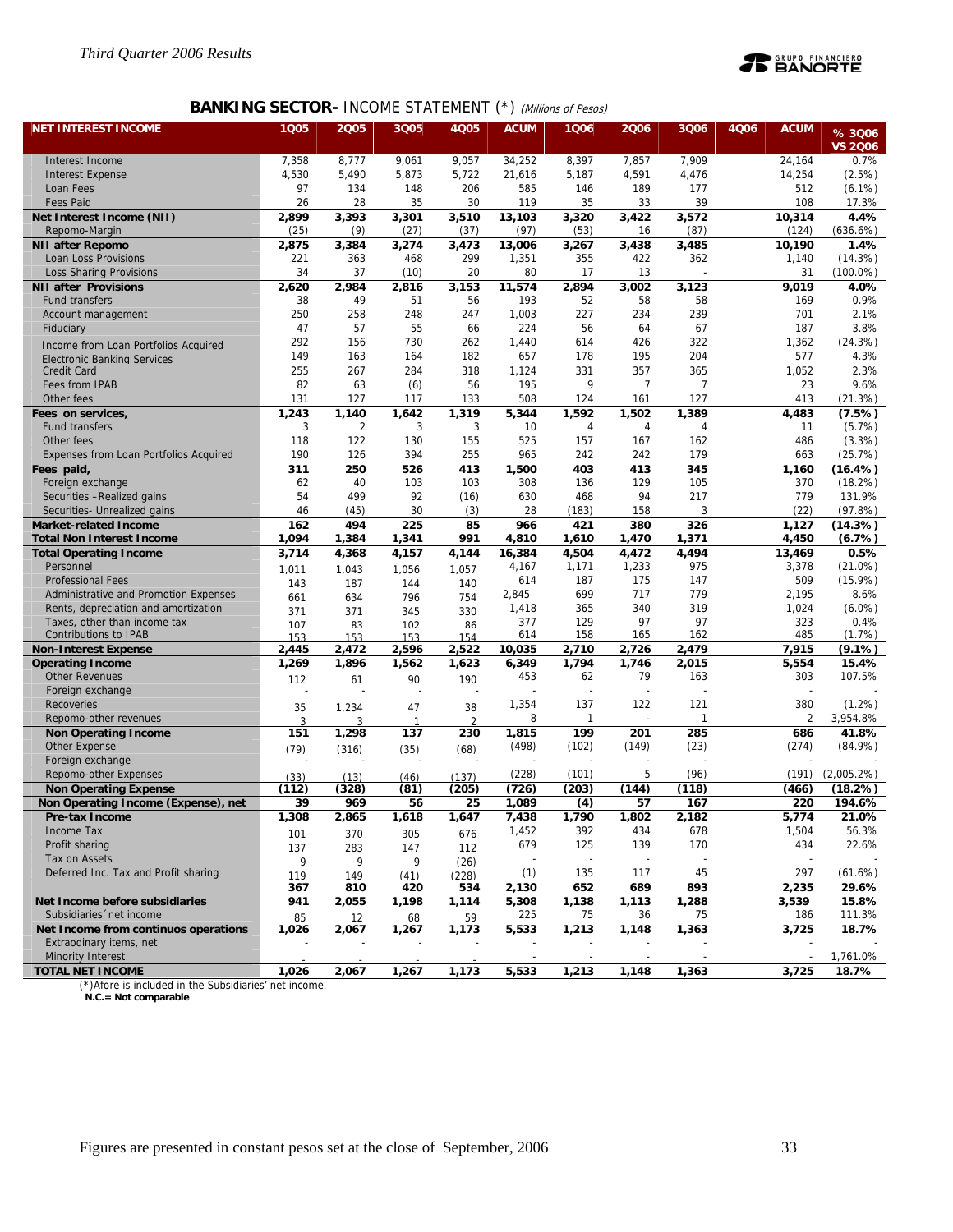

**BANKING SECTOR -BALANCE SHEET** (\*)(Millions of Pesos)

|                                         | 1005    | 2005                     | 3Q05                     | <b>4Q05</b> | 1006            | 2006                     | 3Q06    | 4Q06 | % 3006<br><b>VS 2006</b> |
|-----------------------------------------|---------|--------------------------|--------------------------|-------------|-----------------|--------------------------|---------|------|--------------------------|
| <b>Cash and due from Banks</b>          | 36,430  | 40,382                   | 36,489                   | 39,608      | 39,006          | 39,411                   | 40,637  |      | 3.1%                     |
| <b>Negotiable Instruments</b>           | 5,077   | 6,325                    | 4,020                    | 8,845       | 14,007          | 14,515                   | 8,309   |      | $(42.8\%)$               |
| Securities held for sale                | 285     | 254                      | 258                      | 138         | 5,241           | 1,238                    | 1,910   |      | 54.2%                    |
| Securities held to maturity             | 10,396  | 12,875                   | 12,754                   | 12,580      | 4,466           | 4,473                    | 4,391   |      | (1.9%)                   |
| <b>Financial Instruments:</b>           | 15,757  | 19,453                   | 17,031                   | 21,563      | 23,714          | 20,227                   | 14,609  |      | (27.8%)                  |
| Non-assigned securities to pay          |         |                          |                          |             |                 |                          |         |      |                          |
| Repurchase agreements, net              | 48      | 67                       | 55                       | 132         | 102             | 96                       | 32      |      | $(66.1\%)$               |
| Operations with collateral              |         | L,                       |                          |             |                 |                          |         |      |                          |
| Futures receivable, net                 |         |                          | $\overline{a}$           |             |                 |                          |         |      |                          |
| Options and derivatives, net            | 39      |                          | 28                       | 232         | 353             | 209                      | 1,137   |      | 444.0%                   |
| <b>Repos &amp; Derivatives:</b>         | 87      | 67                       | 83                       | 363         | 455             | 305                      | 1,169   |      | 283.9%                   |
| Commercial                              | 45,604  | 45,695                   | 48,181                   | 52,889      | 53,725          | 58,234                   | 59,535  |      | 2.2%                     |
| <b>Financial Intermediaries</b>         | 1,645   | 3,097                    | 3,517                    | 3,734       | 4,232           | 4,153                    | 4,332   |      | 4.3%                     |
| Consumer                                | 12,515  | 13,731                   | 14,836                   | 15,859      | 16,689          | 18,258                   | 19,163  |      | 5.0%                     |
| Mortgage                                | 20,120  | 21,359                   | 22,544                   | 24,317      | 25,845          | 27,986                   | 29,841  |      | 6.6%                     |
| <b>Goverment Entities</b>               | 18,922  | 13,446                   | 13,699                   | 15,518      | 14,582          | 13,019                   | 12,746  |      | $(2.1\%)$                |
| <b>IPAB</b>                             | 7,337   | 7,308                    | 2,633                    | 165         | 168             |                          |         |      | 295.3%                   |
| Fiduciary collection rights             |         |                          |                          |             |                 |                          |         |      |                          |
| <b>Performing Loans</b>                 | 106,142 | 104,637                  | 105,410 112,482          |             | 115,241         | 121,651                  | 125,616 |      | 3.3%                     |
| Commercial                              | 603     | 627                      | 659                      | 604         | 640             | 654                      | 639     |      | (2.3%)                   |
| <b>Financial Intermediaries</b>         |         | $\overline{\phantom{a}}$ |                          |             |                 |                          |         |      |                          |
| Consumer                                | 344     | 379                      | 387                      | 421         | 435             | 513                      | 563     |      | 9.7%                     |
| Mortgage                                | 850     | 794                      | 801                      | 785         | 761             | 752                      | 769     |      | 2.4%                     |
| <b>Goverment Entities</b>               | 9       |                          |                          |             |                 |                          |         |      |                          |
| <b>Past Due Loans</b>                   | 1,806   | 1,799                    | 1,847                    | 1,810       | 1,835           | 1,918                    | 1,971   |      | 2.7%                     |
| <b>Total Loans</b>                      | 107,948 | 106,437                  | 107,257                  |             | 114,292 117,076 | 123,569                  | 127,587 |      | 3.3%                     |
| Preventive loan loss reserves           | 2,784   | 2,910                    | 3,099                    | 3,034       | 3,161           | 3,370                    | 3,448   |      | 2.3%                     |
| <b>Net Loan Portfolio</b>               | 105,164 | 103,527                  | 104,158                  | 111,257     | 113,915         | 120,199                  | 124,140 |      | 3.3%                     |
| <b>Credit Assets Portfolio</b>          | 1,990   | 1,856                    | 3,104                    | 3,305       | 3,785           | 3,940                    | 3,751   |      | (4.8%)                   |
| Sundry debtors and other assets, net    | 4,922   | 7,824                    | 8,648                    | 2,466       | 7,610           | 7,674                    | 5,046   |      | (34.2%)                  |
| Foreclosed assets, net                  | 433     | 427                      | 515                      | 456         | 356             | 298                      | 274     |      | $(8.1\%)$                |
| Real Estate, Furniture & Equipment, net | 5,407   | 5,154                    | 5,062                    | 5,155       | 4,998           | 4,993                    | 5,046   |      | 1.1%                     |
| Investments in subsidiaries             | 1,518   | 1,511                    | 1,557                    | 1,301       | 1,366           | 1,385                    | 1,435   |      | 3.6%                     |
| Deferred taxes                          | 739     | 394                      | 432                      | 473         | 332             | $\overline{\phantom{a}}$ |         |      |                          |
| Deferred charges & Intangibles          | 990     | 856                      | 710                      | 768         | 810             | 876                      | 779     |      | $(11.1\%)$               |
| UDIS Mortgage loans reserve coverage    |         | $\overline{\phantom{a}}$ | $\overline{\phantom{a}}$ |             |                 |                          |         |      |                          |
| <b>Other Assets</b>                     | 15,998  | 18,022                   | 20,027                   | 13,924      | 19,257          | 19,167                   | 16,330  |      | (14.8%)                  |
| <b>TOTAL ASSETS</b>                     | 173,435 | 181,451                  | 177,789                  |             | 186,716 196,347 | 199,308                  | 196,885 |      | (1.2%)                   |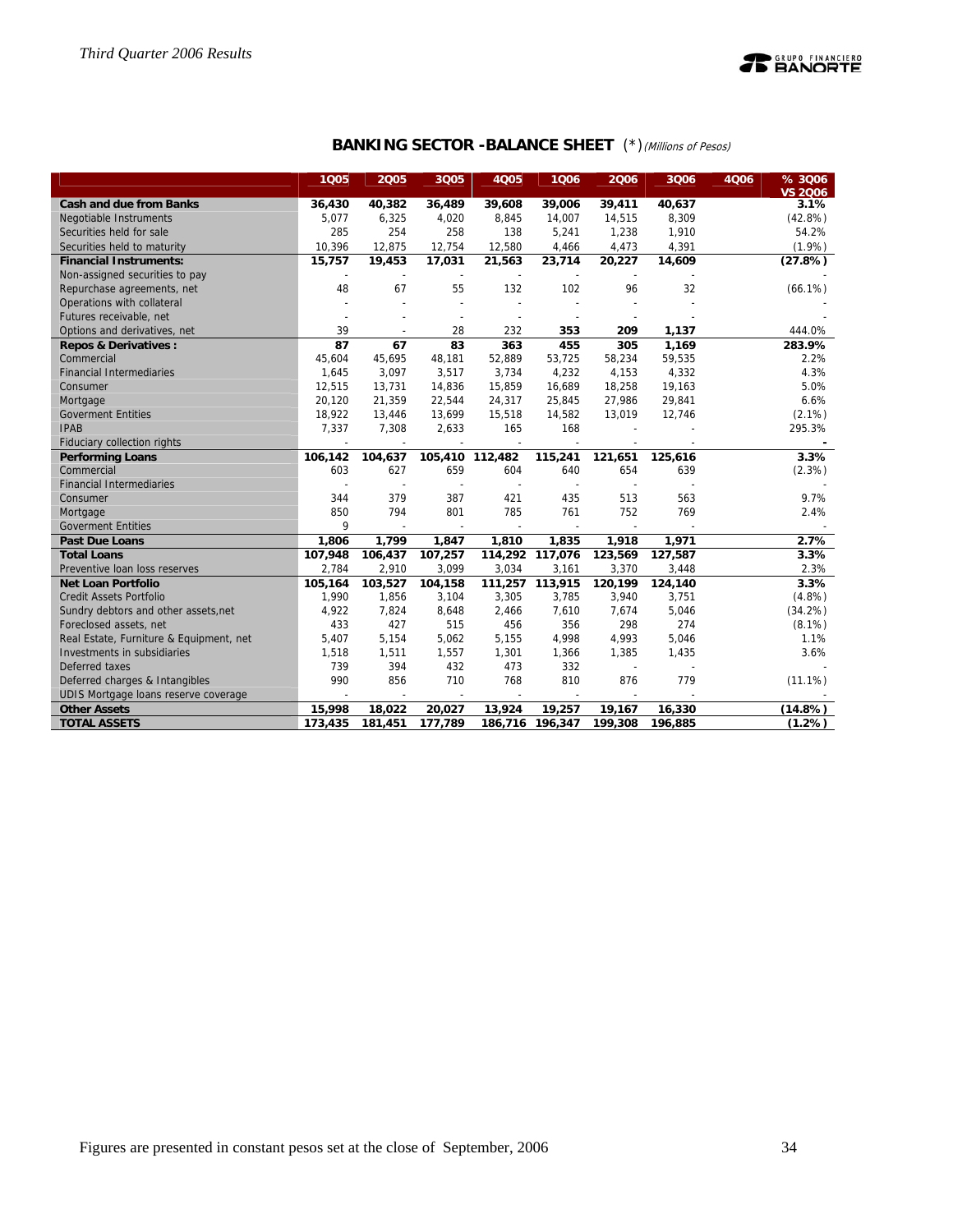# **PEANORTE**

|                                        |         |         | ,,,,,,,,,                | .niv                     |         |                          | $J$ ( <i>IVIIIIIUI</i> IS UI FESUS) |                                  |
|----------------------------------------|---------|---------|--------------------------|--------------------------|---------|--------------------------|-------------------------------------|----------------------------------|
|                                        | 1005    | 2005    | 3Q05                     | 4005                     | 1006    | 2006                     | 3006                                | % 3006<br>4006<br><b>VS 2006</b> |
| <b>Demand Deposits</b>                 | 66,611  | 69,507  | 67,685                   | 77,798                   | 77.132  | 81,737                   | 79,473                              | $(2.8\%)$                        |
| <b>Time Deposits</b>                   | 59,696  | 58,974  | 63,750                   | 62,842                   | 64,991  | 64,192                   | 66,789                              | 4.0%                             |
| <b>Bonds</b>                           |         |         |                          |                          |         |                          |                                     |                                  |
| <b>Deposits</b>                        | 126,306 | 128,481 | 131,435                  | 140,641                  | 142,123 | 145,929                  | 146,262                             | 0.2%                             |
| Demand                                 | 1,320   | 2,420   | 1,295                    | 2,622                    | 537     | 1,587                    | 801                                 | (49.5%)                          |
| Short term                             | 5,679   | 6,742   | 2,778                    | 2,618                    | 2,777   | 2,605                    | 2,415                               | (7.3%)                           |
| Long term                              | 10,521  | 10,638  | 10,523                   | 10,224                   | 9,759   | 11,528                   | 11,060                              | $(4.1\%)$                        |
| Due to banks and correspondents        | 17,519  | 19,800  | 14,597                   | 15,464                   | 13,073  | 15,720                   | 14,277                              | (9.2%)                           |
| Non-assigned securities to pay         |         |         |                          |                          |         |                          |                                     |                                  |
| Repurchase agreements, net             | 68      | 137     | 384                      | 312                      | 402     | 173                      | 274                                 | 58.2%                            |
| Operations with collateral             |         |         |                          | $\overline{\phantom{a}}$ |         |                          |                                     |                                  |
| Futures receivable, net                |         |         |                          |                          |         |                          |                                     |                                  |
| Options and derivatives, net           | 2       | 8       | 6                        | 203                      | 318     | 170                      | 1.080                               | 535.6%                           |
| <b>Repos &amp; Derivatives:</b>        | 70      | 146     | 390                      | 515                      | 720     | 343                      | 1,353                               | 294.6%                           |
| Income Tax & Profit Sharing            | 281     | 893     | 1,165                    | 1,701                    | 567     | 565                      | 954                                 | 68.7%                            |
| Other Payable accounts                 | 8,364   | 9,584   | 6,390                    | 4,458                    | 14,593  | 10,768                   | 6,917                               | (35.8%)                          |
| Other payable accounts                 | 8,645   | 10,477  | 7,554                    | 6,160                    | 15,161  | 11,333                   | 7,870                               | (30.6%)                          |
| Subordinated non Convertible Debenture | 4,824   | 4,777   | 4,741                    | 4,657                    | 4,627   | 4,672                    | 4,584                               | $(1.9\%)$                        |
| <b>Deferred Taxes</b>                  |         |         |                          |                          |         | 88                       | 133                                 | 50.2%                            |
| Deferred credits                       | 62      | 56      | 98                       | 88                       | 68      | 54                       | 35                                  | (35.6%)                          |
| <b>TOTAL LIABILITIES</b>               | 157,427 | 163,736 | 158,815                  | 167,523                  | 175,773 | 178,139                  | 174,515                             | $(2.0\%)$                        |
| STOCKHOLDER 'S EQUITY                  |         |         |                          |                          |         |                          |                                     |                                  |
| Paid-in Capital                        | 6,277   | 6,277   | 6,277                    | 10,162                   | 10,162  | 10,162                   | 10,612                              |                                  |
| Share subscription premiums            | 1,091   | 1,091   | 1,091                    | 1,091                    | 1,090   | 1,090                    | 1,091                               |                                  |
| Subordinated Convertible Debentures    |         |         | $\overline{\phantom{a}}$ | $\overline{\phantom{a}}$ | $\sim$  | $\overline{\phantom{a}}$ |                                     |                                  |
| <b>Subscribed Capital</b>              | 7,367   | 7,367   | 7,367                    | 11,252                   | 11,252  | 11,252                   | 11,252                              |                                  |
| <b>Capital Reserves</b>                | 3,153   | 3,403   | 3,402                    | 3,221                    | 3,221   | 3,462                    | 3,462                               |                                  |
| <b>Retained Earnings</b>               | 7,446   | 7,197   | 7,197                    | 2,646                    | 8,179   | 7,576                    | 7,576                               |                                  |
| Surplus (Deficit) from securities      | 267     | (99)    | (92)                     | (95)                     | 86      | (92)                     | (225)                               | 145%                             |
| Results of foreign operations exchange |         |         |                          |                          |         |                          |                                     |                                  |
| Excess (Insuf.) in capital restatement | (2,629) | (2,629) | (2,628)                  | (2,631)                  | (2,628) | (2,630)                  | (2,631)                             |                                  |
| Non Mon assets results Fixed Assets    | 13      | 13      | 13                       | 13                       | 13      | 13                       | 13                                  |                                  |
| Non Mon assets results Investm         | (329)   | (325)   | (339)                    | (439)                    | (455)   | (468)                    | (495)                               | 5.9%                             |
| Adjustment in the employees pension    |         |         |                          |                          |         |                          |                                     |                                  |
| Accumulated Deferred tax effect        | (307)   | (307)   | (307)                    | (307)                    | (307)   | (307)                    | (307)                               |                                  |
| Net Income                             | 1,026   | 3,094   | 4,360                    | 5,533                    | 1,213   | 2,362                    | 3,725                               | 57.7%                            |
| <b>Earned Capital</b>                  | 8,640   | 10,346  | 11,606                   | 7,939                    | 9,322   | 9,916                    | 11,117                              | 12.1%                            |
| <b>Minority Holdings</b>               | 1       | 1       | 1                        | 1                        | 1       | 1                        | 1                                   | $(1.6\%)$                        |
| Total Stockholder 's Equity            | 16,008  | 17,715  | 18,974                   | 19,192                   | 20,575  | 21,169                   | 22,371                              | 5.7%                             |
| <b>TOTAL LIABILITIES &amp;</b>         | 173,435 | 181,451 | 177,789                  | 186,716                  | 196,347 | 199,308                  | 196,885                             | (1.2%)                           |

# **BANKING SECTOR-BALANCE SHEET** (\*) (Millions of Pesos)

# **MEMORANDUM ACCOUNTS OF BANKING SECTOR** (Millions of Pesos)

|                                           | 1Q05      | 2005      | 3Q05      | <b>4Q05</b> | 1006       | 2006      | 3006      | 4Q06 | % 3006<br>VS 2Q06 |
|-------------------------------------------|-----------|-----------|-----------|-------------|------------|-----------|-----------|------|-------------------|
| Signature quarantees granted              | 63        | 62        | 62        | 27          |            |           |           |      |                   |
| Other contingent obligations              | 3,709     | 1,194     | 1,178     | 1,163       | 261        | 263       | 261       |      | $(0.9\%)$         |
| Irrevocable lines of credit               | 2,241     | 1,956     | 1,770     | 2,219       | 2,224      | 2.1313    | 2,323     |      | 9.0%              |
| Assets held in trust and mandate          | 69,542    | 68,163    | 69,363    | 69,301      | 70,668     | 71,142    | 74,269    |      | 4.4%              |
| Assets held in custody or in              | 73,481    | 75,766    | 79.522    | 81,423      | 85,875     | 86,305    | 87,750    |      | 1.7%              |
| Investment banking transactions for third | 103,899   | 114,582   | 109,018   | 91,968      | 105,070    | 108.628   | 102,267   |      | $(5.9\%)$         |
| Engaged amounts in fobaproa operations    | 662       | 963       | 803       | 611         | 657        | 1,130     | 473       |      | (58.1%)           |
| Investment of retirement saving funds     |           |           |           |             |            |           |           |      |                   |
| Integration of loan portfolio             |           |           |           |             |            |           |           |      |                   |
| Received amounts in derivative            | 253,282   | 41,263    |           |             |            |           |           |      |                   |
| Fobaproa trusts                           |           |           |           |             |            |           |           |      |                   |
| Securities to be received                 | 144.270   | 171.519   | 208.639   | 214.005     | 209.529    | 195.636   | 166.875   |      | (14.7%)           |
| (Less) payable for reversal               | (144,301) | (171,569) | (208.942) | (214.249)   | (209, 860) | (195.690) | (167.120) |      | (14.6%)           |
| Receivables for reversal                  | 19,168    | 17,213    | 45,470    | 50,717      | 52,320     | 29,754    | 9,681     |      | (67.5%)           |
| (Less) securities to be delivered         | (19, 157) | (17, 233) | (45, 495) | (50, 653)   | (52,289)   | (29,777)  | (9,676)   |      | (67.5%)           |
| Other control accounts                    |           |           |           |             |            |           |           |      |                   |
|                                           | 506,858   | 303,879   | 261,388   | 246,532     | 264,455    | 269,522   | 267,101   |      | $(0.9\%)$         |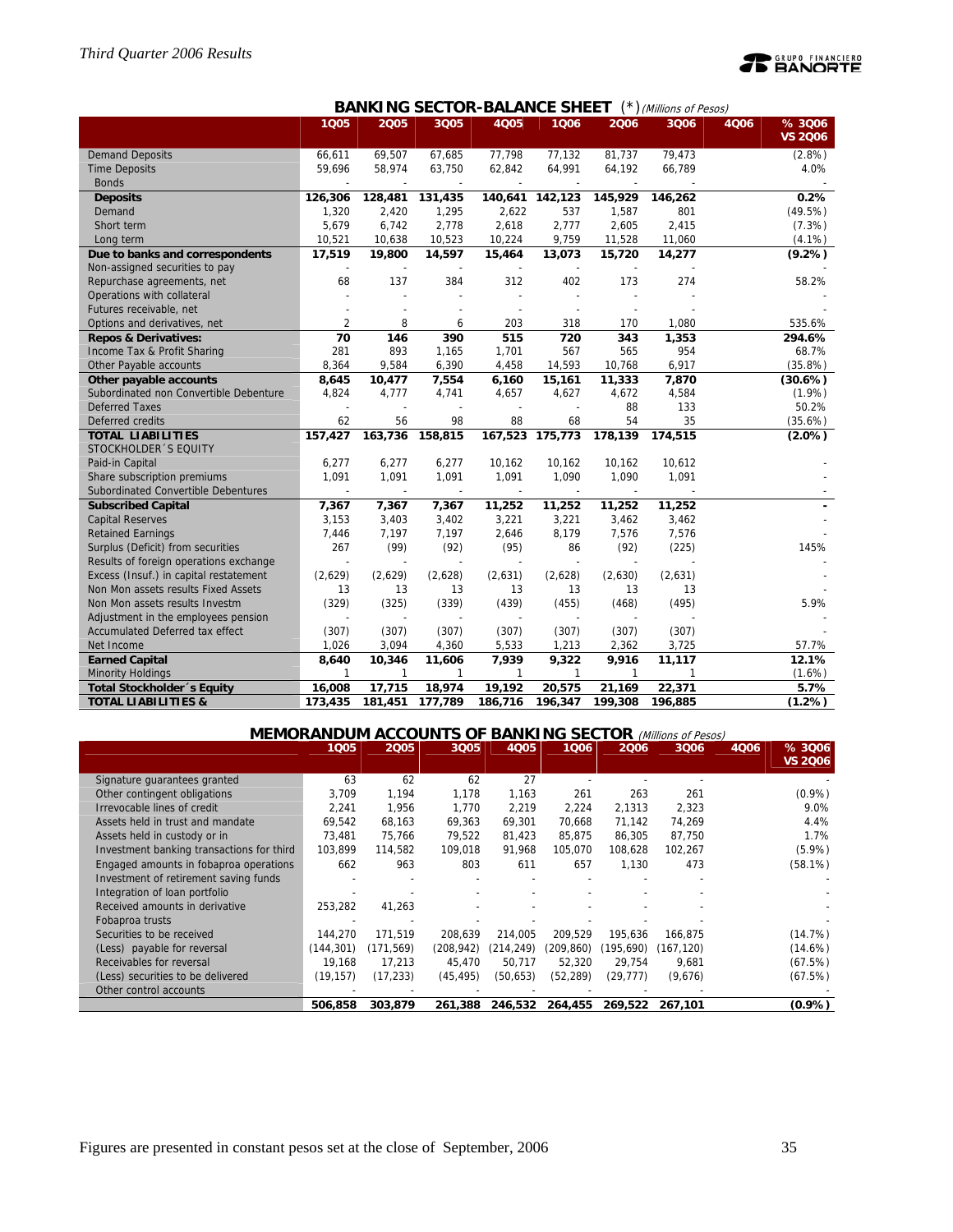# **Annex 6. Notes to Grupo Financiero Banorte Financial Statements**

# **Financial Instruments and Valuation Effects 3Q06**

(Millons of Pesos)

|                                     | <b>BOOK</b>  | <b>INTEREST</b> | <b>MARKET</b>     | <b>UNREALIZED</b><br><b>GAIN (LOSS)</b> |
|-------------------------------------|--------------|-----------------|-------------------|-----------------------------------------|
| <b>NEGOTIABLE INSTRUMENTS</b>       | <b>VALUE</b> | 6               | <b>VALUE</b><br>8 | 1                                       |
| <b>Goverment Securities</b>         | $\mathbf{1}$ | 12              |                   |                                         |
| <b>Banking Securities</b>           | 5,402        |                 | 5,412             | (2)                                     |
| Private                             | 331          | 3               | 354               | 20                                      |
| <b>Banks</b> paper                  |              |                 |                   |                                         |
| <b>UMS</b>                          |              |                 |                   |                                         |
| <b>Commercial Paper</b>             | 2,936        |                 | 2,936             |                                         |
| Shares listed in the SIC            |              |                 |                   |                                         |
| Guarantee (collateral) for futures  | 3            |                 | 3                 |                                         |
| <b>Mutual Funds</b>                 | 66           |                 | 66                |                                         |
| Swap of Coverage purposes           |              |                 | 1                 | 1                                       |
| <b>Total</b>                        | 8,740        | 21              | 8,781             | 20                                      |
| <b>SECURITIES HELD FOR SALE</b>     |              |                 |                   |                                         |
| <b>Goverment Securities</b>         | 1,012        | 29              | 1,027             | (14)                                    |
| Mexican Government Securities (UMS) | 661          | 9               | 670               |                                         |
| Bonds public company                | 19           |                 | 32                | 13                                      |
| Eurobonds                           |              |                 |                   |                                         |
| Banks paper                         | 110          |                 | 110               |                                         |
| Structured note                     | 635          | 9               | 627               | (17)                                    |
| Swap of Coverage purposes           | (444)        | (10)            | (557)             | (102)                                   |
| <b>Total</b>                        | 1,994        | 36              | 1,910             | (120)                                   |
| SECURITIES HELD TO MATURITY         |              |                 |                   |                                         |
| <b>Special Cetes</b>                | 604          | 7               | 611               |                                         |
| <b>Trust Bonds</b>                  |              |                 |                   |                                         |
| <b>Fiduciary Rights</b>             | 34           |                 | 8                 | (26)                                    |
| <b>Bonds</b>                        |              |                 |                   |                                         |
| Mexican Government Securities (UMS) |              |                 |                   |                                         |
| PEMEX (dlls)                        | 4,021        | 91              | 4,112             |                                         |
| <b>Bonos Strip</b>                  | 60           |                 | 60                |                                         |
| Swap of Coverage purposes           | (324)        | (77)            | (402)             |                                         |
| <b>Total</b>                        | 4,395        | 22              | 4,391             | (26)                                    |
| <b>TOTAL</b>                        | 15,129       | 79              | 15,081            | (126)                                   |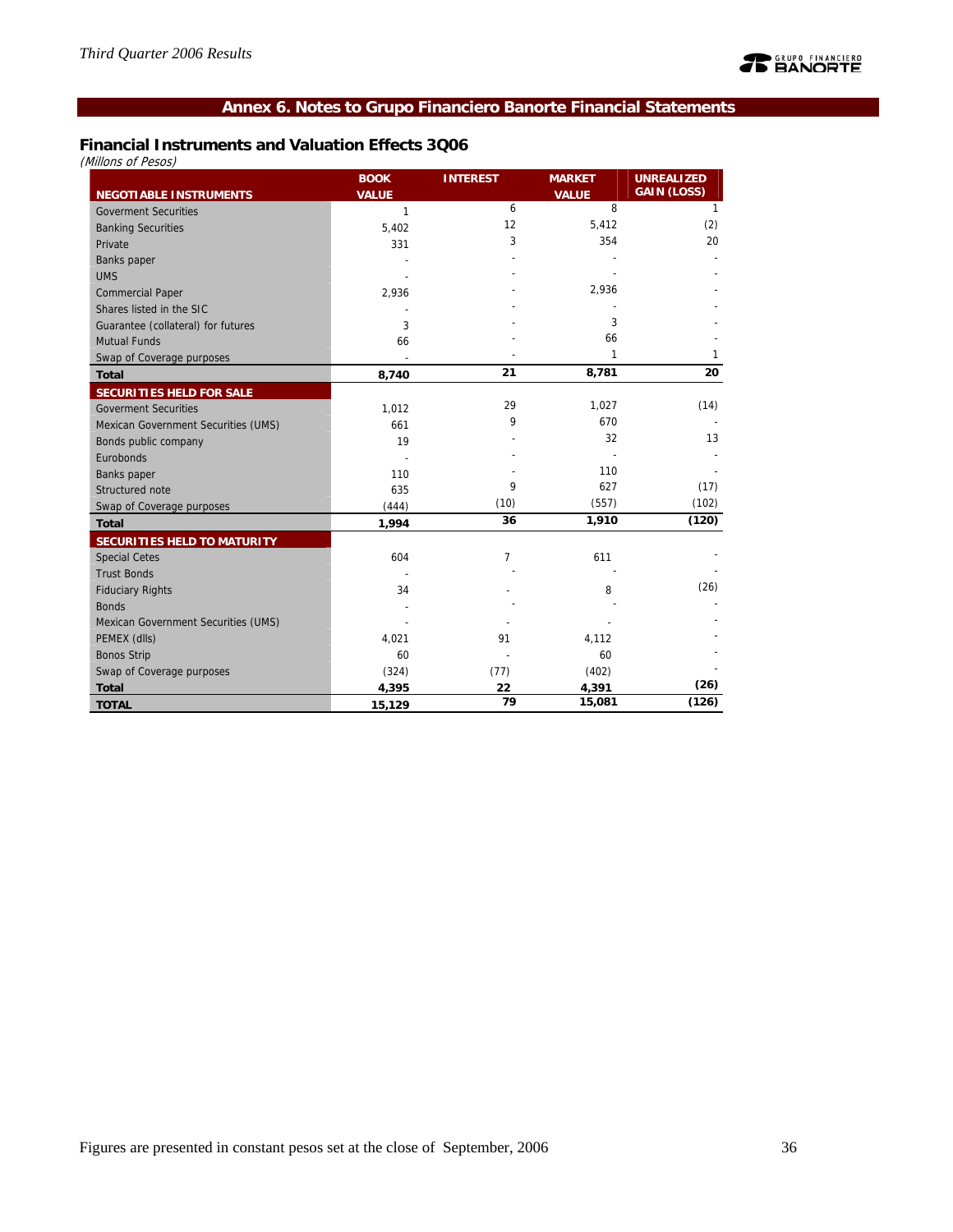

# **Repurchase Agreement Operations 3Q06**

(Millions of Pesos)

| <b>MARKET VALUE</b><br><b>SALES</b> |                                                                          |                                                       |                                  |                                | <b>FINANCIAL STATEMENT</b><br><b>INDIVIDUAL</b><br><b>COMPENSATION</b> |
|-------------------------------------|--------------------------------------------------------------------------|-------------------------------------------------------|----------------------------------|--------------------------------|------------------------------------------------------------------------|
|                                     | <b>RECEIVABLES</b><br><b>ON</b><br><b>REPURCHASE</b><br><b>AGREEMENT</b> | <b>SECURITIES</b><br><b>TO BE</b><br><b>DELIVERED</b> | <b>GLOBAL</b><br><b>POSITION</b> | <b>ASSET</b><br><b>BALANCE</b> | <b>LIABILITY</b><br><b>BALANCE</b>                                     |
| <b>Goverment Securities</b>         | 183.682                                                                  | 183,962                                               | (280)                            | 26                             | 306                                                                    |
| <b>Banking Securities</b>           | 16,018                                                                   | 16,041                                                | (23)                             | 3                              | 26                                                                     |
| <b>Private Securities</b>           | 10,660                                                                   | 10,668                                                | (8)                              | $\overline{2}$                 | 10                                                                     |
| Total                               | 210.361                                                                  | 210.672                                               | (311)                            | 32                             | 343                                                                    |

|                             |                                                      |                                                             |                                  |                                          | <b>FINANCIAL STATEMENT</b>         |  |
|-----------------------------|------------------------------------------------------|-------------------------------------------------------------|----------------------------------|------------------------------------------|------------------------------------|--|
| <b>PURCHASE</b>             |                                                      | <b>MARKET VALUE</b>                                         |                                  | <b>INDIVIDUAL</b><br><b>COMPENSATION</b> |                                    |  |
|                             | <b>SECURITIES</b><br><b>TO BE</b><br><b>RECEIVED</b> | <b>PAYABLES ON</b><br><b>REPURCHASE</b><br><b>AGREEMENT</b> | <b>GLOBAL</b><br><b>POSITION</b> | <b>ASSET</b><br><b>BALANCE</b>           | <b>LIABILITY</b><br><b>BALANCE</b> |  |
| <b>Goverment Securities</b> | 29.655                                               | 29.583                                                      | (71)                             | 75                                       | 4                                  |  |
| <b>Banking Securities</b>   | 2.749                                                | 2,748                                                       | (1)                              |                                          |                                    |  |
| <b>Private Securities</b>   | 100                                                  | 100                                                         |                                  |                                          |                                    |  |
| Total                       | 32.504                                               | 32,431                                                      | (72)                             | 77                                       | 5                                  |  |
|                             |                                                      |                                                             | Balance                          | 109                                      | 347                                |  |

# **Derivative Financial Instruments Operations 3Q06**

(Millions of Pesos)

| <b>INSTRUMENT</b>                                                    |                   |                   |            |
|----------------------------------------------------------------------|-------------------|-------------------|------------|
|                                                                      | <b>TO RECEIVE</b> | <b>TO DELIVER</b> | <b>NET</b> |
| <b>FORWARDS</b>                                                      |                   |                   |            |
| Over INC                                                             | 18                | (18)              |            |
| <b>FORWARD CONTRACT WITH</b><br><b>FOREIGN CURRENCIES</b>            |                   |                   |            |
| Market Value                                                         | 230               | 160               | 390        |
| <b>Agreed Price</b>                                                  | 231               | 159               | 390        |
| <b>SWAPS</b>                                                         |                   |                   |            |
| Interest rate                                                        | 165               | (165)             |            |
| Valuation                                                            | 607               | (591)             | 15         |
| <b>OPTIONS</b><br><b>FOREIGN</b><br><b>WITH</b><br><b>CURRENCIES</b> | 771               | (756)             | 16         |
| <b>Actives</b>                                                       |                   |                   |            |
| Swaptions                                                            | 3                 |                   | 3          |
| <b>Rate Options</b>                                                  | 1,856             | (738)             | 1,118      |
| Index Options (ipc)                                                  |                   |                   |            |
| <b>Passives</b>                                                      |                   |                   |            |
| Swaptions                                                            | (4)               | 1                 | (2)        |
| <b>Currency Options</b>                                              | (1)               |                   |            |
| <b>Rate Options</b>                                                  | (1, 831)          | 754               | (1,077)    |
| Index Oprions (ipc)                                                  |                   |                   |            |
| <b>Debt Balance</b>                                                  |                   |                   | 1,137      |
| <b>Creditor Balance</b>                                              |                   |                   | (1,080)    |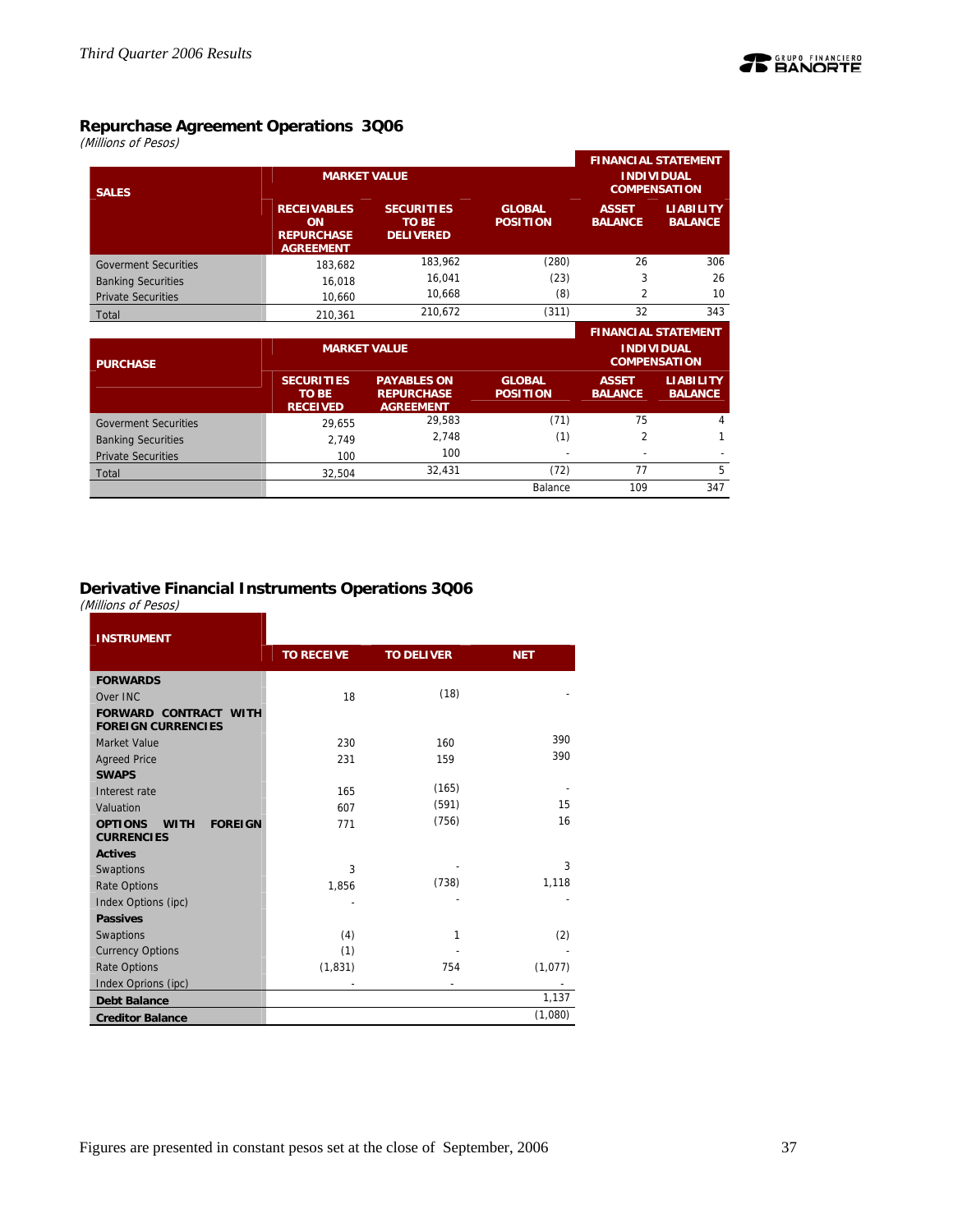# **NOTIONAL PRINCIPAL AMOUNT IN DERIVATIVE OPERATIONS 3Q06**

(Millions of Pesos)

| viiiiuris ur fesus <i>j</i><br><b>PRODUCT</b> | <b>KIND</b>  | <b>UNDERLYING</b>               | <b>CURRENCY</b>          | <b>POSITION</b> |
|-----------------------------------------------|--------------|---------------------------------|--------------------------|-----------------|
| <b>Forwards of Foreign Currency</b>           | Purchases    | <b>Exchange Rate</b><br>(Dolar) | <b>MXN</b>               | 234             |
| <b>Forwards of Foreign Currency</b>           | <b>Sells</b> | Exchange Rate                   | <b>MXN</b>               | 161             |
|                                               |              | (Dolar)                         |                          | 395             |
| <b>Options with Foreign Currency</b>          | Purchases    | <b>Exchange Rate</b>            | <b>MXN</b>               |                 |
|                                               |              | (Dolar)<br><b>Exchange Rate</b> | <b>MXN</b>               | 33              |
| <b>Options with Foreign Currency</b>          | <b>Sells</b> | (Dolar)                         |                          |                 |
|                                               |              |                                 |                          | 33              |
| <b>Rate Options</b>                           | Purchases    | <b>TIIE</b>                     | <b>MXN</b>               | 4,600,450       |
| <b>Rate Options</b>                           | <b>Sells</b> | <b>TIIE</b>                     | <b>MXN</b>               | 4,576,720       |
|                                               |              |                                 |                          | 9,177,170       |
| <b>Swaps with Rate</b>                        | USLI/IRS     | <b>TIIE</b>                     | <b>MXN</b>               | 17,200          |
| <b>Swaps with Rate</b>                        | TIIE/IRS     | <b>TIIE</b>                     | <b>MXN</b>               | 350             |
|                                               |              |                                 |                          | 17,550          |
| <b>Swaps with Rate</b>                        | USLI/IRS     | LIBOR                           | <b>MXN</b>               |                 |
| <b>Swaps with Rate</b>                        | TIIE/IRS     | <b>TIIE</b>                     | <b>MXN</b>               | 55.722          |
|                                               |              |                                 |                          | 55,722          |
| <b>Swaps with Rate</b>                        | CETE-US/CS   | <b>CETE</b>                     | <b>MXN</b>               | 4,727           |
| <b>Swaps with Foreign Currency</b>            | TIIE-EU/CS   | <b>TIIE</b>                     | <b>MXN</b>               | 1,488           |
| <b>Swaps with Foreign Currency</b>            | MXP-US/CSF   | FIX/FIX                         | <b>MXN</b>               | 3,757           |
| <b>Swaps with Foreign Currency</b>            | TIIE-US/BS   | TIIE/LIBOR<br><b>TIIE</b>       | <b>MXN</b><br><b>MXN</b> |                 |
| <b>Swaps with Foreign Currency</b>            | TIIE-US/CS   | <b>IMPLICIT</b>                 | <b>MXN</b>               | 8,826           |
| <b>Swaps with Foreign Currency</b>            | IMPL-US/CS   |                                 |                          | 18,798          |
|                                               |              |                                 |                          |                 |
| <b>Forwards in MEXDER</b>                     | Purchases    | <b>TIIE</b>                     | <b>MXN</b>               | 93,336          |
| <b>Forwards in MEXDER</b>                     | <b>Sells</b> | <b>TIIE</b>                     | <b>MXN</b>               | 1,800           |
|                                               |              |                                 |                          | 95,136          |
| <b>Forwards in MEXDER</b>                     | Purchases    | <b>CETE</b>                     | <b>MXN</b>               | 1,600           |
| <b>Forwards in MEXDER</b>                     | <b>Sells</b> | <b>CETE</b>                     | <b>MXN</b>               |                 |
|                                               |              |                                 |                          | 1,600           |
| <b>Forwards in MEXDER</b>                     | Purchases    | M10                             | <b>MXN</b>               | 25              |
| <b>Forwards in MEXDER</b>                     | <b>Sells</b> | M10                             | <b>MXN</b>               |                 |
|                                               |              |                                 |                          | 25              |
|                                               |              |                                 |                          |                 |

# **Non-governmental Financial Instruments above by 5% of Net Capital 3Q06**

(Millions of Pesos)

| <b>INDUSTRY</b> | <b>INVESTMENT INSTRUMENT</b> | <b>AMOUNT</b> | % NET<br><b>CAPITAL</b> |
|-----------------|------------------------------|---------------|-------------------------|
| <b>BANORTE</b>  |                              |               |                         |
| <b>BSCTIA</b>   | <b>Term Deposits</b>         | 3.006         | 11.6%                   |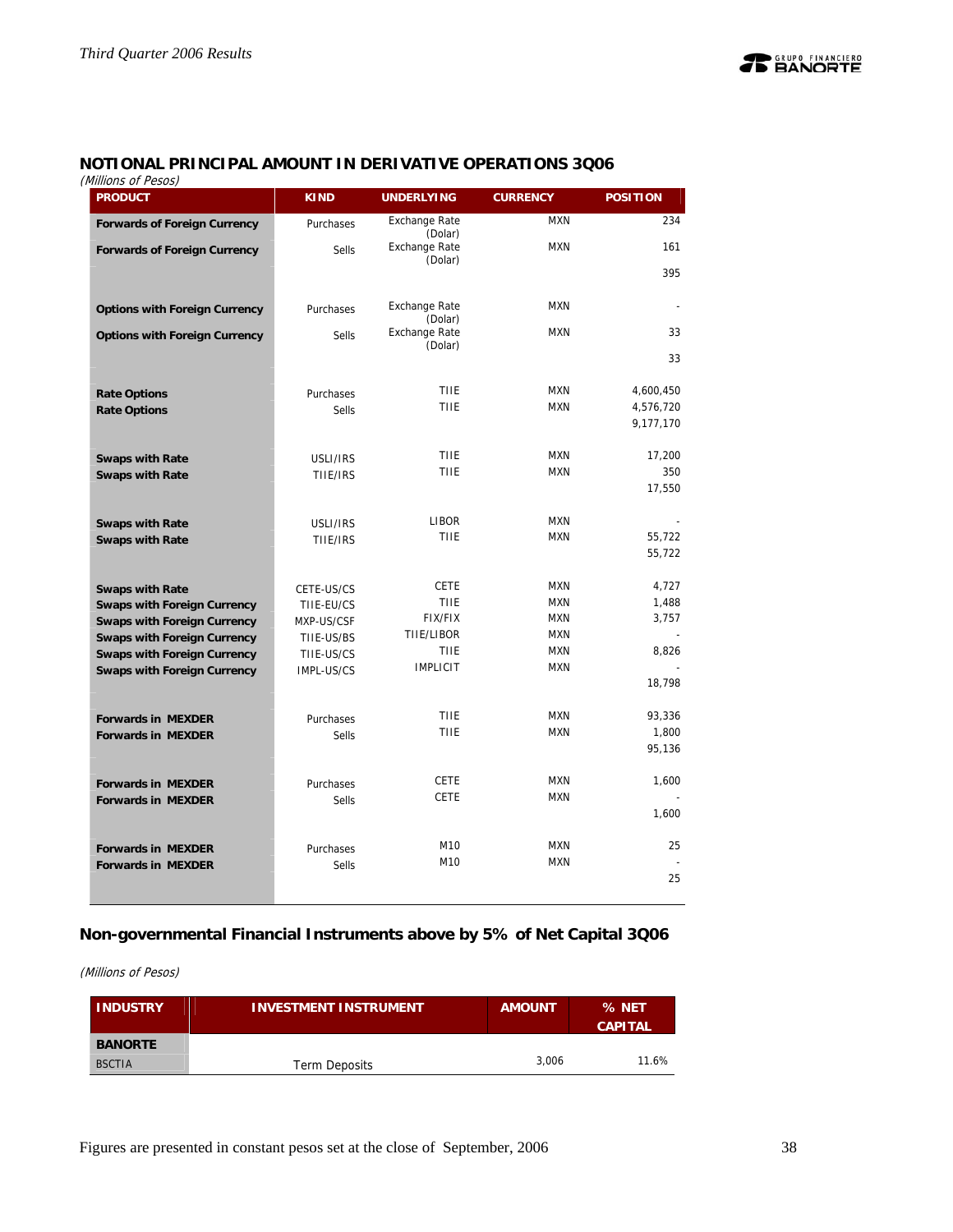

# **Loan Portfolio**

| (Million of Pesos)                                        | <b>LOCAL CURRENCY(*)</b> |         | <b>FOREIGN CURRENCY</b> |                          |                          | <b>TOTAL</b> |
|-----------------------------------------------------------|--------------------------|---------|-------------------------|--------------------------|--------------------------|--------------|
|                                                           | 3005                     | 3006    | 3Q05                    | 3006                     | 3Q05                     | 3006         |
| <b>Performing Loans</b>                                   |                          |         |                         |                          |                          |              |
| Commercial                                                | 45,118                   | 54,766  | 8,301                   | 11,487                   | 53,419                   | 66,253       |
| <b>Financial Intermediaries</b>                           | 1,642                    | 1,249   | 459                     | 837                      | 2,102                    | 2,086        |
| Consumer                                                  | 14,836                   | 19,165  | 1                       | $\overline{\phantom{0}}$ | 14,837                   | 19,165       |
| Mortgages                                                 | 22,544                   | 29,841  |                         | $\overline{\phantom{a}}$ | 22,544                   | 29,841       |
| <b>Goverment Entities</b>                                 | 13,198                   | 12,317  | 549                     | 449                      | 13,747                   | 12,766       |
| Fobaproa                                                  | 2,633                    |         |                         |                          | 2,633                    |              |
| <b>Total</b>                                              | 99,971                   | 117,338 | 9,310                   |                          | 12,774 109,282           | 130,112      |
| <b>Past Due Loans</b>                                     |                          |         |                         |                          |                          |              |
| Commercial                                                | 672                      | 686     | 68                      | 45                       | 740                      | 731          |
| <b>Financial Intermediaries</b>                           | ٠                        |         |                         |                          |                          |              |
| Consumer                                                  | 387                      | 563     |                         |                          | 387                      | 563          |
| Mortgages                                                 | 801                      | 769     |                         |                          | 801                      | 769          |
| <b>Goverment Entities</b>                                 | $\overline{\phantom{a}}$ |         |                         | $\overline{\phantom{0}}$ | $\overline{\phantom{a}}$ |              |
| <b>Total</b>                                              | 1,860                    | 2,018   | 68                      | 45                       | 1,928                    | 2,063        |
| <b>Total Propietary Loans</b><br>$(45.1 \pm 1)$ $(1.102)$ | 101,831                  | 119,356 | 9,378                   |                          | 12,819 111,210           | 132,175      |

(\*) Includes valued UDIS

Note: There is no scheme for Mortgage Earnings.

# **Cost and Balances of FINAPE, FOPIME, Mortgage UDIS and Mortgage FOVI loan portfolios as of 3Q06**

|                     | <b>TOTAL</b>                    |                  |  |  |
|---------------------|---------------------------------|------------------|--|--|
| (Millions of Pesos) | <b>BALANCE</b><br><b>PERIOD</b> |                  |  |  |
|                     | <b>COST</b>                     | <b>LOAN</b>      |  |  |
|                     |                                 | <b>PORTFOLIO</b> |  |  |
| <b>FINAPE</b>       | 0.5                             | 3.8              |  |  |
| <b>FOPYME</b>       | 0.4                             | 0.5              |  |  |
| Mortgage UDIS       | 37.0                            | 92.7             |  |  |
| Mortgage FOVI       | 42.4                            | 53.1             |  |  |
|                     | 80.3                            | 150.1            |  |  |

The quarter ending with a balance of Ps 150.1 million pesos in debtors support programs with a cost of the period of Ps 80.3 million. The 99% of this portfolio are concentrated in Banorte.

# **Troubled Portfolio 3Q06**

The National Banking and Securities Commission (CNByV) accepted the Proposal of the Bankers Association of Mexico (ABM), to consider as a Troubled Portfolio the D and E risk grades of the portfolio classification. The following table shows the troubled portfolio.

| (Millions of Pesos)              | <b>TOTAL</b> |
|----------------------------------|--------------|
| <b>Troubled Portfolio</b>        | 1.451        |
| <b>Total Loans</b>               | 132,175      |
| Troubled Portfolio / Total Loans | 1.1%         |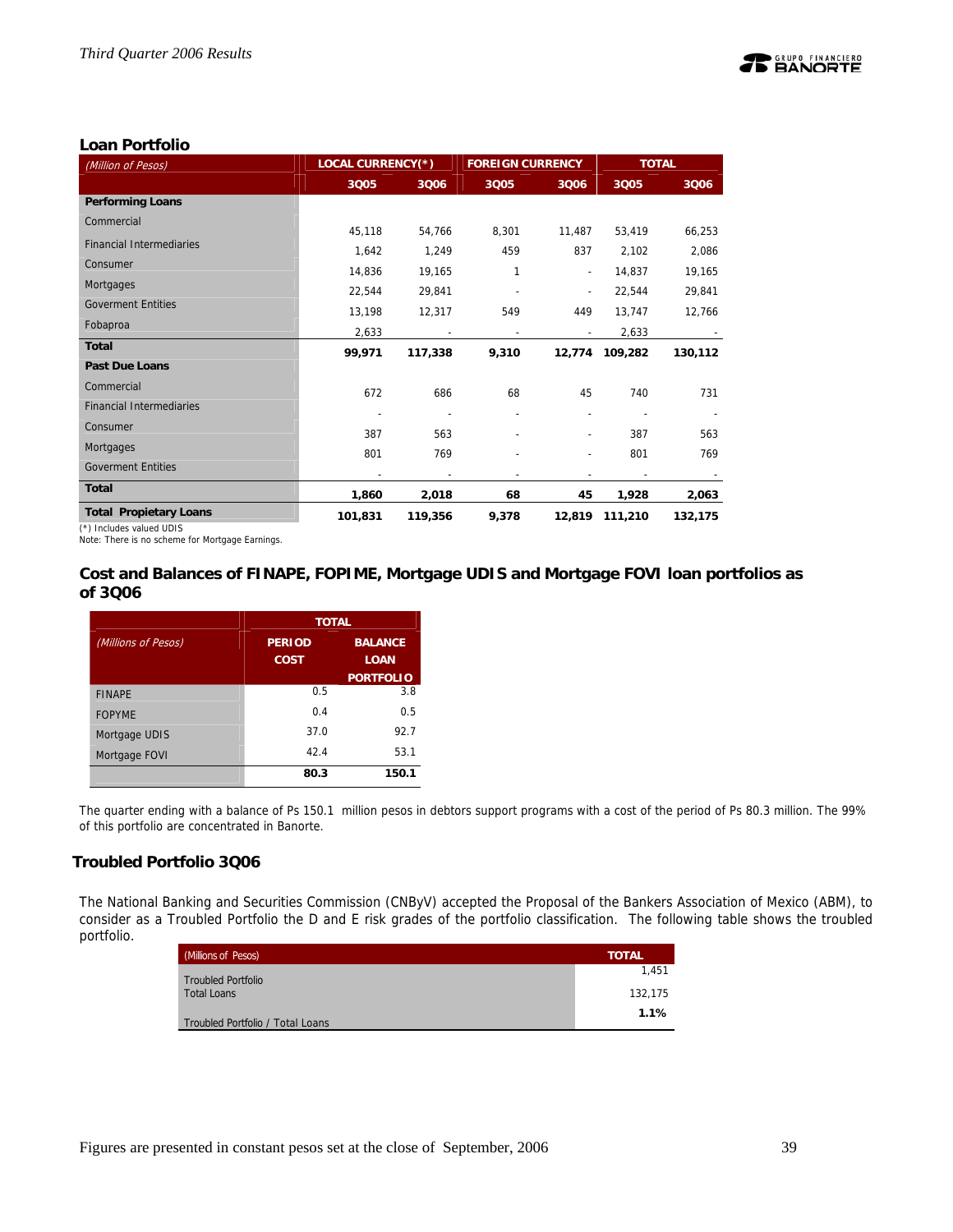# **Deferred Taxes 3Q06**

| (Millions of Pesos)                                                                             |                   |                                 |            |
|-------------------------------------------------------------------------------------------------|-------------------|---------------------------------|------------|
| <b>ASSETS</b>                                                                                   | <b>INCOME TAX</b> | <b>PROFIT</b><br><b>SHARING</b> | <b>NET</b> |
| Non deductible provisions and accumulative income                                               | 129               | 42                              | 172        |
| Excess of accunting value over fiscal value on Reposessed Assets                                | 221               | 79                              | 301        |
| Diminishable profit sharing                                                                     | 120               |                                 | 120        |
| Past-due loan reserves                                                                          | 15                |                                 | 15         |
| Income and Expenses paid in advance                                                             |                   |                                 |            |
| Installation expenses                                                                           | 9                 |                                 | 9          |
| Tax on Assets to recover                                                                        | $\overline{2}$    |                                 | 2          |
| Inflation                                                                                       | 3                 |                                 | 3          |
| <b>Total Assets</b>                                                                             | 500               | 122                             | 621        |
| <b>LIABILITIES</b>                                                                              |                   |                                 |            |
| Accrued interest and inflationary component of Fixed Assets,<br>Foreclosed, Intangible & Others | (174)             |                                 | (174)      |
| Loan Portfolio Acquisitions                                                                     | (289)             | (103)                           | (392)      |
| Capitalizable projects                                                                          | (76)              | (27)                            | (103)      |
| Income tax to pay on UDIS Trust funds                                                           | (49)              |                                 | (49)       |
| Expenses paid in advance                                                                        | (1)               |                                 | (1)        |
| Effects of financial instrument valuation                                                       | (1)               |                                 | (2)        |
| Effects of other accounts                                                                       | (18)              | (6)                             | (24)       |
| Sale Cost Revers                                                                                | (15)              |                                 | (15)       |
| Organization and Recording Expenses & Installation Expenses                                     | (30)              |                                 | (30)       |
| Unrealized capital gain from investments in siefore                                             | (32)              |                                 | (32)       |
| <b>Total liabilities</b>                                                                        | (686)             | (136)                           | (822)      |
| <b>Assets (Liabilities) Accumulated Net</b>                                                     | (186)             | (15)                            | (201)      |

# **Long term debt as of 3Q06**

| <b>TYPE OF DEBT</b>                               | <b>CURRE</b><br><b>NCY</b> | <b>DATE</b><br><b>OF</b><br><b>ISSUE</b> | <b>AMOUNT</b><br>(Ps) | <b>ORIGINAL</b><br><b>AMOUNT</b><br>(Millons Ps,<br>DIs o UDIS) | <b>TERM</b> | <b>INTEREST</b><br><b>RATE</b> | <b>MATURITY</b> | <b>INTEREST</b><br><b>PAYMENT</b> |
|---------------------------------------------------|----------------------------|------------------------------------------|-----------------------|-----------------------------------------------------------------|-------------|--------------------------------|-----------------|-----------------------------------|
| <b>BANORTE</b>                                    |                            |                                          |                       |                                                                 |             |                                |                 |                                   |
| CD's- Banorte U01001                              | <b>UDIS</b>                | 11-Ene-01                                | 336                   | 90                                                              | 10 years    | 8.13%                          | 30-Dic-10       | $E/182$ days                      |
| Non Convertible Subordinate Bonds<br>QBanorte 02D | Ps                         | 28-Nov-02                                | 1,230                 | 1.136                                                           | 10 years    | 8.00%                          | 28-Nov-12       | $E/182$ days                      |
| Step-Up Subordinated Callable                     | Dls                        | 17-Feb-04                                | 3.290                 | 300                                                             | 10 years    | 5.875 %                        | 17-Feb-14       | $E/180$ days                      |
| Notes Due 2014                                    |                            |                                          |                       |                                                                 |             |                                |                 |                                   |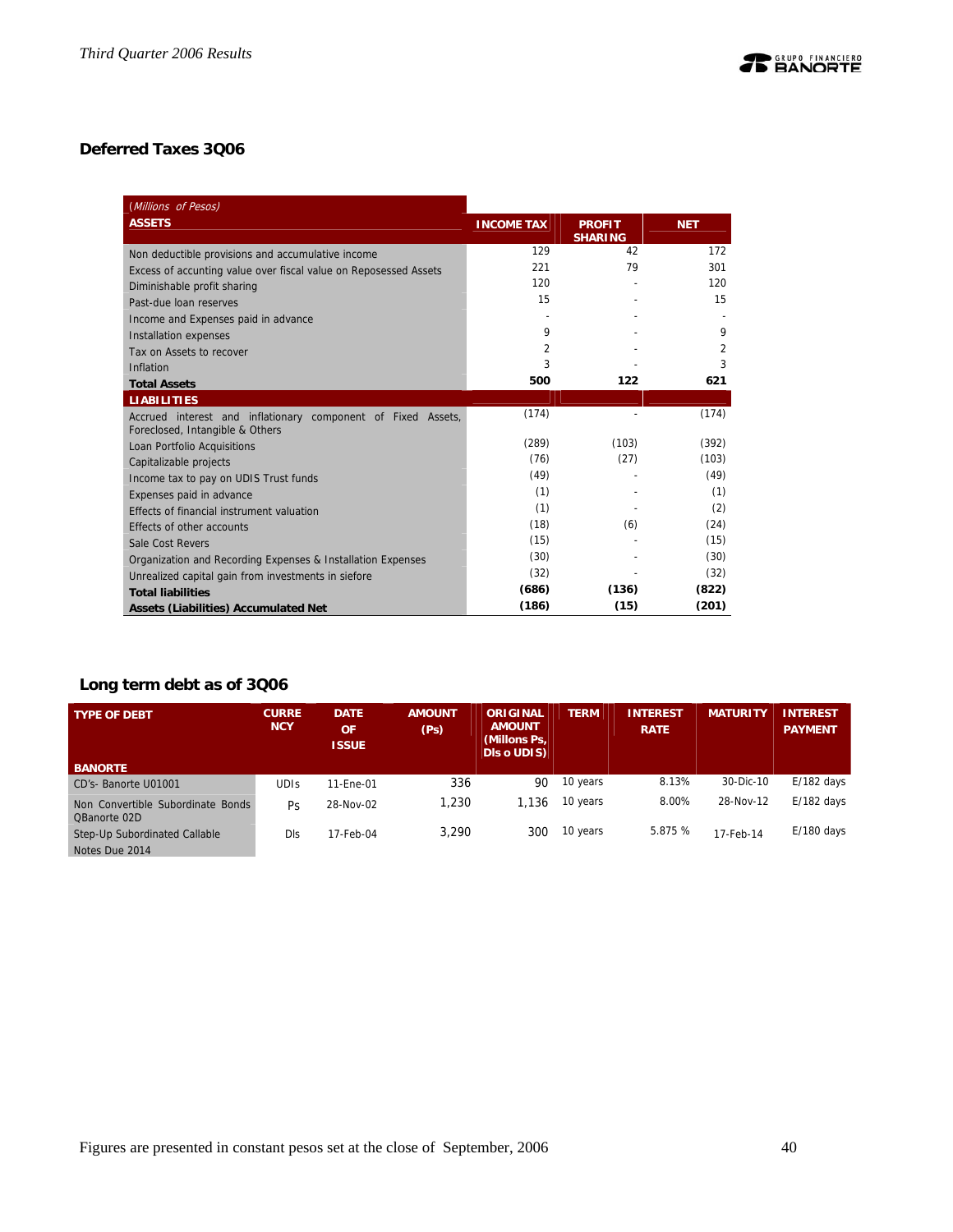# **Bank and Other entities loans as of 3Q06**

| (Millions of Pesos)                                     | <b>LOCAL</b><br><b>CURRENCY</b> | <b>INTERE</b><br><b>ST RATE</b> | <b>TERM</b><br>(DAYS)    | <b>FOREIGN</b><br><b>CURRENCY</b> | <b>INTEREST</b><br><b>RATE</b> | <b>TERM</b><br>(DAYS) | <b>TOTAL</b> |
|---------------------------------------------------------|---------------------------------|---------------------------------|--------------------------|-----------------------------------|--------------------------------|-----------------------|--------------|
| <b>LOANS FROM LOCAL BANKS</b>                           |                                 |                                 |                          | 869                               | $L+6$                          | 364                   | 869          |
| LOANS FROM FOREIGN BANK CONCERTED FROM<br>THE COUNTRY   |                                 |                                 |                          | 666                               | $L + 1.2$                      | 1,077                 | 666          |
| LOANS FROM FOREIGN BANK CONCERTED FROM<br><b>CAYMAN</b> |                                 |                                 |                          | 1,484                             | 6.12                           | 913                   | 1,484        |
| LOANS FROM DEVELOPING BANKS                             | 2.466                           | 9.83%                           | 760                      | 780                               | 12.20%                         | 1,971                 | 3,246        |
| LOANS FROM PUBLIC FUNDS                                 | 9.208                           | 7.04%                           | 663                      | 141                               | 5.92%                          | 600                   | 9,349        |
| <b>LOANS FROM BANKS</b>                                 |                                 |                                 | $\overline{\phantom{0}}$ | $\overline{\phantom{0}}$          | $\overline{a}$                 |                       |              |
| <b>CALL MONEY</b>                                       | (297)                           | 7%                              | 3                        |                                   |                                | ۰                     | (297)        |
| LOANS FROM FIDUCIARY FUNDS                              | 2.894                           | 9.31%                           | 5,372                    | $\overline{\phantom{a}}$          | $\overline{\phantom{0}}$       | ۰                     | 2,894        |
| PROVISIONS FOR INTEREST                                 | 74                              | N.A                             | N.A                      |                                   |                                |                       | 74           |
|                                                         | 14,345                          |                                 |                          | 3,940                             |                                |                       | 18,286       |

# **Trading Income 3Q06**

(MillIons of Pesos)

| <b>VALUATION EFFECTS</b>                       | <b>NET</b>     |
|------------------------------------------------|----------------|
| Negotiable Instruments                         | 15             |
| Securities Held to Maturity                    | (18)           |
| Repurchase                                     | (15)           |
| Derived instruments                            | 5              |
| <b>Futures</b>                                 |                |
| Securities Ioans                               |                |
| Range                                          |                |
| <b>Inflation Adjustment</b>                    |                |
| <b>Total</b>                                   | (13)           |
| <b>RESULTS FROM BUYING AND SELLING</b>         |                |
| <b>Negotiable Instruments</b>                  | 527            |
| Securities Held for Sell                       | 42             |
| Derived for coverage purposes                  | 395            |
| <b>Inflation Adjustment</b>                    |                |
| <b>Total of Buying and Selling Instruments</b> | 965            |
| <b>FX Spot</b>                                 | 264            |
| <b>FX Forwards</b>                             | $\overline{2}$ |
| <b>FX Futures</b>                              |                |
| <b>FX Futures TIIE</b>                         |                |
| <b>Forwards</b>                                |                |
| Trading currencies securitization              | 24             |
| Gain from metal intermediation                 | 1              |
| <b>Metals Valuation</b>                        | 6              |
| <b>Total of Foreign Exchange</b>               | 297            |
| <b>Inflation Adjustment</b>                    | 12             |
| <b>Total of Buying and Selling</b>             | 1,273          |
| <b>TOTAL TRADING INCOME</b>                    | 1,260          |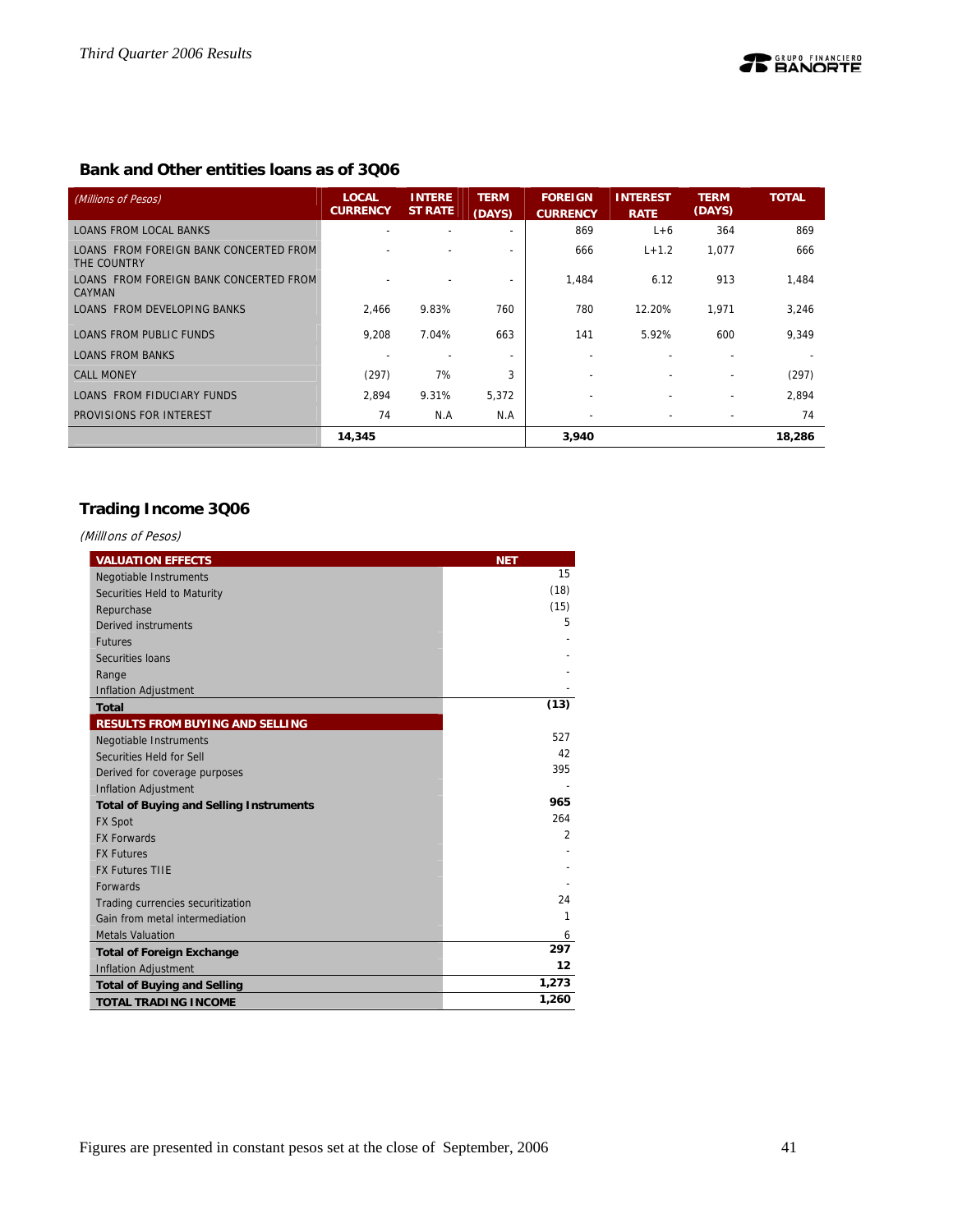

# **Risk Management**

# **Credit risk**

Credit risk is the risk of clients failing to meet their payments. Therefore, it is essential to correctly manage such a risk in order to maintain a quality loan portfolio.

The objectives of credit risk management at GFNorte are:

- Improve the quality, diversification and composition of the loan portfolio in order to optimize the risk-performance (yield) ratio
- Provide Executive Management with reliable, timely information to assist decision making regarding loans.
- Provide the Business Areas with clear and sufficient tools to support loan placement and follow-up.
- Create economic value for shareholders by efficient loan risk management.
- Comply with the information requirements that the authorities set forth regarding loan risk management.
- Perform risk management in accordance with the best practices, implementing models, methodologies, procedures and systems based on the main advances worldwide.

### **Individual Credit risk**

The Banks of the Group separate the loan portfolio into two large groups: consumer loans and company loans.

The individual loan risk for consumer loans is identified, measured and controlled by a parametric system (scoring) that includes origination and behavior models for each of the consumer products: mortgage, car, payroll loans and credit cards.

The individual risk for company loans is identified, measures and controlled by the Target Markets, Risk Acceptance Criteria and Banorte's Internal Risk Qualification (CIR).

The Target Markets and Risk Acceptance Criteria are tools that, along with the Internal Risk Qualification, are part of GFNorte's Loan Strategy and give support to loan risk level estimation.

The Target Markets are activities selected by region and economic activity – backed by economic research and loan behavior analysis – where Banorte is interested in placing loans.

The Risk Acceptance Criteria are parameters that describe the risk identified by the industry, which makes it possible to estimate the risk involved for the bank when granting a loan to customer on the bases of their economic activity. The types of risk contemplated in the Risk Acceptance Criteria are financial risk, operation risk, market risk, company life cycle, legal, regulatory, loan experience and management quality.

Banorte's CIR aligns with the "general PROVISIONS applicable to the loan qualification method of loan institution" issued by the CNByV on December 2, 2005. Banorte's CIR was certified by the CNBV and by an international external auditor in 2001.

Banorte's CIR is applied to commercial loans equal to or greater than an amount in Mexican pesos equivalent to nine hundred thousand investment units on the qualification date.

### **Portfolio Credit risk**

GFNorte has designed a portfolio credit risk method that, besides contemplating the major and latest international practices in identification, measurement, control and follow-up, has been adapted to work within the context of the Mexican Financial System.

This credit risk methodology makes it possible to know the current value of the portfolio loans of the Banks (including Banco Mercantil del Norte and Banco del Centro), that is, the loan exposure, allowing surveillance of the risk concentration levels per risk qualification, geographical regions, economic activities, currency and type of product in order to know the portfolio's profile and take action to direct it toward a diversification which will maximize profitability with the lowest risk.

Calculating loan exposure implies generating a cash flow of each one of the loans, of both capital and interest to discount it later. This exposure is sensible to changes in the market, thereby facilitating calculations under different economic scenarios.

The method, in addition to contemplating loan exposure, takes into consideration the probability of non-compliance, the recovery level associated to each client and the classification of the debtor based on the Merton model. The probability of noncompliance is the probability that the debtor will not meet his/her debt obligation with the bank according to the originally agreed terms and conditions. The probability of non-compliance is based on the transition matrixes that the Banks calculate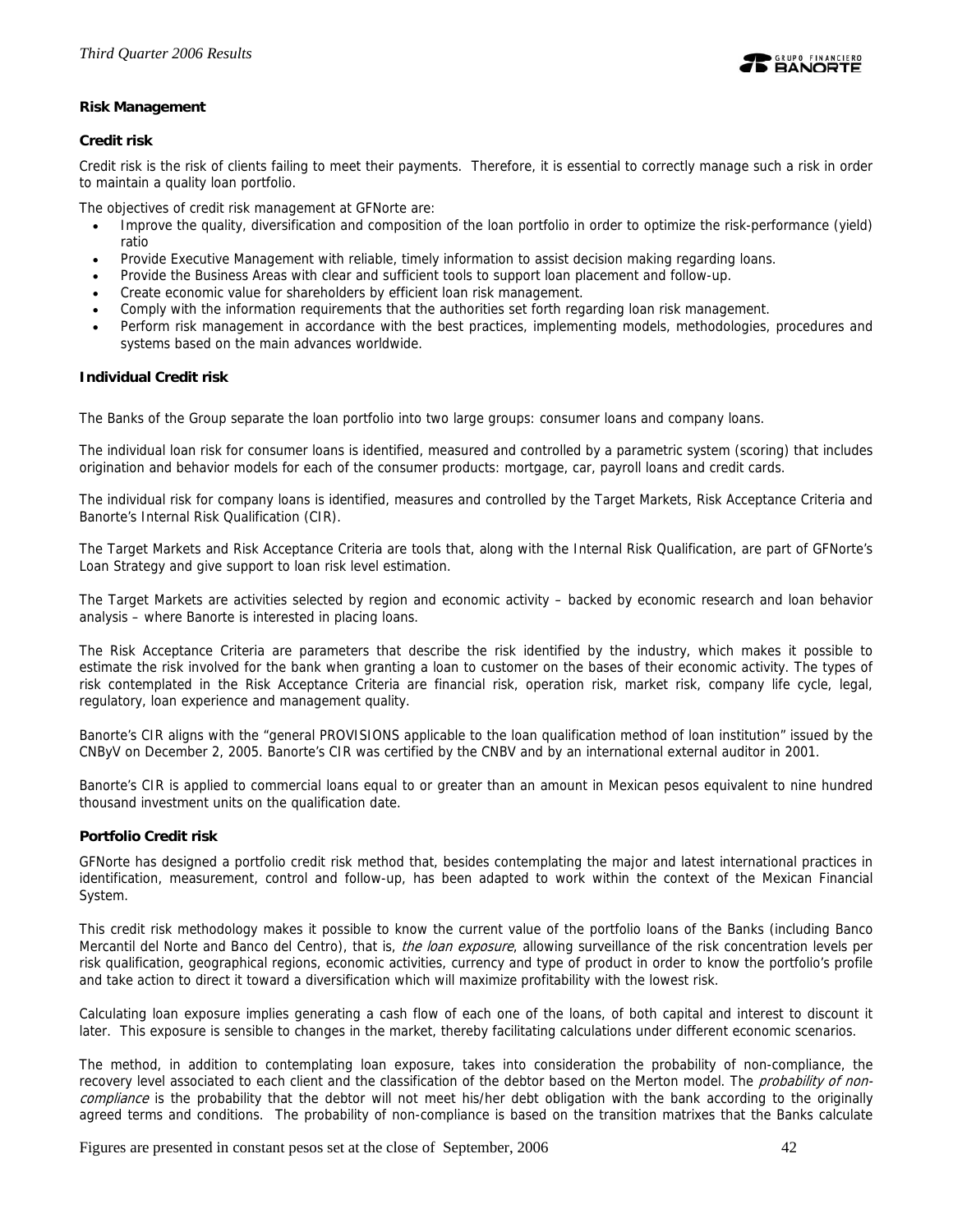from the migration of the debtors through different risk qualification levels. The *recovery ratio* is the percentage of total exposure that is estimated to be recovered if the debtor fails to comply. The *classification of the debtor*, based on the Merton model, associates the debtor's future behavior to loan and market factors on which his "credit health" depends, as determined by statistical techniques.

The results are risk measures such as the expected and unexpected loss at a one-year horizon. The expected loss is the credit portfolio's loss distribution average, which is used to measure the following year's expected loss due to non-compliance or variations in debtors' credit quality. This unexpected loss is an indicator of the loss that could be expected in extreme scenarios and is measured as the difference between the maximum loss given the distribution of losses, at a specific reliability level that in the case of the Banking Sector is 95%, and the expected loss.

The results obtained are used as a tool for better decision-making in granting loans and in the diversification of the portfolio, according to the Banks' global strategy. The individual risk identification tools and the portfolio credit risk methodology are periodically checked and updated to allow the application of new techniques that may support or strengthen them.

By September 30, 2006, the Banco Mercantil del Norte total portfolio was Ps 127,478 million. The expected loss represents 1.9% and the unexpected loss is 3.7% with respect to the total portfolio. The average expected loss is 1.9% during the period between July 2006 and September 2006.

### **General rules for risk diversification in asset and liability operations applicable to loan institutions**

In December 2005, the COMMISSION issued the "General Rules for Risk Diversification in asset and liability operations applicable to loan institutions".

According to these provisions, the Banks shall make an analysis of the debtors and/or financings they have to determine the amount of their "Common Risk". Additionally, the Banks should have the necessary information and documentation to prove that a person or group of persons represents a common risk as per the cases referred to in the aforementioned Rules.

Upon granting financings to the same person or group of persons that represent a "Common Risk", the banks shall adjust to the maximum Financing limit that is the result of applying to the basic capital a factor that is associated with the Banks' capitalization level.

On the other hand, regarding public deposits, the Banking Sector shall diversify its risks, trying to make a proper integration of its liabilities in terms of the placement of the deposited funds.

In compliance with the risk diversification rules in asset and liability operations, Banco Mercantil del Norte submits the following information:

|    |                          | Basic capital by June 30, 2006                |          |
|----|--------------------------|-----------------------------------------------|----------|
| I. |                          | Financings whose individual amount represents |          |
|    |                          | more than 10% of the basic capital:           |          |
|    |                          | Credit operations                             |          |
|    |                          | Number of financings                          |          |
|    | $\overline{\phantom{m}}$ | Total amount of financings                    |          |
|    | $\overline{\phantom{m}}$ | % vs. basic capital                           | 10%      |
|    |                          | Money Market operations                       |          |
|    | $\qquad \qquad -$        | Number of financings                          | 5        |
|    | $\qquad \qquad -$        | Total amount of financings                    | \$14,043 |
|    | $\overline{\phantom{m}}$ | % vs. basic capital                           | 69%      |
| П. |                          | Maximum amount of financing with the 3 major  |          |
|    |                          | Common Risk debtors and groups                |          |

Figures are presented in constant pesos set at the close of September, 2006 43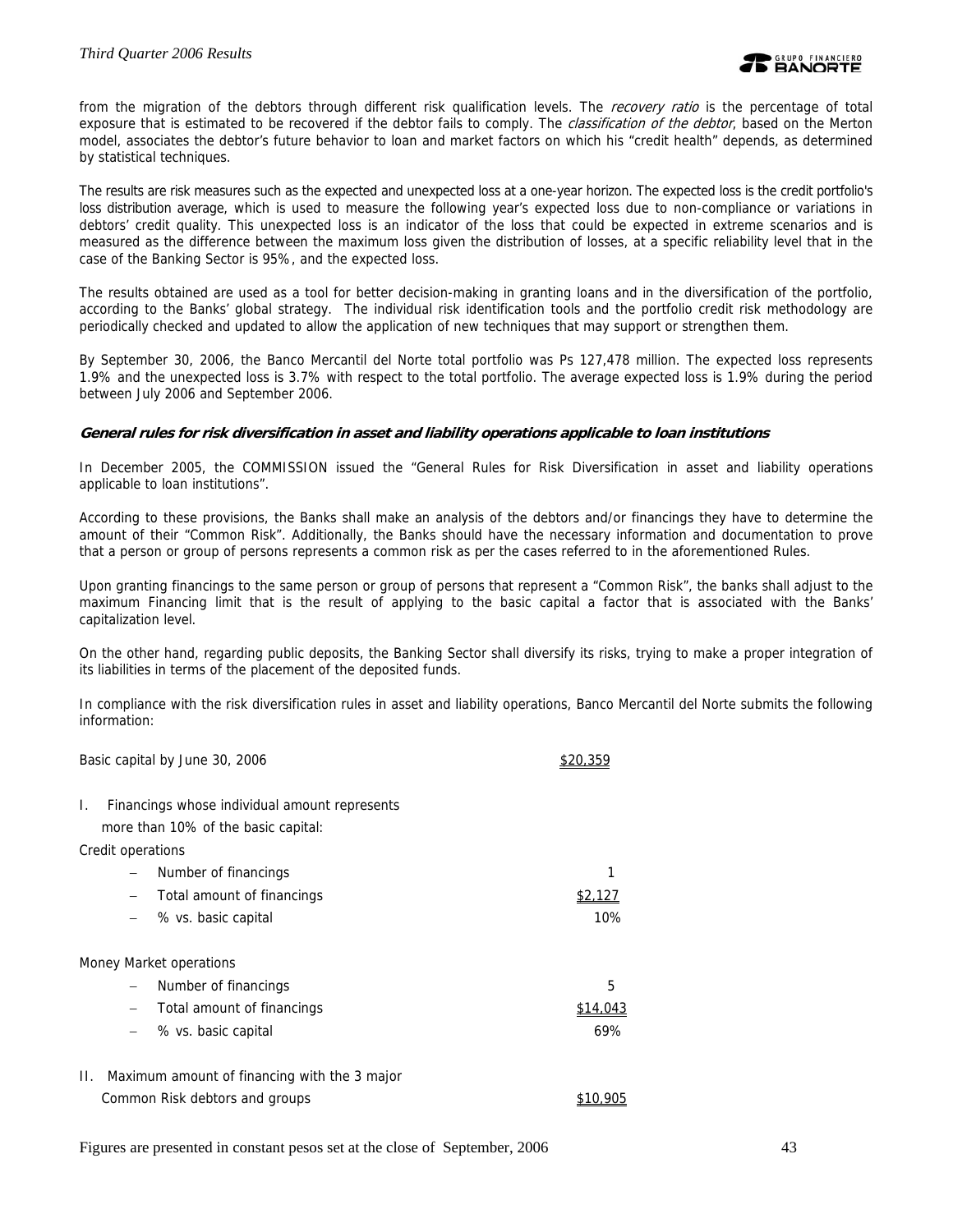

# **Market Risk**

### **Value at Risk**

The exposure to market risk is determined by calculating Value at Risk (VaR). VaR, in this method, is defined as the potential loss for one day that could affect the loan portfolio valuation at a certain date. This method is used for calculating the market risk as well as for setting and controlling the internal limits.

The Banking Sector of Grupo Financiero Banorte, S.A. and the Brokerage House applies the non-parametric historical simulation method to estimate the Value at Risk (VaR), considering a two-tail 99% reliability level, using the 500 immediate historical scenarios, multiplying the result by a safety factor that insures covering the unexpected volatility in the main risk factors that affect such portfolios and which is established according to the their behavior.

This method is applied to the financial instrument portfolio in and outside the balance, including money market and treasury operations, capital, foreign exchange and derived instruments for negotiation and coverage purposes, that are exposed to variations in risk factors that can have a direct effect on their market valuation (domestic interest rates, foreign interest rates, exchange rates, among others).

The average VaR for the July – September 2006 quarter for the portfolio is Ps 220 million.

| <b>Millions of Pesos</b> | <b>3Q05</b> | 4Q05   | 1Q06   | <b>2Q06</b> | <b>3Q06</b> |
|--------------------------|-------------|--------|--------|-------------|-------------|
| <b>Total VaR*</b>        | 372         | 333    | 283    | 215         | 220         |
| Net Capital **           | 21.763      | 21.974 | 23.675 | 24.455      | 26.395      |
| VaR / Net Capital        | 1.71%       | 1.52%  | 1.20%  | $0.88\%$    | 0.83%       |

Quarter Average of Bank and Brokerage House

Net capital at the close of the corresponding quarter

\*\*\*\* Net capital of the Banking Sector is the arithmetic sum of the net capitals of Bank and Brokerage House.

Moreover, the average Value at Risk per risk factor of the portfolio of instruments described for the Bank and Brokerage House, during the third quarter of 2006 is shown below:

#### **Millions of Pesos**

| <b>Risk Factor</b>                    | <b>VaR</b> |
|---------------------------------------|------------|
| Domestic interest rate                | 206        |
| Foreign interest rate                 | 50         |
| Exchange rate                         | 24         |
| Capitals                              |            |
| Prices of Bonds in Foreign Currency   | 22         |
| Total VaR of Bank and Brokerage House | າາດ        |

The VaR for each of the risk factors shown is determined by simulating 500 historical scenarios of the variables that make up each of such factors, maintaining constant the variables that affect the other risk factors mentioned above. Similarly, the consolidated Value at Risk for the Bank and Brokerage House considers the correlations of all the risk factors that affect portfolio valuation. That is why the arithmetic sum of the Value at Risk per Risk Factor does not match.

### **Backtesting Analysis**

In order to validate the daily VaR calculation measurement effectiveness, as a measure of market risk, the Backtesting analysis is updated weekly. This analysis makes it possible to compare the results estimated by VaR with the actual results.

### **Liquidity Risk and Balance**

In response to the Banking Sector's need to measure Liquidity Risk and to have consistent follow-up, the Banks us financial ratios, such as the Liquidity Ratios (Liquid Assets / Liquid Liabilities). Liquid Assets include availabilities, securities to negotiate and securities available for sale. Liquid Liabilities include demand deposits, demand interbanking loans and short-term interbanking loans.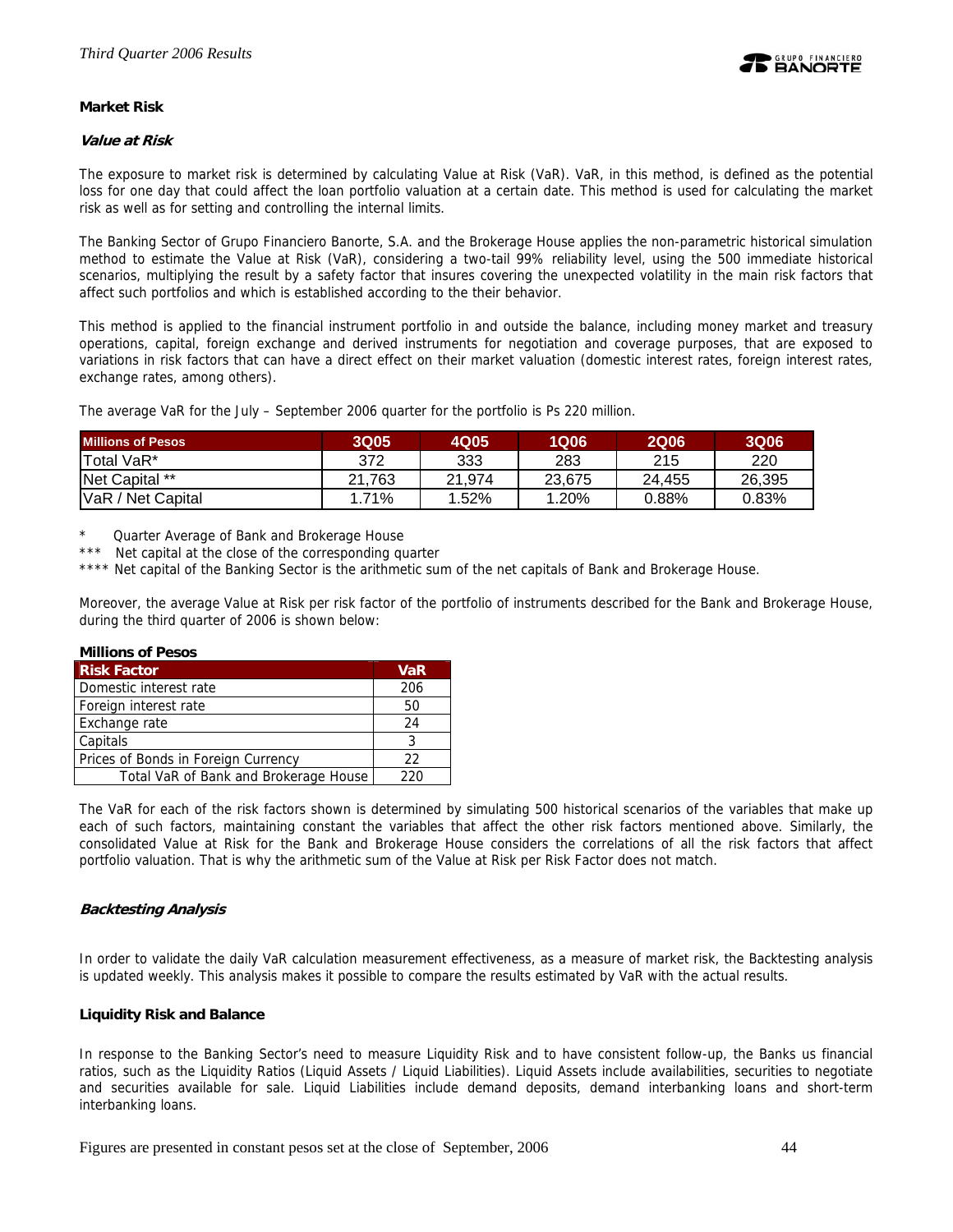

For liquidity risk quantification and follow-up, the Banking Sector uses for the dollar portfolios, the criteria that the Bank of Mexico established for developing the Liquidity Coefficient, which makes it possible to evaluate the differentials between asset and liability flows in different periods of time. This promotes a healthier distribution of terms for these assets.

Moreover, to prevent the risk of concentrating terms and re-appreciation date for each of the Banks in the Banking Sector, a Gap Analysis is made to face the resources with sources of funding, detecting any concentration in advance. These analyses are made separately per currency (domestic, foreign, and udis).

Additionally a balance simulation analysis is made for each of the Banks in the Banking Sector. It is used to evaluate the future behavior of the Balance Sheet in a statistic and dynamic manner. An analysis of sensitivity to changes in domestic, foreign and actual rates is made on the base scenario. Tests are also made under extreme condition to evaluate the result of extreme changes in rates, funding and the exchange rate.

As a measure of the evaluation effectiveness of the simulation model, projections are periodically compared with actual data. These tests make it possible to evaluate the assumptions and the method used, and to make any necessary adjustments.

# **Operational Risk**

In January 2003, the Bank Sector of Grupo Financiero Banorte created a formal Operational Risk Department, known as Operational Risk Management Office (ARO for its acronym in Spanish), as part of the Risk Management Office. The latter department developed a master implementation plan (2004 – 2007) pursuant to local authority requirements, and the plan was approved by the Risk Policy Committee (CPR for its acronym in Spanish). In general, the plan covers institutional management of Operational Risk, records dealing with losses and calculation of Operational Risk capital requirements.

The master plan consists of the following phases:

- a. Close coordination with Comptrollership, Internal Audit and Risk generating areas,
- b. Identification of main sources of information,
- c. Creation of database,
- d. Definition of the type of software for Operational Risk Management and for calculating Op VaR,
- e. Acquisition or development of software,
- f. Implementation of software and testing, and
- g. Development of reports through the Managerial Information System.

As the cornerstone of Operational Risk Management, and considering the II Agreement of Basel, events that imply an actual or potential economic loss are being recorded in order to have the bases to calculate the Op VaR according to the Advanced Method (AMA) recommended in Basel II.

The Operational Risk Office works together with the Internal Audit and Comptrollership Offices in order to promote and provide assistance on achieving the goals of the former two, to wit: having effective Internal Controls that establish process procedures and ensure process compliance, and ongoing Audit oversight. Moreover, the ARO works closely with the Business, Systems and Operations Departments to develop strategies that mitigate operational risk.

### **Management Model**

The banks of Grupo Financiero Banorte have well-defined objectives that are reached through different plans, programs and projects. Reaching these objectives may be affected by operating risks. Therefore it is necessary to have a methodology to manage them within the organization and the operational risk management is now a definite institution policy that has top management backing.

To carry out Operational Risk Management, it is essential to identify each of the operating risks in the processes in order to analyze them properly. Thus, the identified risks are managed in order to eliminate or mitigate them (trying to reduce their severity or frequency) and defining the corresponding tolerance levels. At present, the development of an Institutional Operational Risk Management Model is underway. The first step is to record operational risk events.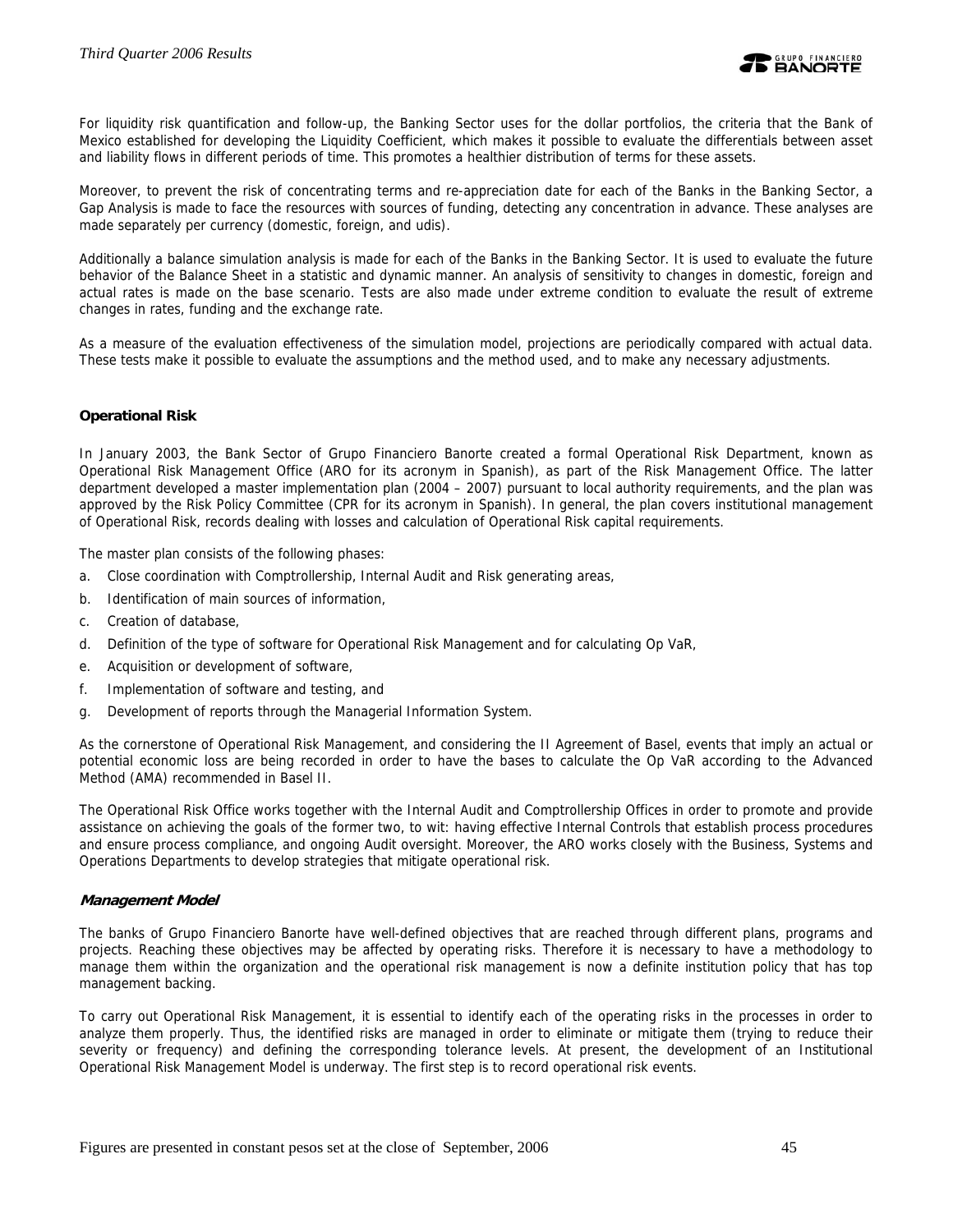

# **Record of Events**

Given the nature of Operational Risk, it is necessary to have an historical Database that contains operating events in which the institution has incurred to be able to determine the trends, frequency, impact and distribution.

To record operating loss events, an in-house system was developed. It is called the "Operating Loss Events Recording System" (SCERO). This system enables the central information supplying areas to record these events directly and on-line. The events are classified per Type of Event according to the following categories (in keeping with those proposed by Basel II):

| Types of Events        | Description                                                                           |  |  |  |  |  |  |
|------------------------|---------------------------------------------------------------------------------------|--|--|--|--|--|--|
| <b>Internal Fraud</b>  | Acts intended to defraud, usurp the property or avoid the regulation, law or policies |  |  |  |  |  |  |
|                        | of the Institution that involve at least one internal party.                          |  |  |  |  |  |  |
| <b>External Fraud</b>  | Acts, by a third party, Acts intended to defraud, usurp the property or avoid the     |  |  |  |  |  |  |
|                        | law.                                                                                  |  |  |  |  |  |  |
| Labor Relations        | Acts that inconsistent with the laws or agreements of employment, health or           |  |  |  |  |  |  |
|                        | safety, or that result in payment of claims for personal damage or regarding          |  |  |  |  |  |  |
|                        | discrimination issues.                                                                |  |  |  |  |  |  |
| Practices with Clients | Negligent or unintentional faults that hinder compliance with the professional        |  |  |  |  |  |  |
|                        | obligations with clients, or faults derived from the nature or design of a product or |  |  |  |  |  |  |
|                        | service.                                                                              |  |  |  |  |  |  |
| Damage to Assets       | Loss or damage to physical assets due to natural disasters or other events.           |  |  |  |  |  |  |
| <b>System Failures</b> | Interruption of business activities because of information system failures.           |  |  |  |  |  |  |
| Execution,<br>Delivery | Failures in processing transactions or in process management and in relationships     |  |  |  |  |  |  |
| <b>Processes</b>       | with counterparts and suppliers.                                                      |  |  |  |  |  |  |

### **Technological Risk**

As Technological Risk is an inherent part of Operational Risk, they are managed together. The area of Technology and Operations performs the functions established by the CNBV for Technological Risk Management issues associated with the establishment of controls, vulnerability evaluation and contingency plans.

To face Operational Risk caused by high-impact external events, the banks of Grupo Financiero Banorte are working on a project to enhance their Business Continuity Plan (BCP) and their Business Recovery Plan (BRP). The project leader is the Executive Directorship of Comptrollership because of its relationship with processes, procedures and compliance. However, other fundamental areas participate: Technology and Operations, Business, and the ARO Directorship. Despite the above, we still have the services of an outside provider, of international renown, to backup the business' critical systems, guaranteeing operation continuity in the event of contingency or disaster.

# **Legal Risk**

As part of the Leal Risk management, a detailed record is kept on judicial, administrative and fiscal issues (in favor of or against) the Institution. This record includes the attorneys' estimation of the contingencies based on their knowledge of each case. This makes it possible to create the necessary accounting reserves to face such contingencies.

It is essential to measure the Legal Risk as part of Operational Risk in order to understand and estimate its impact. Therefore, the legal issues that result in actual operating losses are recorded in the SCERO, according to a predefined taxonomy.

Based on the statistics of the legal issues underway and the actual loss events, it is possible to identify specific legal or operating risks, which are analyzed to eliminate them or mitigate (reduce or limit future occurrence) their impact.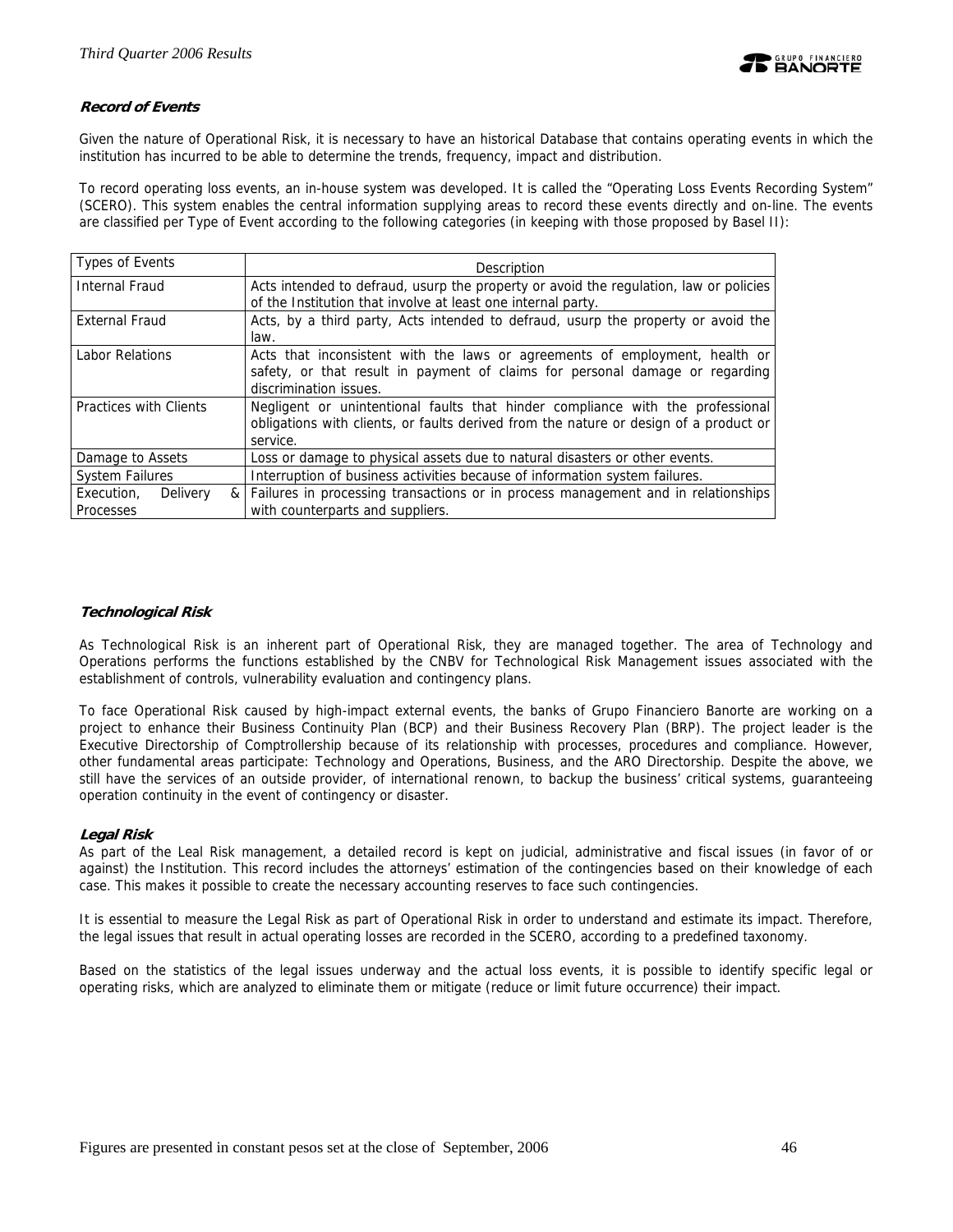# **Information by Segments**

# **GFNORTE –INCOME STATEMENT AS OF 3Q06 (Millions of Pesos)**

|                                     | Holding                  | Banorte | Bancen                   | okerag                   | Leasing                  | <sup>:</sup> actorin     | Mareho         | <sup>2</sup> ronego      | <b>Total</b> | Eliminatio               | Final<br><b>Balance</b> |
|-------------------------------------|--------------------------|---------|--------------------------|--------------------------|--------------------------|--------------------------|----------------|--------------------------|--------------|--------------------------|-------------------------|
|                                     |                          |         |                          |                          |                          |                          | sing           | cio                      |              | ns                       |                         |
| Interest Income                     | 4                        | 24.184  | $\overline{a}$           | 1.826                    | 344                      | 241                      | 3              | 136                      | 26.738       | (1, 434)                 | 25,304                  |
| <b>Interest Expense</b>             |                          | 14,255  |                          | 1,760                    | 151                      | 143                      |                | 25                       | 16.334       | (1, 328)                 | 15,006                  |
| Loan Fees                           |                          | 507     |                          |                          |                          |                          |                | 15                       | 523          |                          | 523                     |
| <b>Fees Paid</b>                    |                          | 107     |                          | $\overline{\phantom{a}}$ | $\overline{\phantom{a}}$ | $\overline{a}$           |                | 15                       | 122          |                          | 122                     |
| Net Interest Income (NII)           | 4                        | 10,329  | ۰                        | 66                       | 193                      | 98                       | 3              | 111                      | 10,806       | (106)                    | 10,699                  |
| Repomo-Margin                       | (2)                      | (138)   | $\overline{\phantom{a}}$ | (10)                     | (7)                      | (8)                      |                | (1)                      | (166)        |                          | (166)                   |
| <b>NII after Repomo</b>             | $\overline{2}$           | 10,191  | $\overline{\phantom{a}}$ | 57                       | 186                      | 90                       | 4              | 110                      | 10.640       | (106)                    | 10,534                  |
| Loan Loss & Loss Sharing Provisions | $\overline{a}$           | 1.171   |                          |                          | 3                        | $\overline{a}$           |                | 6                        | 1.180        | $\overline{a}$           | 1,180                   |
| <b>NII after Provisions</b>         | $\overline{2}$           | 9,020   | $\overline{\phantom{a}}$ | 57                       | 183                      | 90                       | 4              | 104                      | 9,461        | (106)                    | 9,354                   |
| Fees on services,                   |                          | 5,289   |                          | 332                      | 7                        | 10                       | 17             | $\overline{\phantom{a}}$ | 5.656        | (1)                      | 5,655                   |
| Fees paid.                          | $\overline{\phantom{a}}$ | 1,179   |                          |                          |                          | 3                        |                | $\overline{\phantom{a}}$ | 1,182        | (1)                      | 1,181                   |
| Market-related Income               |                          | 1.127   |                          | 133                      |                          |                          |                |                          | 1,260        |                          | 1,260                   |
| <b>Total Non Interest Income</b>    | ٠                        | 5,238   | $\blacksquare$           | 466                      | 7                        | $\overline{ }$           | 17             | ä,                       | 5,734        | ä,                       | 5,734                   |
| <b>Total Operating Income</b>       | $\overline{2}$           | 14,25   | $\blacksquare$           | 522                      | 190                      | 97                       | 21             | 104                      | 15,195       | (106)                    | 15,088                  |
| <b>Non-Interest Expense</b>         | $\overline{2}$           | 8.558   | ٠                        | 385                      | 120                      | 20                       | 12             | 79                       | 9.178        | (156)                    | 9.021                   |
| <b>Operating Income</b>             | ٠                        | 5.700   | ٠                        | 137                      | 70                       | 76                       | 8              | 25                       | 6.017        | 50                       | 6.067                   |
| Non Operating Income                |                          | 686     |                          | 3                        | 21                       | 17                       | 186            | $\overline{2}$           | 914          | (54)                     | 860                     |
| <b>Non Operating Expense</b>        | $\overline{2}$           | 466     |                          | $\overline{2}$           |                          | $\mathbf{1}$             | 184            | $\overline{2}$           | 657          | (4)                      | 653                     |
| Non Operating Income (Expense)NET   | (2)                      | 220     | ٠                        | 1                        | 19                       | 16                       | $\mathbf{2}$   | ٠                        | 257          | (50)                     | 207                     |
| <b>Pre-tax Income</b>               | (2)                      | 5.920   | ٠                        | 138                      | 89                       | 93                       | 10             | 26                       | 6.274        | $\overline{\phantom{a}}$ | 6.274                   |
| <b>Tax and Profit sharing</b>       | $\mathfrak{p}$           | 2.286   | ٠                        | 40                       | $\blacksquare$           | 27                       | 3              | 8                        | 2.364        |                          | 2.364                   |
| Net Income before subsidiaries      | (3)                      | 3.634   | ٠                        | 99                       | 89                       | 66                       | $\overline{ }$ | 18                       | 3,910        |                          | 3,910                   |
| Subsidiaries 'net income            | 4.365                    | 151     | $\overline{\phantom{a}}$ | 8                        | $\sim$                   | $\overline{\phantom{a}}$ |                | $\overline{\phantom{a}}$ | 4.525        | (3.903)                  | 622                     |
| Net Inc. from continuos operations  | 4.362                    | 3.786   | ٠                        | 107                      | 89                       | 66                       | $\overline{ }$ | 18                       | 8.435        | (3.903)                  | 4.532                   |
| Extraodinary items, net             |                          |         |                          |                          |                          |                          |                |                          |              |                          |                         |
| <b>Minority Interest</b>            |                          | (61)    |                          |                          |                          |                          |                |                          | (61)         | (109)                    | (170)                   |
| <b>TOTAL NET INCOME</b>             | 4.36                     | 3,725   |                          | 107                      | 89                       | 66                       | $\overline{ }$ | 18                       | 8,374        | (4.012)                  | 4,362                   |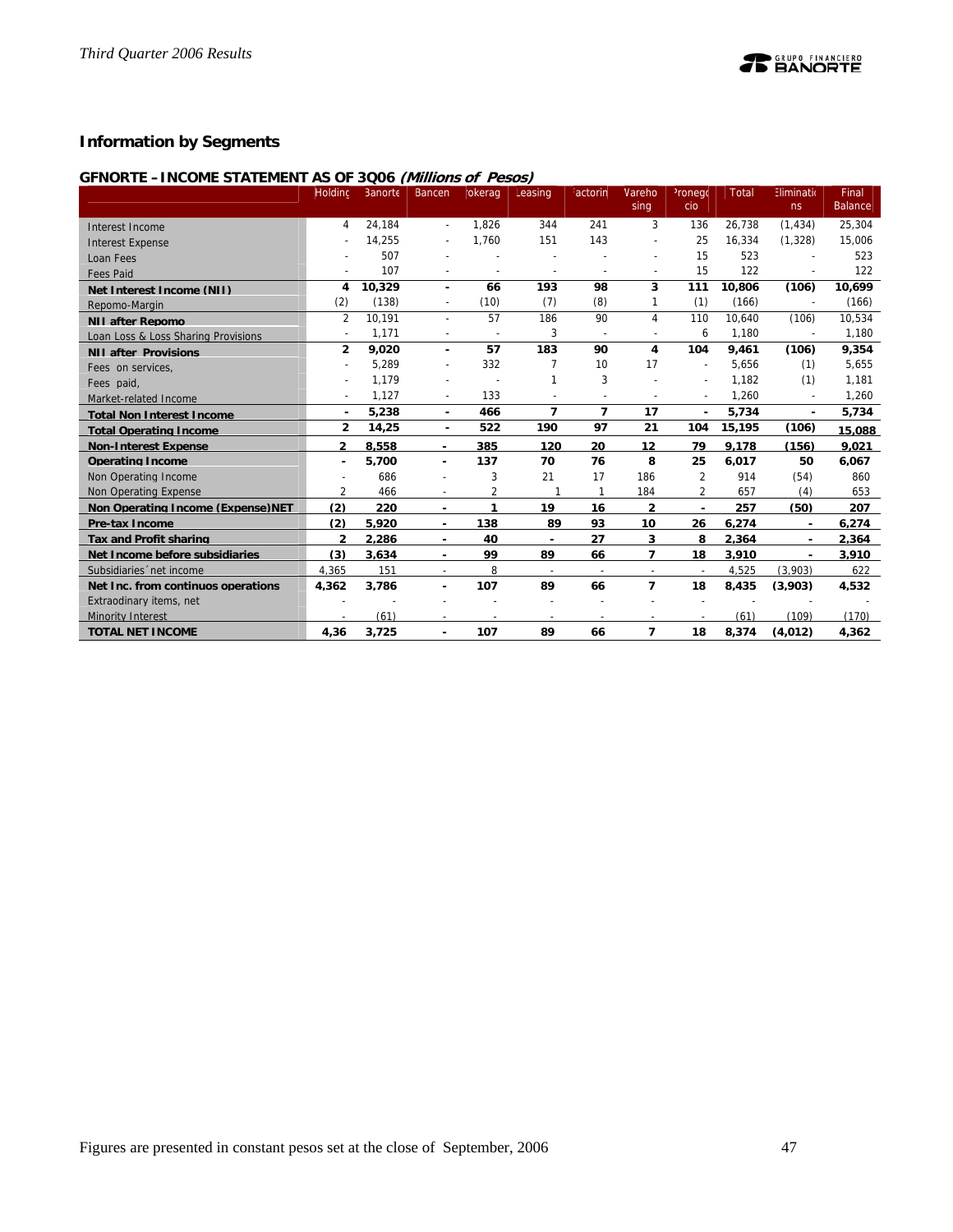# **GFNORTE - BALANCE SHEET AS OF 3Q06 (Millions of Pesos)**

|                                 | Holding                  | Banorte        | Bancen                   | rokerage                 | .easing        | Factorino      | <b>Nareh</b><br>using    | roneg<br>cio             | <b>Total</b> | <b>Eliminations</b> | Final<br><b>Balance</b> |
|---------------------------------|--------------------------|----------------|--------------------------|--------------------------|----------------|----------------|--------------------------|--------------------------|--------------|---------------------|-------------------------|
| <b>Cash and due from Banks</b>  | 89                       | 40,875         | ٠                        | $\overline{2}$           | 27             | 5              | 76                       | ٠                        | 41.073       | (189)               | 40,884                  |
| Negotiable Instruments          |                          | 8,309          | $\overline{a}$           | 472                      | $\overline{a}$ |                |                          |                          | 8,781        |                     | 8,781                   |
| Securities held for sale        |                          | 1,910          |                          |                          |                |                |                          |                          | 1,910        |                     | 1,910                   |
| Securities held to maturity     |                          | 4,391          |                          | $\overline{\phantom{a}}$ |                |                |                          |                          | 4,391        |                     | 4,391                   |
| <b>Financial Instruments:</b>   | ٠                        | 14,609         | ÷                        | 472                      |                |                |                          |                          | 15,081       | $\blacksquare$      | 15,081                  |
| Non-assigned securities to pay  |                          |                |                          |                          |                |                |                          |                          |              |                     |                         |
| Futures receivable, net         |                          | 32             |                          | 76                       |                |                |                          |                          | 109          |                     | 109                     |
| Options and derivatives, net    |                          | 1.137          |                          | $\overline{\phantom{a}}$ |                |                |                          |                          | 1.137        |                     | 1.137                   |
| <b>Repos &amp; Derivatives:</b> |                          | 1,169          | $\blacksquare$           | 76                       | ä,             |                |                          |                          | 1,246        | $\blacksquare$      | 1,246                   |
| Commercial                      | $\overline{\phantom{a}}$ | 59,535         |                          | $\overline{\phantom{a}}$ | 2,228          | 3,983          |                          | 508                      | 66,253       |                     | 66,253                  |
| <b>Financial Intermediaries</b> |                          | 4,332          |                          |                          | 264            |                |                          |                          | 4,595        | (2,509)             | 2,086                   |
| Consumer                        |                          | 19,163         |                          |                          | $\overline{2}$ |                |                          |                          | 19,165       |                     | 19,165                  |
| Mortgage                        |                          | 29,841         |                          |                          |                |                |                          |                          | 29,841       |                     | 29,841                  |
| <b>Goverment Entities</b>       |                          | 12,746         |                          |                          |                |                |                          |                          | 12,766       |                     | 12,766                  |
| Fobaproa                        |                          |                |                          |                          |                |                |                          |                          |              |                     |                         |
| <b>Performing Loans</b>         | ٠                        | 125,616        | ٠                        | $\blacksquare$           | 2,514          | 3,983          | $\blacksquare$           | 508                      | 132,621      | (2,509)             | 130,112                 |
| Commercial                      |                          | 639            |                          |                          | 21             | 33             |                          | 38                       | 731          |                     | 731                     |
| <b>Financial Intermediaries</b> |                          |                |                          |                          |                |                |                          |                          |              |                     |                         |
| Consumer                        |                          | 563            |                          |                          |                |                |                          |                          | 563          |                     | 563                     |
| Mortgage                        |                          | 769            |                          |                          |                |                |                          |                          | 769          |                     | 769                     |
| <b>Goverment Entities</b>       | $\overline{\phantom{a}}$ |                |                          |                          |                |                |                          | $\overline{\phantom{a}}$ |              |                     |                         |
| <b>Past Due Loans</b>           | ÷                        | 1,971          | $\blacksquare$           | $\blacksquare$           | 21             | 33             | $\blacksquare$           | 38                       | 2,063        | ÷,                  | 2,063                   |
| <b>Total Loans</b>              | ٠                        | 127,587        | ٠                        | $\overline{\phantom{a}}$ | 2,535          | 4,016          | $\blacksquare$           | 545                      | 134,684      | (2,509)             | 132,175                 |
| Preventive loan loss reserves   |                          | 3,448          | $\overline{\phantom{a}}$ | $\overline{a}$           | 42             | 39             | $\overline{\phantom{a}}$ | 11                       | 3,539        |                     | 3,539                   |
| <b>Net Loan Portfolio</b>       | ٠                        | 124,140        | ٠                        | $\blacksquare$           | 2,493          | 3,977          | $\blacksquare$           | 534                      | 131,144      | (2,509)             | 128,635                 |
| <b>Credit Assets Portfolio</b>  |                          | 3,751          |                          |                          |                |                |                          |                          | 3,751        |                     | 3,751                   |
| Sundry debtors and other        | 11                       | 5,188          |                          | 58                       | 19             |                | 14                       | 4                        | 5,294        |                     | 5,294                   |
| Foreclosed assets, net          |                          | 274            |                          | $\overline{\phantom{a}}$ |                |                |                          |                          | 274          |                     | 274                     |
| Real Estate, Furniture &        |                          | 5,166          |                          | 26                       | 549            | $\mathbf{1}$   | 49                       | 10                       | 5.800        |                     | 5,800                   |
| Investments in subsidiaries     | 24,658                   | 1,482          |                          | 56                       |                |                |                          | $\overline{a}$           | 26,196       | (23, 315)           | 2,881                   |
| Deferred taxes                  |                          |                |                          |                          |                | 10             |                          | 7                        | 17           | (17)                |                         |
| Deferred charges & Intangibles  | 37                       | 863            |                          | 213                      |                | $\overline{4}$ | 8                        |                          | 1.125        | (3)                 | 1,122                   |
| <b>Total Other Assets</b>       | 24,706                   | 16.723         | $\blacksquare$           | 353                      | 567            | 15             | 71                       | 20                       | 42.457       | (23, 335)           | 19.121                  |
| <b>TOTAL ASSETS</b>             |                          | 24,795 197,517 |                          | 903                      | 3,088          | 3,997          | 147                      |                          | 555 231,001  | (26, 033)           | 204,968                 |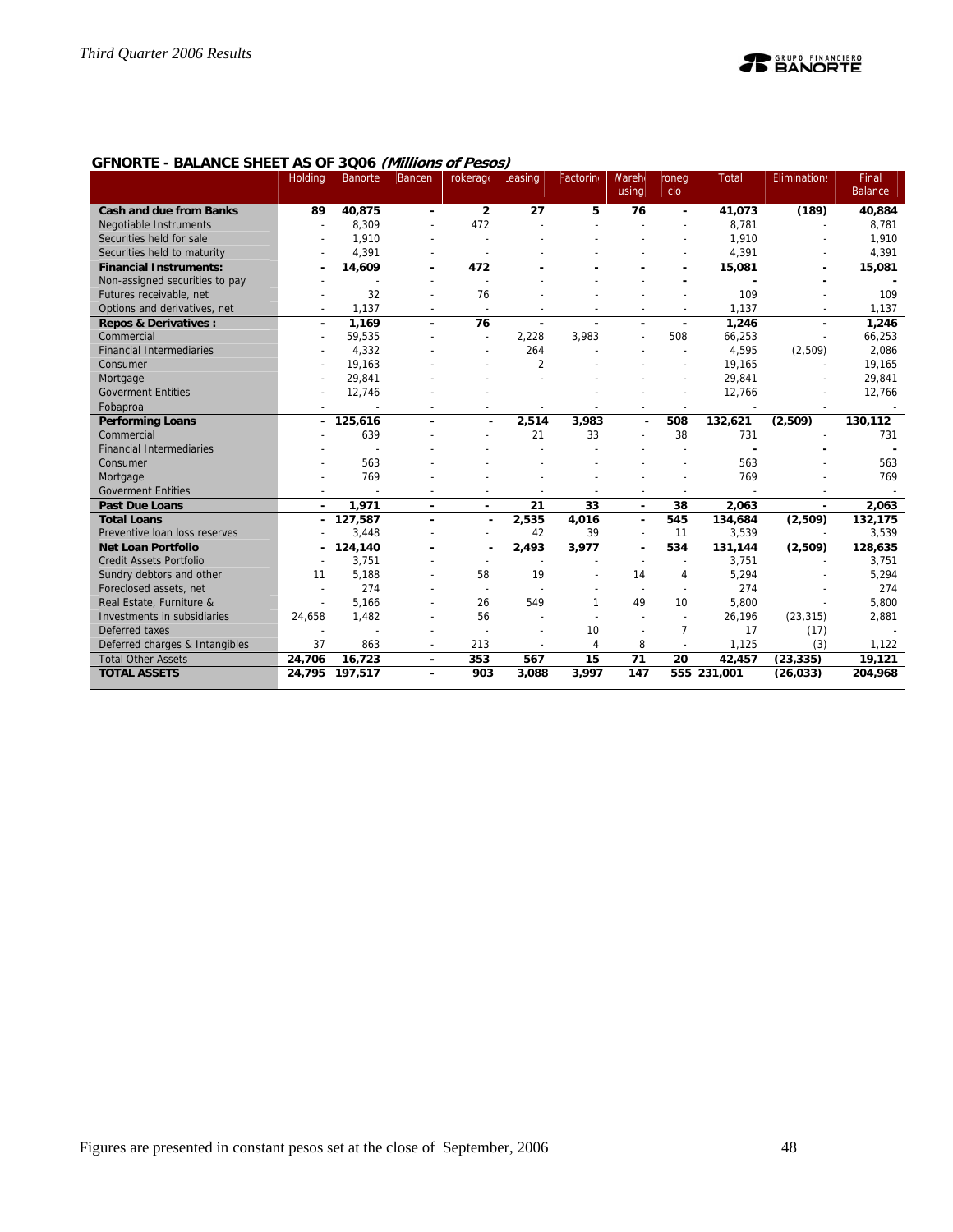# **GFNORTE -BALANCE SHEET AS OF 3Q06 (Millions of Pesos)**

|                                               | Holding                  | <b>Banorte</b>           | <b>Bancen</b>            | rokerage       | easing                   | Factorin                 | <b>Nareh</b><br>using    | roneg<br>cio             | <b>Total</b> | <b>Elimination</b><br>S | Final<br><b>Balance</b> |
|-----------------------------------------------|--------------------------|--------------------------|--------------------------|----------------|--------------------------|--------------------------|--------------------------|--------------------------|--------------|-------------------------|-------------------------|
| <b>Demand Deposits</b>                        |                          | 79.471                   |                          |                |                          |                          |                          | ÷,                       | 79.471       | (40)                    | 79,431                  |
| <b>Time Deposits</b>                          |                          | 66,789                   |                          |                |                          |                          |                          |                          | 66,789       | (159)                   | 66,631                  |
| <b>Bonds</b>                                  |                          |                          |                          |                |                          |                          |                          |                          |              |                         |                         |
| Deposits                                      |                          | 146,260                  |                          |                |                          |                          |                          |                          | 146,260      | (198)                   | 146,062                 |
| Demand                                        |                          | 801                      |                          |                |                          |                          |                          |                          | 801          | $\overline{a}$          | 801                     |
| Short term                                    |                          | 2.415                    |                          |                | 1.024                    | 3,587                    |                          | 460                      | 7.486        | (2,501)                 | 4,985                   |
| Long term                                     |                          | 11,060                   |                          |                | 1,439                    |                          |                          |                          | 12,500       | J.                      | 12,500                  |
| Due to banks & corresp.                       |                          | 14,277                   | ٠                        | $\blacksquare$ | 2,463                    | 3,587                    | ٠                        | 460                      | 20,787       | (2,501)                 | 18,286                  |
| Non-assigned securities to pay                | $\sim$                   | $\overline{\phantom{a}}$ | $\overline{a}$           | $\overline{a}$ | $\overline{\phantom{a}}$ |                          | $\overline{a}$           | $\overline{a}$           | $\sim$       | $\sim$                  |                         |
| Futures receivable, net                       |                          | 274                      |                          | 73             |                          |                          |                          |                          | 347          |                         | 347                     |
| Options and derivatives, net                  |                          | 1,080                    |                          |                |                          |                          |                          |                          | 1,080        |                         | 1,080                   |
| Repos & Derivatives:                          |                          | 1,353                    |                          | 74             |                          |                          |                          |                          | 1,427        |                         | 1,427                   |
| Income Tax & Profit Sharing                   |                          | 1,018                    |                          | 44             |                          | 9                        | 1                        | 8                        | 1,080        |                         | 1,080                   |
| Other Payable accounts                        | 1                        | 6,961                    | $\overline{a}$           | 116            | 207                      | $\mathbf{1}$             | 15                       | 14                       | 7,314        | 1                       | 7,314                   |
| Other payable accounts                        |                          | 7,979                    |                          | 160            | 207                      | 9                        | 16                       | 22                       | 8,394        | 1                       | 8,394                   |
| Subordinated<br>non<br>Convertible            |                          | 4,584                    |                          | $\sim$         |                          |                          |                          |                          | 4,584        |                         | 4,584                   |
| <b>Deferred Taxes</b>                         |                          | 175                      |                          | 26             |                          |                          | 17                       |                          | 218          | (17)                    | 201                     |
| Deferred credits                              |                          | 35                       |                          | $\overline{a}$ | 46                       |                          | $\overline{\phantom{a}}$ |                          | 81           | (3)                     | 78                      |
| <b>TOTAL LIABILITIES</b>                      |                          | 1 174,663                | $\overline{\phantom{a}}$ | 259            | 2,716                    | 3,596                    | 33                       | 482                      | 181,751      | (2,718)                 | 179,033                 |
| <b>STOCKHOLDER 'S EQUITY</b>                  |                          |                          |                          |                |                          |                          |                          |                          |              |                         |                         |
| Paid-in Capital                               | 11,367                   | 10.162                   |                          | 511            | 157                      | 132                      | 83                       | 74                       | 22,486       | (11, 118)               | 11,367                  |
| Share subscription premiums                   | 1,761                    | 1,091                    |                          | $\overline{a}$ |                          |                          |                          |                          | 2,852        | (1,091)                 | 1,761                   |
| Subordinated<br>Convertible                   |                          |                          |                          |                |                          |                          |                          |                          |              |                         |                         |
| <b>Subscribed Capital</b>                     | 13,128                   | 11,252                   |                          | 511            | 157                      | 132                      | 83                       | 74                       | 25,337       | (12, 209)               | 13,128                  |
| <b>Capital Reserves</b>                       | 2,023                    | 3,462                    |                          | 46             | 63                       | 48                       | 12                       | $\overline{\phantom{a}}$ | 5,655        | (3,631)                 | 2,023                   |
| <b>Retained Earnings</b>                      | 16,275                   | 7,576                    |                          | 493            | 254                      | 237                      | 71                       | (19)                     | 24,887       | (8,612)                 | 16,275                  |
| Surplus (Deficit) from securities             |                          | (225)                    |                          | $\overline{a}$ |                          |                          |                          |                          | (225)        | 225                     |                         |
| <b>Results</b><br>of foreign operations       | $\overline{\phantom{a}}$ |                          |                          | $\overline{2}$ |                          |                          | $\overline{\phantom{a}}$ |                          | 2            | (2)                     |                         |
| (Insuf.)<br>capital<br><b>Excess</b><br>in    | (6,034)                  | (2,631)                  |                          | (501)          | (192)                    | (83)                     | (3)                      |                          | (9, 444)     | 3,410                   | (6,034)                 |
| Mon assets results Fixed<br><b>Non</b>        |                          | 13                       |                          | 1              |                          |                          |                          |                          | 13           | (13)                    |                         |
| Non Mon assets results Investm                | (4,961)                  | (495)                    |                          | (14)           |                          |                          | (57)                     | $\overline{\phantom{a}}$ | (5, 527)     | 567                     | (4,961)                 |
| Adjustment<br>in<br>the<br>employees          |                          | (307)                    |                          |                |                          |                          |                          |                          | (307)        | 307                     |                         |
| Net Income                                    | 4,362                    | 3,725                    |                          | 107            | 89                       | 66                       | 7                        | 18                       | 8,374        | (4, 012)                | 4,362                   |
| <b>Earned Capital</b>                         | 11,665                   | 11,117                   | ٠                        | 133            | 215                      | 268                      | 31                       | (1)                      | 23,428       | (11, 763)               | 11,665                  |
| <b>Minority Holdings</b>                      | -                        | 484                      | $\overline{\phantom{a}}$ | $\sim$         | $\overline{\phantom{a}}$ | $\overline{\phantom{a}}$ | $\overline{\phantom{a}}$ | $\overline{\phantom{a}}$ | 484          | 657                     | 1.141                   |
| Total Stockholder 's Equity                   | 24,794                   | 22,854                   | $\overline{\phantom{a}}$ | 644            | 372                      | 400                      | 113                      | 73                       | 49,250       | (23, 315)               | 25,935                  |
| TOT.<br>LIAB.<br>8 <sub>k</sub><br>STOCKHOLD. | 24,795                   | 195,517                  |                          | 903            | 3,088                    | 3,997                    | 147                      | 555                      | 231,001      | (26, 033)               | 204,968                 |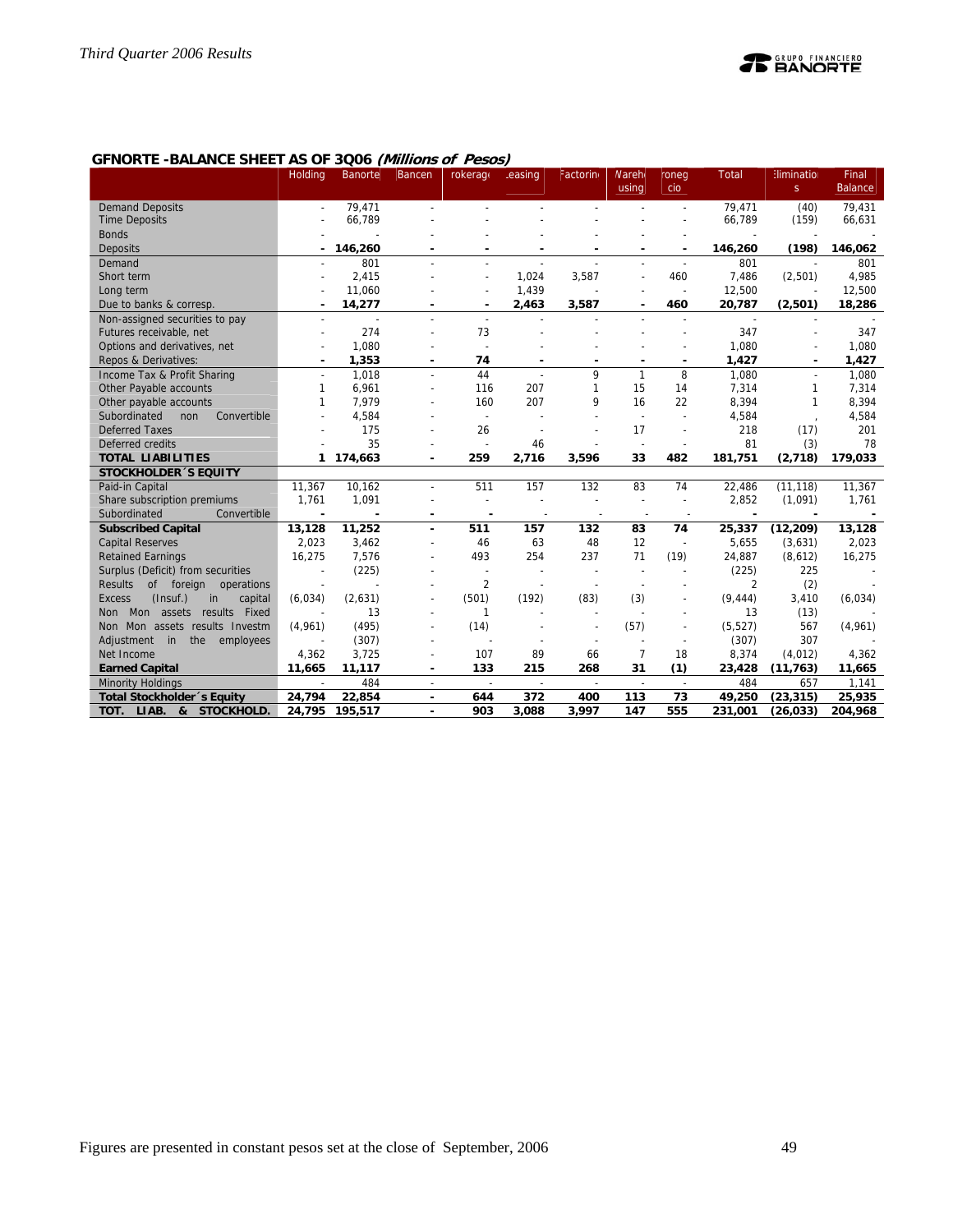

# **Internal Control**

The companies that make up GFNorte have an Internal Control System (SCI) that complies with the guidelines established by both the Board of Directors and the regulatory authorities.

The mission of the Internal Control structure is to help ensure the proper working order of adequate internal control of its operations. Said structure is made up of several components:

A. The Board of Directors with the support of the Risk Policy Committee and the Audit Committee.

- B. General Management and its support areas, to wit the Comprehensive Risk Management Unit (UAIR), and the Legal and Comptrollership Departments, which are in charge of ensuring that adequate control and risk levels are maintained in the Group's operations.
- C. Internal Audit, External Audit and the Statutory Accountant, as structures of additional support to watch over the proper working order of the Internal Control System and to provide reasonable certainty as to the reliability of the information generated.
- D. Documents that specify the general control criteria which must be followed to operate and register transactions; to put our human, material and technological resources to good use; to ensure proper usage, security, timeliness and reliability of information; due compliance with external and internal rules and regulations; and a Code of Conduct that regulates the conduct of all Group directors, officers and employees during the performance of their activities.
- E. Manuals of policies and procedures that regulate the operations undertaken by the institution and that establish the points of control to be observed and the parties responsible for compliance thereof.

# **Treasury Policy**

GFNorte's Banking Sector Treasury is the central unit in charge of balancing its resource needs, monitoring and managing the regulatory levels, eliminating the rate risk of fixed-rate placement operations by using coverage and implementing arbitrage strategies.

The cash currencies and investment in securities are in Mexican pesos and U.S. dollars.

### **Internal and External Liquidity Sources**

The internal liquidity sources, in local as well as foreign currency, come from the various deposit products that the institution offers its customers, that is checking accounts and term deposits. Another source is the sales of the institution's assets.

External liquidity sources include various mechanisms to access the debt and capital markets. For instance, issuing credit titles, loans from other institution including the Central Bank and international agencies, as well as issuing subordinate debts. This concept also considers the liquidity that the bank obtains by reporting the securities the institution has that are feasible for this type of operation.

Another alternative for getting resources is by issuing capital shares.

### **Dividend Policy**

During the April 30, 2003 session, the Board of Directors approved a dividend payment policy in which it will propose to the General Ordinary Stockholders' Meeting a dividend payment consisting of at leas 15% of the Partnership's net recurring profit, providing that there is no legal impediment and that market conditions and the Partnership's financial situation allow it.

### **Related parties loans**

At GFNorte, the amount of the loans performed with related individuals and companies, does not exceed the established limit of 75% of the Tier 1 capital. As of September 30, 2006 and 2005, the loans granted to related parties totaled Ps 4,642 million and Ps. 5,384 million, respectively.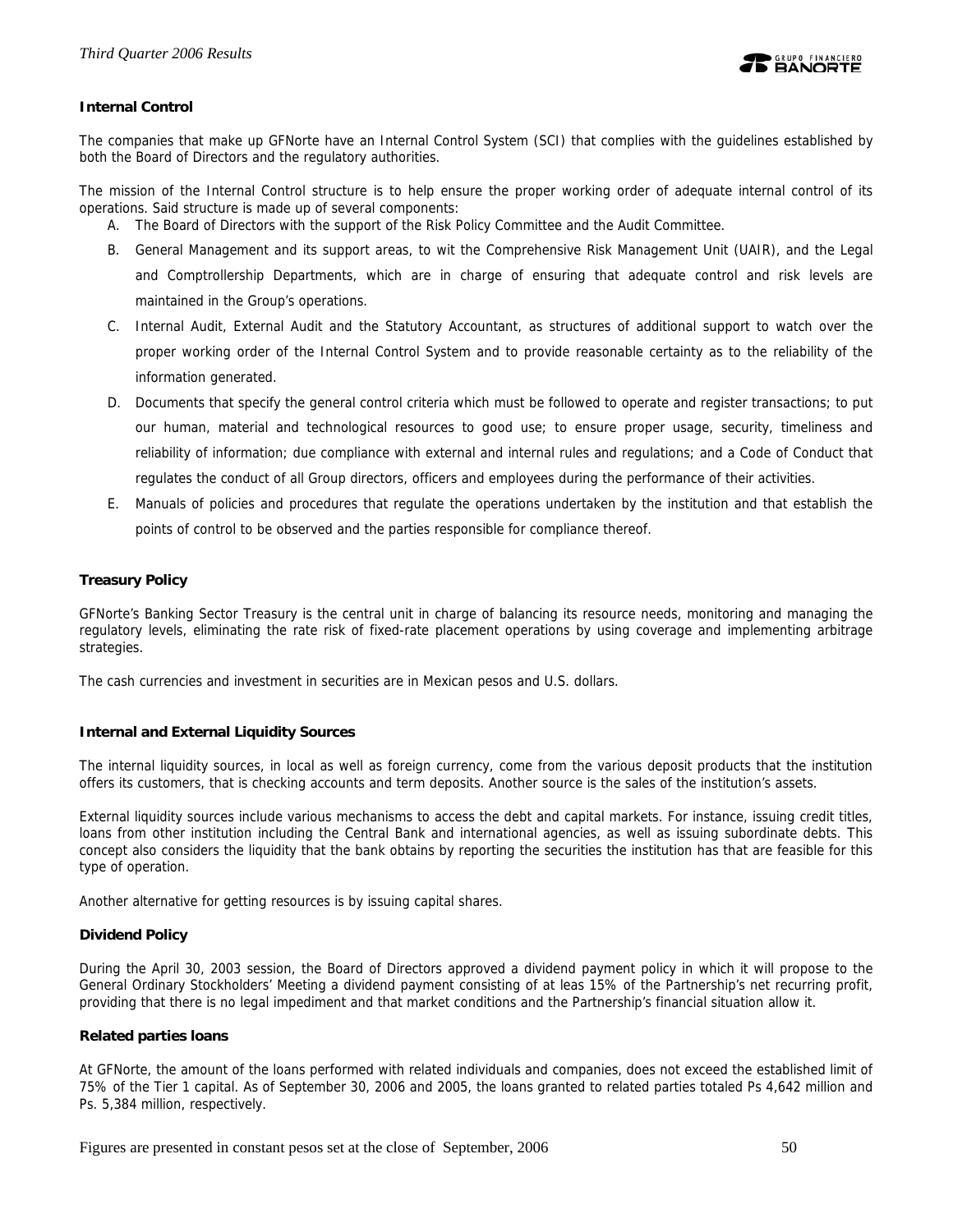

# **Persons In Charge**

The undersigned represent under oath that, within the scope of our respective functions, we have drawn up the information relative to Grupo Financiero Banorte contained in this report, which, to the best of our knowledge, reasonably reflects its situation.

Ing. Luis Peña Kegel Chief Executive Officer of Grupo Financiero Banorte, S. A. de C. V.

Ing. Sergio García Robles Gil Chief Financial Officer

C.P. Román Martínez Méndez Managing Director Audit

Lic. Jorge Eduardo Vega Camargo Executive Director Comptrollership

C.P. Nora Elia Cantú Suárez Executive Director Accounting